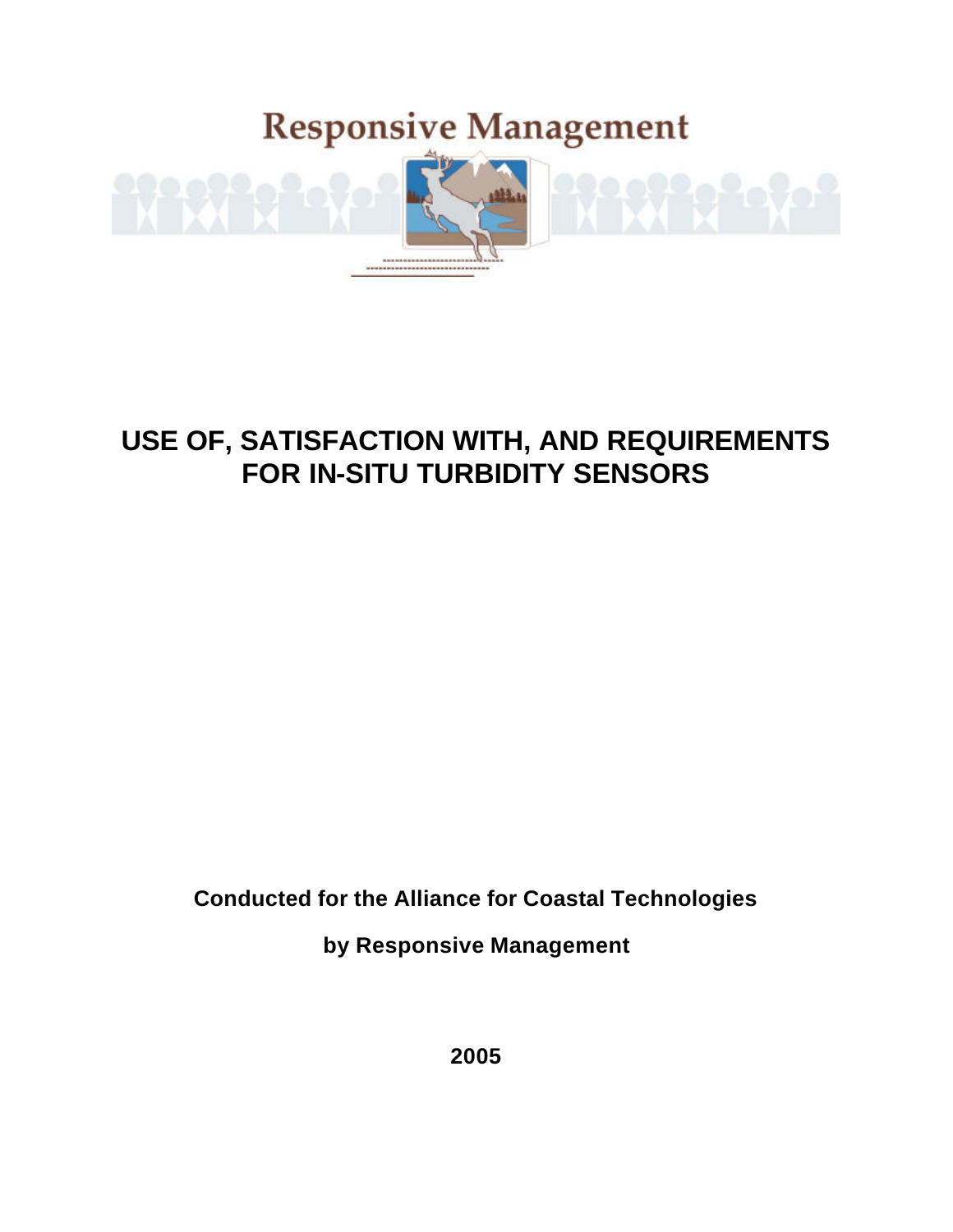## **USE OF, SATISFACTION WITH, AND REQUIREMENTS FOR IN-SITU TURBIDITY SENSORS**

### **2005**

### **Responsive Management National Office**

Mark Damian Duda, Executive Director Peter E. De Michele, Ph.D., Director of Research Martin Jones, Research Associate Andrea Criscione, Research Associate Chad Craun, Research Associate Tim Winegord, Survey Center Manager Alison Lanier, Business Manager Steven J. Bissell, Ph.D., Qualitative Research Associate James B. Herrick, Ph.D., Research Associate

130 Franklin Street Harrisonburg, VA 22801 Phone: 540/432-1888 Fax: 540/432-1892 E-mail: mark@responsivemanagement.com www.responsivemanagement.com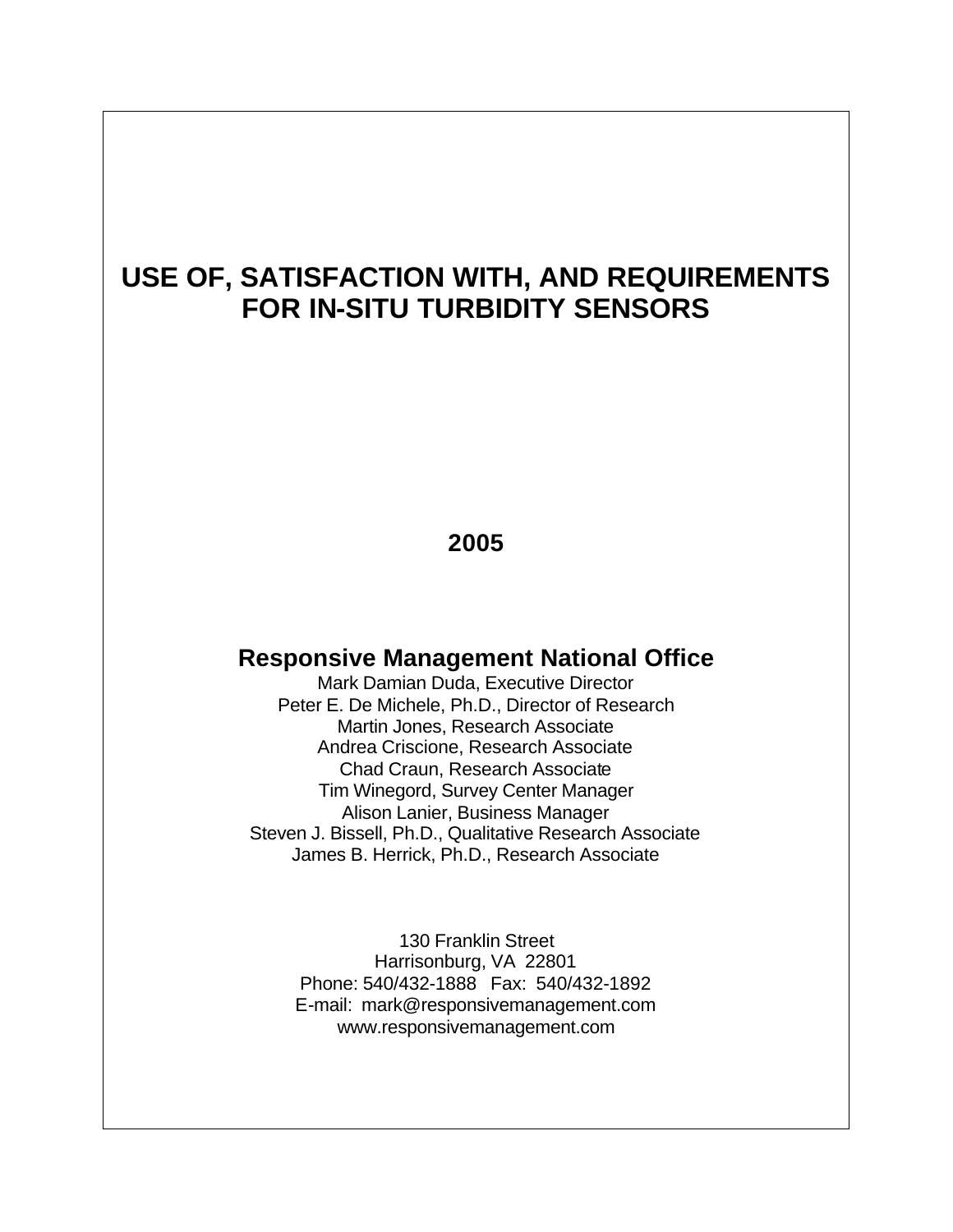## **Acknowledgements**

Responsive Management would like to thank Drs. Mario Tamburri, Fabien Laurier, and Emmanuel Boss of the Alliance for Coastal Technologies for their input, support, and guidance on this project.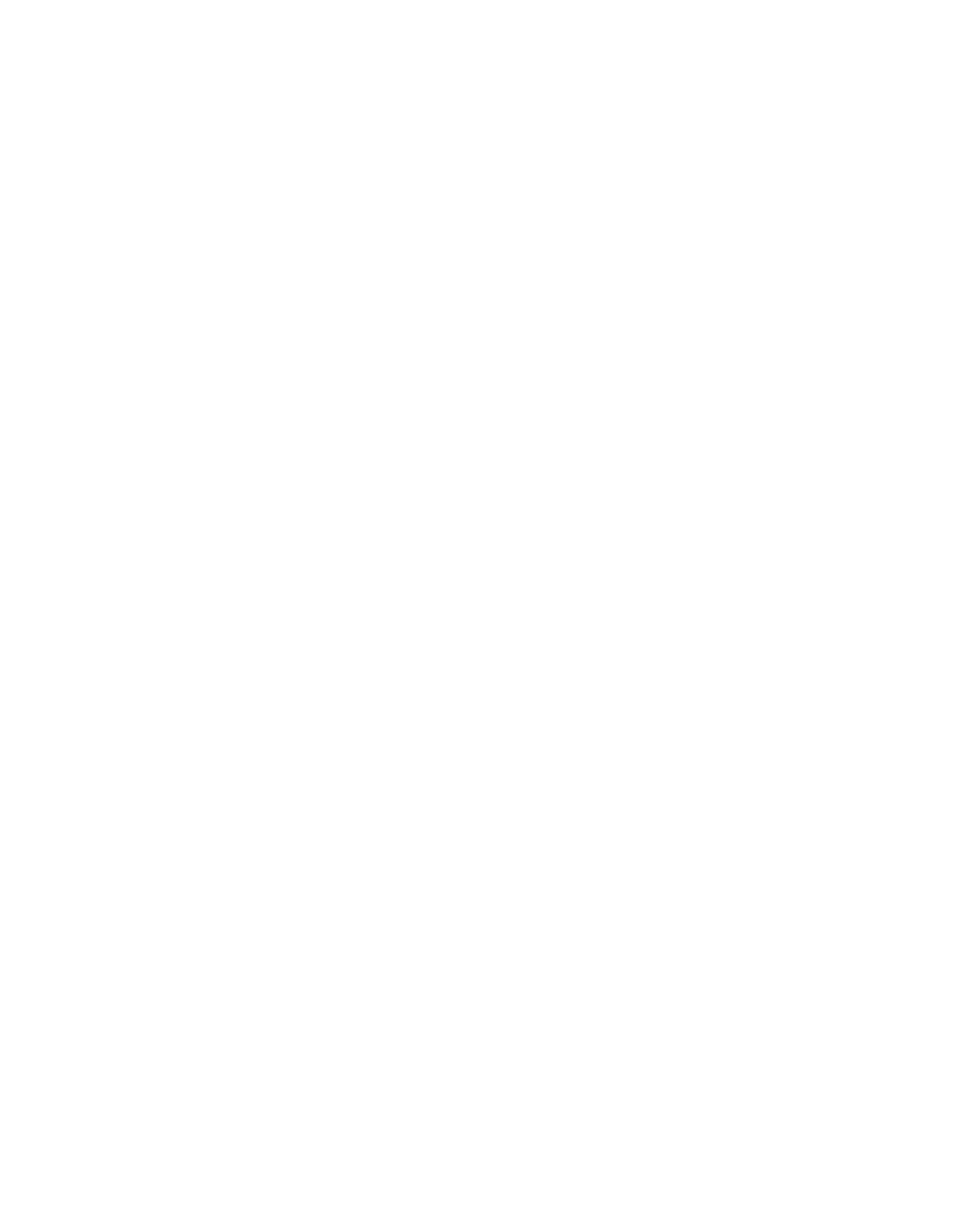### **EXECUTIVE SUMMARY**

This study was conducted for the Alliance for Coastal Technologies (ACT) to gather data about the use of in-situ turbidity sensors. The study entailed a telephone survey of professionals in the coastal resources field, such as biologists, researchers, and coastal managers, who are currently involved in measuring turbidity in coastal and near-coastal waters. The telephone survey questionnaire was developed cooperatively by Responsive Management and the ACT. Responsive Management conducted a pre-test of the questionnaire, and revisions were made to the questionnaire based on the pre-test.

Interviews were conducted Monday through Friday from 9:00 a.m. to 9:00 p.m., Saturday noon to 5:00 p.m., and Sunday from 3:00 p.m. to 9:00 p.m., all local time. The survey was conducted in April and May 2005. Responsive Management obtained a total of 50 completed interviews. The software used for data collection was Questionnaire Programming Language 4.1. The analysis of data was performed using Statistical Package for the Social Sciences software as well as proprietary software developed by Responsive Management.

### TURBIDITY AND AQUATIC AREAS OF INTEREST

- $\triangleright$  Overwhelmingly, respondents listed their primary sensor deployment area of interest as research (76%); 10% listed resource management, and 10% listed regulatory compliance/permitting as their primary sensor deployment area of interest.
- $\triangleright$  A majority of respondents (68%) did not have any additional sensor deployment areas of interest. Most commonly, the other sensor deployment area of interest was resource management (22%).
- $\triangleright$  The top aquatic environment of interest is coastal/near shore (50%), followed by rivers/lakes/freshwater wetlands (42%).

### SPECIFIC PROCEDURES/ASPECTS OF MEASURING NUTRIENTS

 $\triangleright$  A majority of coastal professionals (66%) define turbidity as the decrease in transparency of water due to presence of suspended solids and some dissolved substances.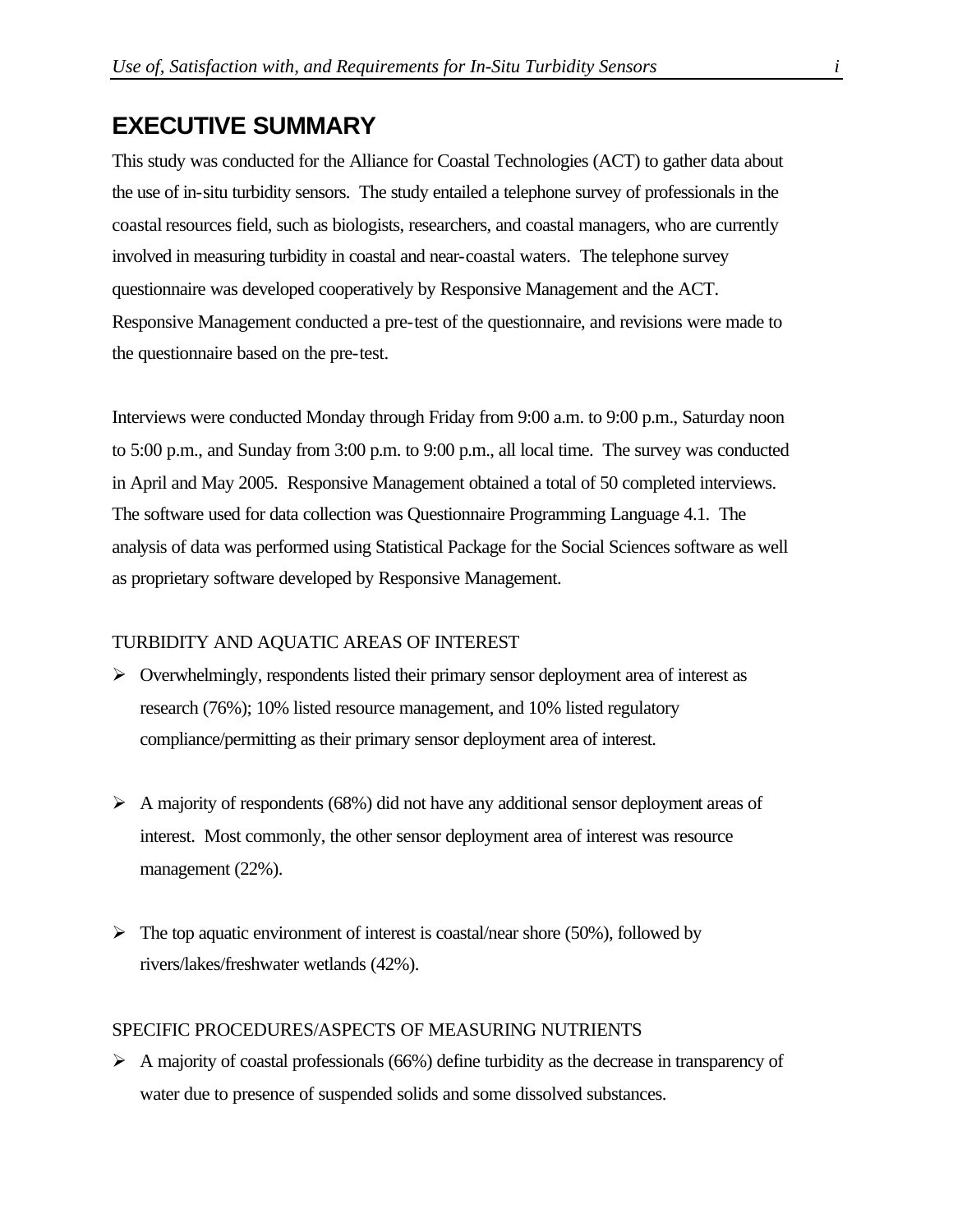- $\triangleright$  About a quarter of respondents (24%) are required to use specific approved analytical techniques and procedures; EPA standards were the most commonly used. About a quarter of respondents (26%) said their sensor needs or requirements are non-standard.
- $\triangleright$  A majority of coastal professionals (60%) measure turbidity using NTU (nephelometric turbidity units), while 12% measure turbidity using mg/l (milligrams per liter).
- $\triangleright$  A majority of the sample of coastal professionals (64%) currently use in-situ turbidity sensors, and these are typically commercial products.
- $\triangleright$  Of those who currently use in-situ turbidity sensors, 59% use multiple sensors, while 41% use only one sensor.
- $\triangleright$  A majority of those who currently use in-situ turbidity sensors (78%) use a package of sensors to acquire a turbidity reading in conjunction with other measurements; 22% use an independent turbidity sensor to measure turbidity only.
- $\triangleright$  The most common application for turbidity sensors is as a deployed sensor on a remote platform for continuous in-situ measurements (66%).
- $\triangleright$  Most commonly, those who use in-situ turbidity sensors take measurements more often than hourly (38%); however, the next most common measurement interval is monthly (25%).
- $\triangleright$  All 50 respondents were asked to rate the importance of turbidity sensor characteristics. The performance characteristics of most importance are reliability, accuracy, product support/warranty/vendor reputation, range/detection limits, precision, and calibration life.
	- There was little variation of mean ratings of importance for each characteristic among those who currently use in-situ turbidity sensors and those who do not currently use in-situ turbidity sensors.
	- Reliability, precision, and calibration life were the sensor characteristics for which individual ratings of importance varied by approximately 20 percentage points or more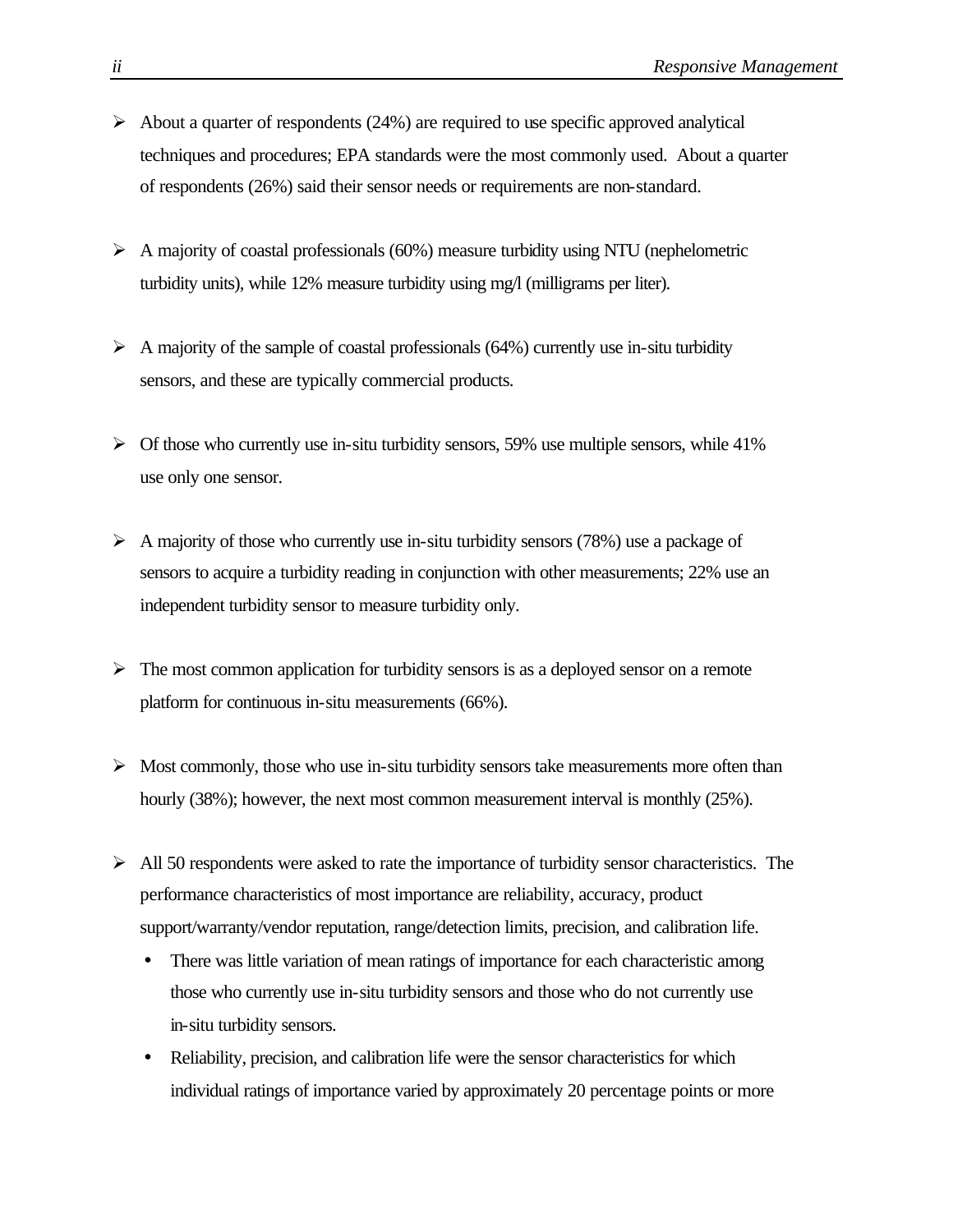among those who currently use in-situ turbidity sensors and those who do not currently use in-situ turbidity sensors.

- $\triangleright$  Of those who do not currently use in-situ turbidity sensors, 56% currently measure turbidity using other methods.
	- 60% of those who currently measure turbidity using other methods use light attenuation/nephelometry to measure turbidity, and 30% use the filtration/total suspended solid method.
- $\triangleright$  The most common measurement intervals among those who do not currently use in-situ turbidity sensors are more often than hourly, hourly, and varying regularity (22% each).
- $\triangleright$  An overwhelming majority of those who do not currently use in-situ turbidity sensors (72%) use in-house sample analyses to conduct turbidity measurements; 11% do not currently measure turbidity.

### LIMITATIONS OF SENSORS AND ANALYSES

- $\triangleright$  Most commonly, those who currently use in-situ turbidity sensors said the sensors have no limitations or areas in which they do not meet expectations or needs (41%). Nonetheless, range/detection limits is the top area in which current in-situ nutrient sensors have limitations, do not meet expectations, or do not meet needs.
- $\triangleright$  Degree of automation is the top area in which in-house sample analyses have limitations, do not meet expectations, or do not meet needs.

#### PURCHASING NEW SENSORS

- $\triangleright$  A majority of respondents (62%) indicated plans to purchase new commercial sensors within the next 2 years.
	- Of those who use in-situ sensors and who plan to purchase a new commercial sensor, the majority (63%) indicated that they will consider a different type of sensor than the one they are currently using.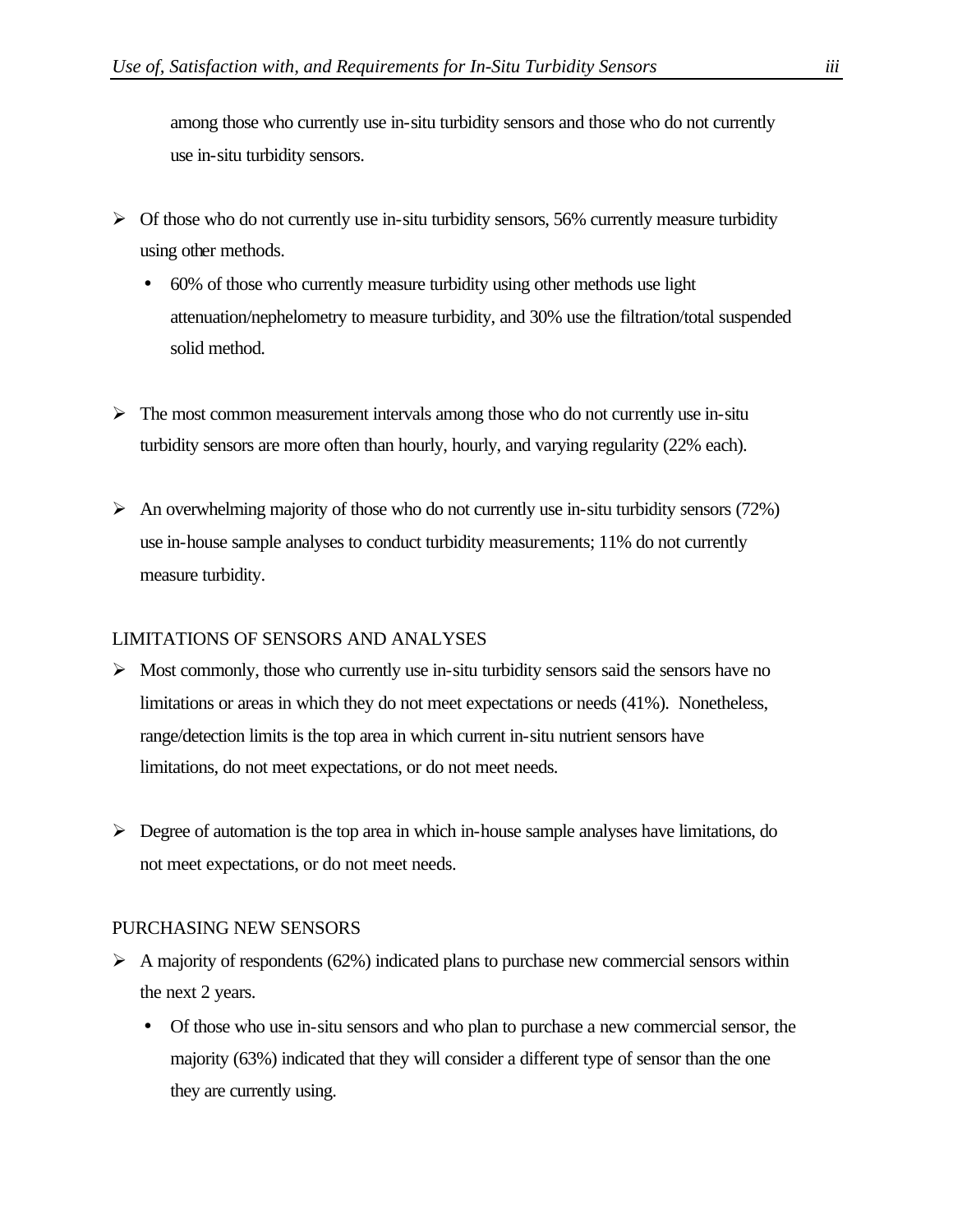- $\triangleright$  Common reasons for planning to purchase new commercial sensors include the availability of new technology and to replace old sensors.
- $\triangleright$  Satisfaction with current sensors is the top reason for not planning to acquire a new commercial sensor or a different sensor type.
- $\triangleright$  Of those who use in-situ turbidity sensors, who plan to purchase new commercial sensors in the next 2 years, and who will consider a different type of sensor than the one they are currently using, the majority (60%) will have a trained person on staff to operate the new sensor.
- $\triangleright$  The majority of those who do *not* currently use in-situ turbidity sensors and who plan to purchase new commercial sensors within the next 2 years will have a trained person on staff to operate the new sensor (71%).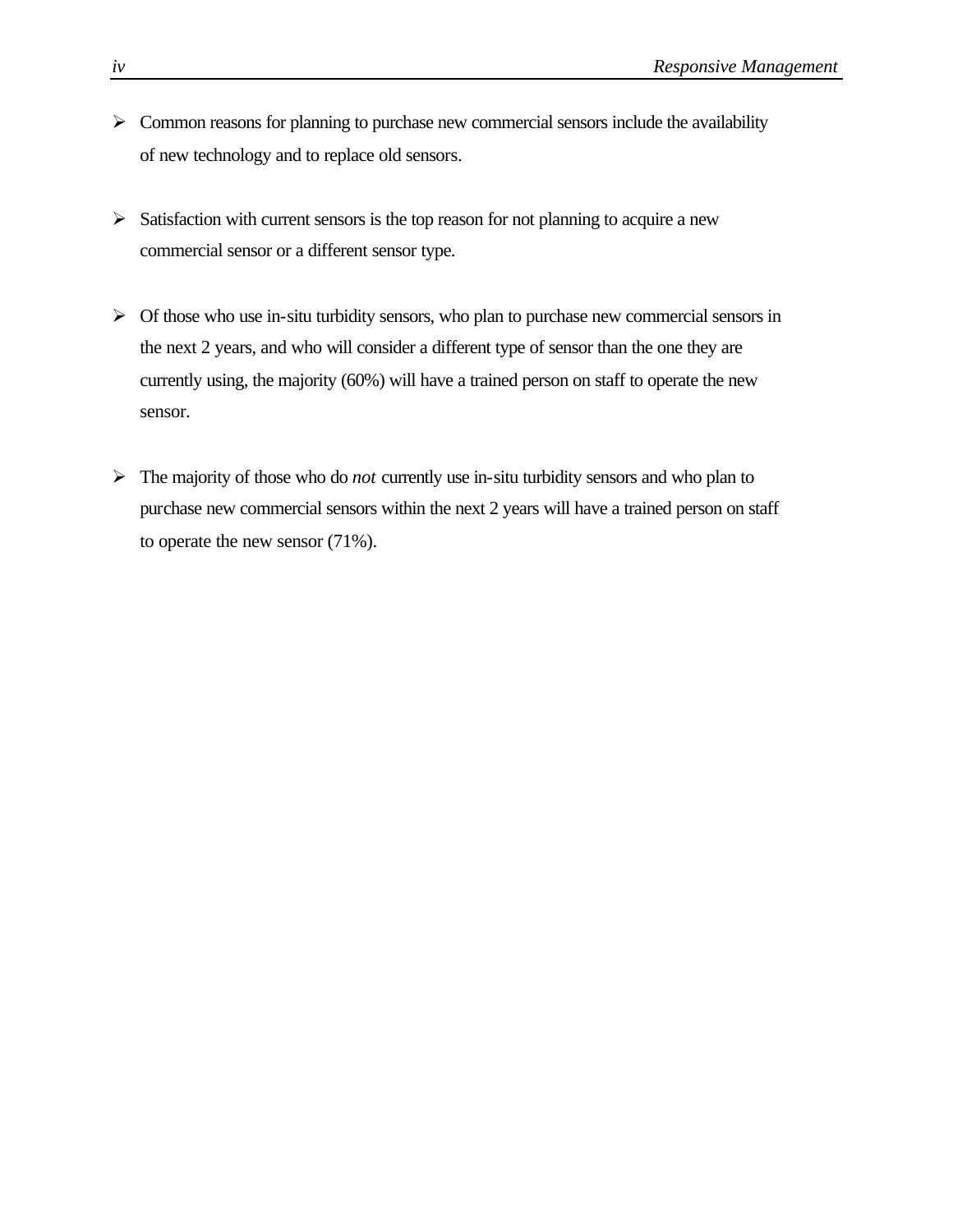## **TABLE OF CONTENTS**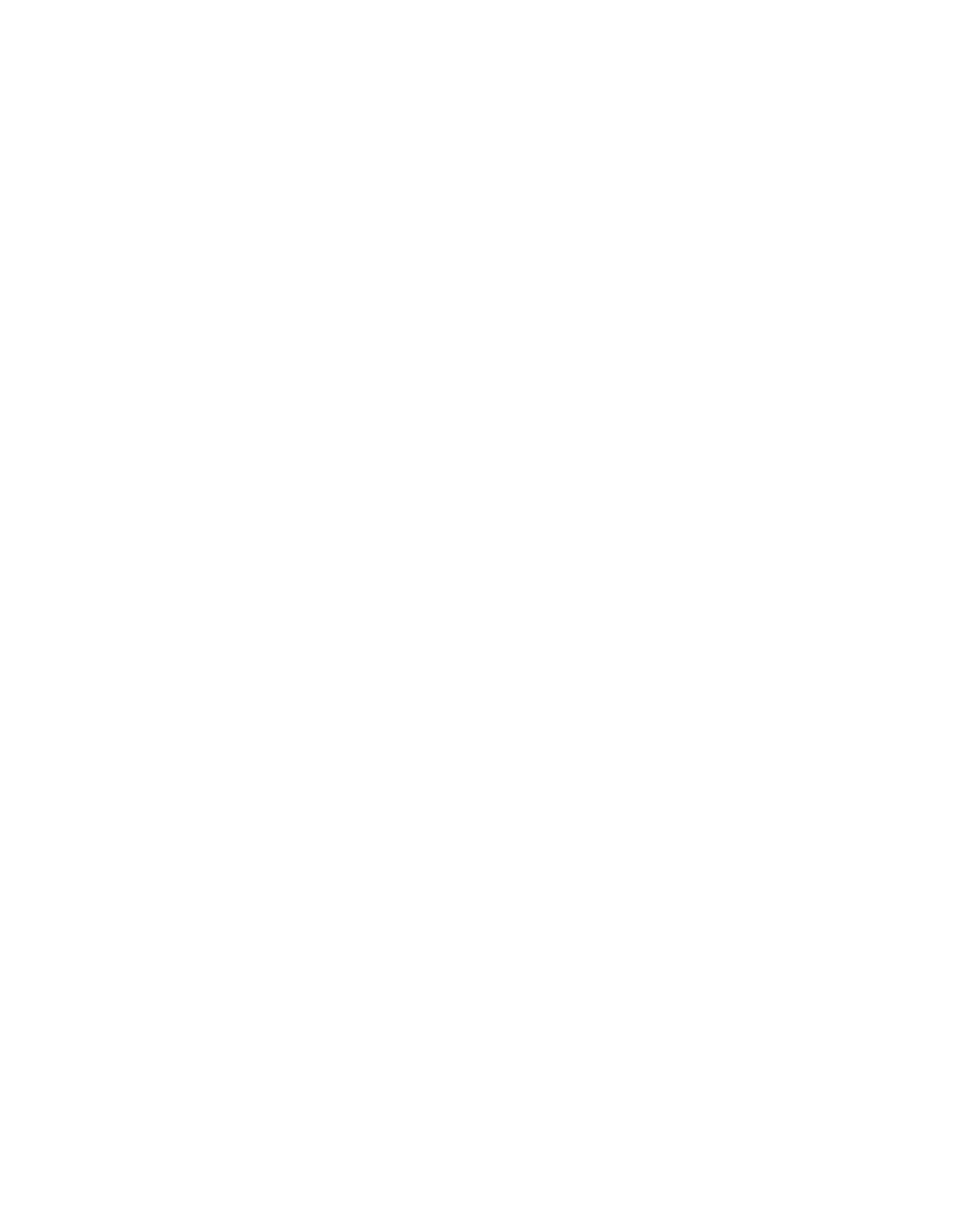### **INTRODUCTION AND METHODOLOGY**

This study was conducted for the Alliance for Coastal Technologies (ACT) to gather data about the use of in-situ turbidity sensors. The study entailed a telephone survey of professionals in the coastal resources field, such as biologists, researchers, and coastal managers, who are currently involved in measuring turbidity in coastal and near-coastal waters. Specific aspects of the research methodology are discussed below.

A central polling site at the Responsive Management office allowed for rigorous quality control over the telephone interviews and data collection. Responsive Management maintains its own in-house telephone interviewing facilities. These facilities are staffed by interviewers with experience conducting computer-assisted telephone interviews on the subject of natural resources. The telephone survey questionnaire was developed cooperatively by Responsive Management and the ACT. Responsive Management conducted a pre-test of the questionnaire, and revisions were made to the questionnaire based on the pre-test.

To ensure the integrity of the telephone survey data, Responsive Management has interviewers who have been trained according to the standards established by the Council of American Survey Research Organizations. Methods of instruction included lecture and role-playing. The Survey Center Managers conducted project briefings with the interviewers prior to the administration of the survey. Interviewers were instructed on type of study, study goals and objectives, handling of survey questions, interview length, termination points and qualifiers for participation, interviewer instructions within the survey instrument, reading of the survey instrument, skip patterns, and probing and clarifying techniques necessary for specific questions on the survey instrument. The Survey Center Managers randomly monitored telephone workstations without the interviewers' knowledge to evaluate the performance of each interviewer. After the surveys were obtained by the interviewers, the Survey Center Managers and/or statisticians edited each completed survey to ensure clarity and completeness.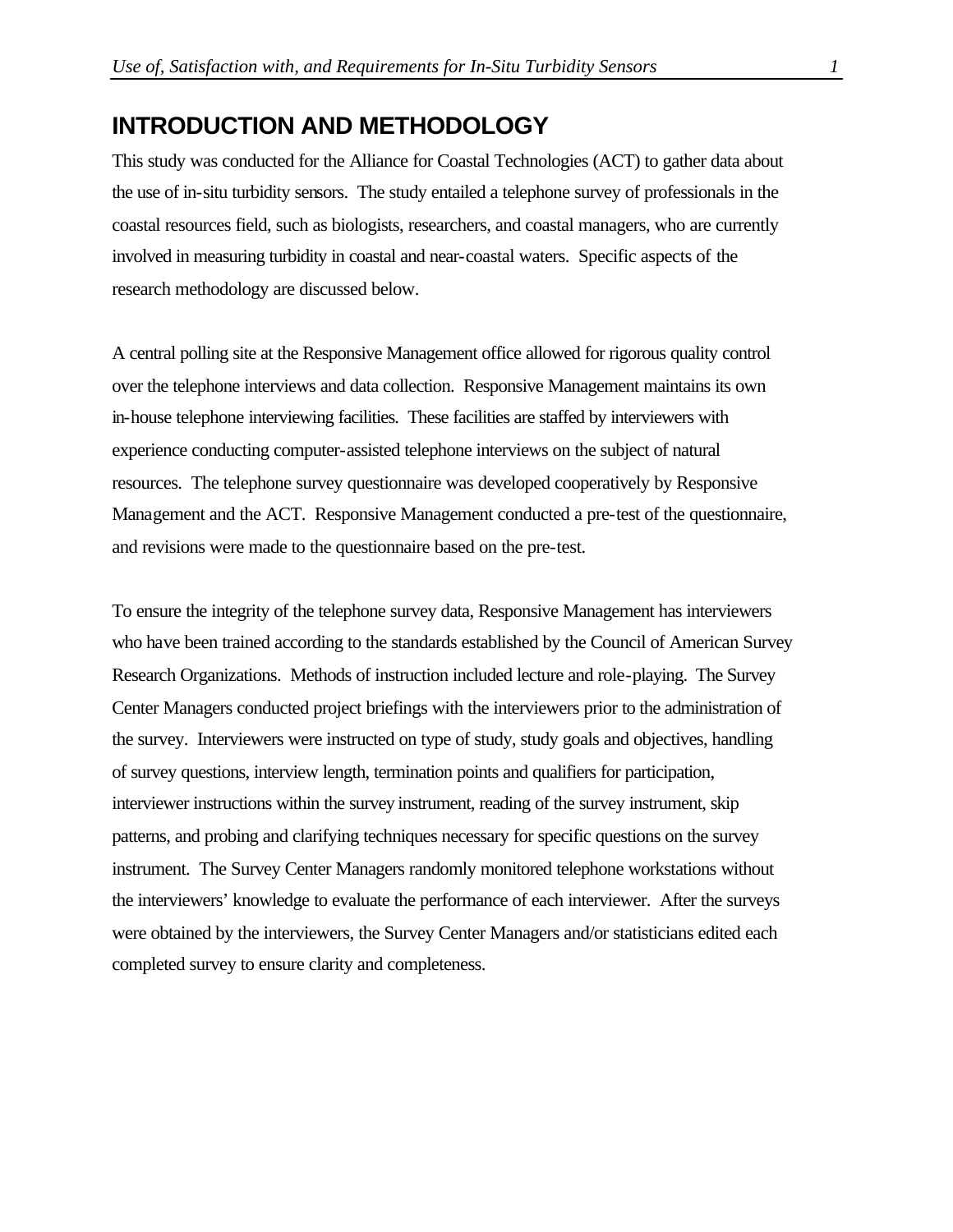Interviews were conducted Monday through Friday from 9:00 a.m. to 9:00 p.m., Saturday noon to 5:00 p.m., and Sunday from 3:00 p.m. to 9:00 p.m., all local time. A five-callback design was used to maintain the representativeness of the sample, to avoid bias toward professionals easy to reach by telephone, and to provide an equal opportunity for all to participate. When a respondent could not be reached on the first call, subsequent calls were placed on different days of the week and at different times of the day. The survey was conducted in April and May 2005. Responsive Management obtained a total of 50 completed interviews.

The software used for data collection was Questionnaire Programming Language 4.1 (QPL). The survey data were entered into the computer as each interview was being conducted, eliminating manual data entry after the completion of the survey and the concomitant data entry errors that may occur with manual data entry. The survey instrument was programmed so that QPL branched, coded, and substituted phrases in the survey based on previous responses to ensure the integrity and consistency of the data collection. The analysis of data was performed using Statistical Package for the Social Sciences software as well as proprietary software developed by Responsive Management.

Note that some results may not sum to exactly 100% because of rounding.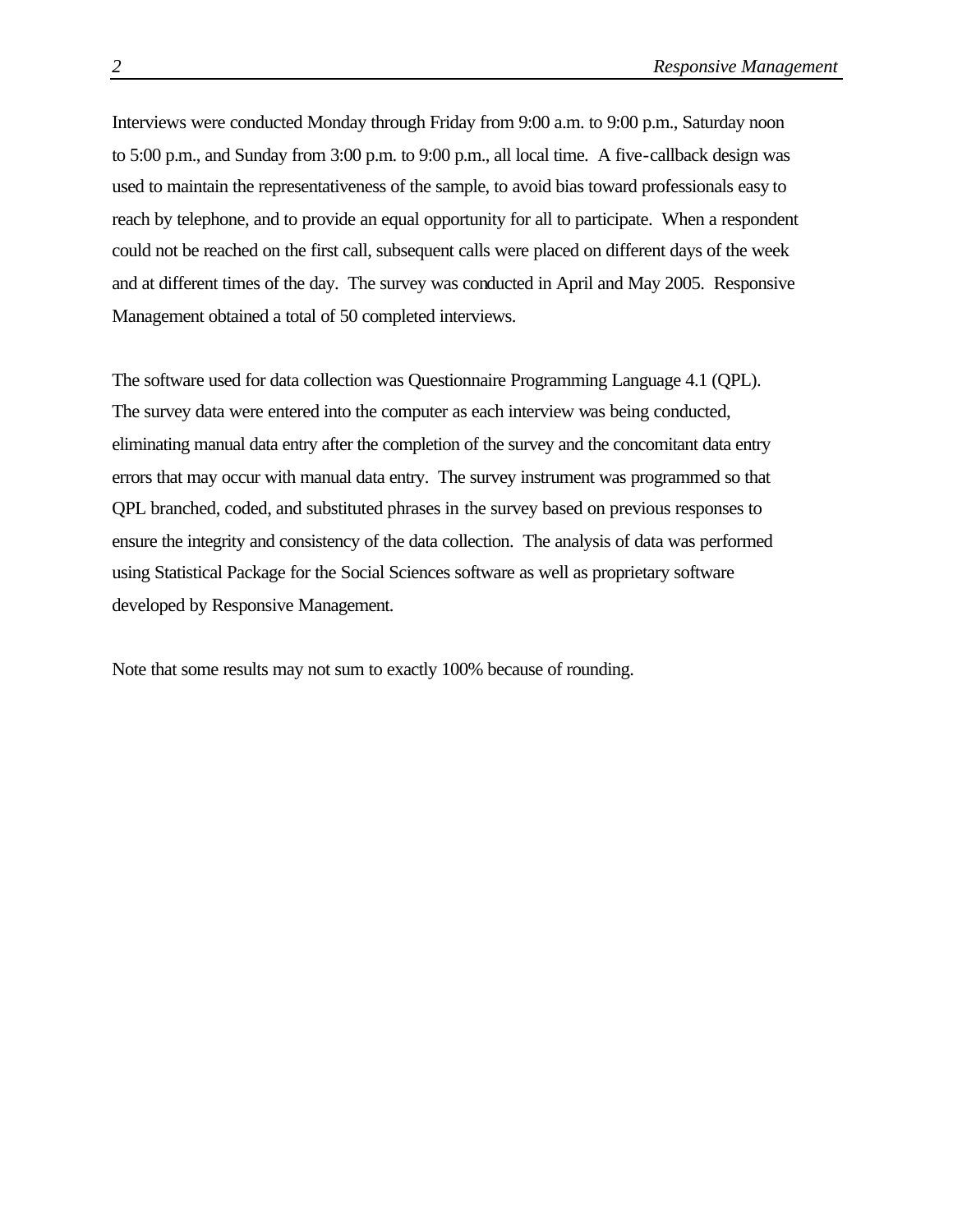### **TURBIDITY AND AQUATIC AREAS OF INTEREST**

- $\triangleright$  Overwhelmingly, respondents listed their primary sensor deployment area of interest as research (76%); 10% listed resource management, and 10% listed regulatory compliance/permitting as their primary sensor deployment area of interest.
- $\triangleright$  A majority of respondents (68%) did not have any additional sensor deployment areas of interest. Most commonly, the other sensor deployment area of interest was resource management (22%). Other additional sensor deployment areas of interest were regulatory compliance/permitting (12%), research (6%), water quality compliance/environmental health (4%), and potable water treatment (2%).
- $\triangleright$  The top aquatic environment of interest is coastal/near shore (50%), followed by rivers/lakes/freshwater wetlands (42%), estuarine (32%), shallow water (22%), and bluewater/marine (14%).
- $\triangleright$  The organizations of the respondents, which shed light on the areas of interest, are listed in the section of this report titled, "Characteristics of Sample."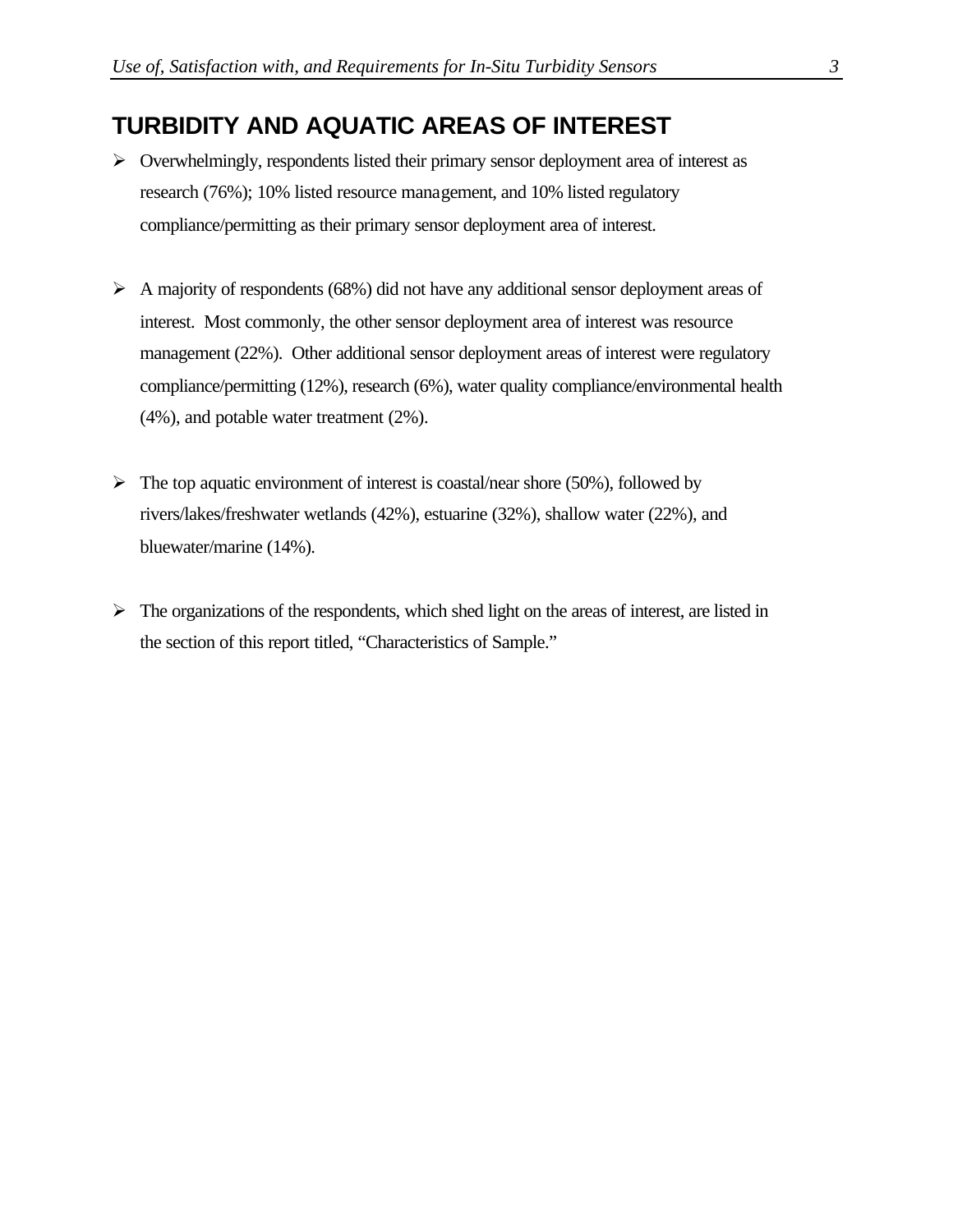### **Q20. Which of the following best represents your primary sensor deployment area of interest or application concern?**

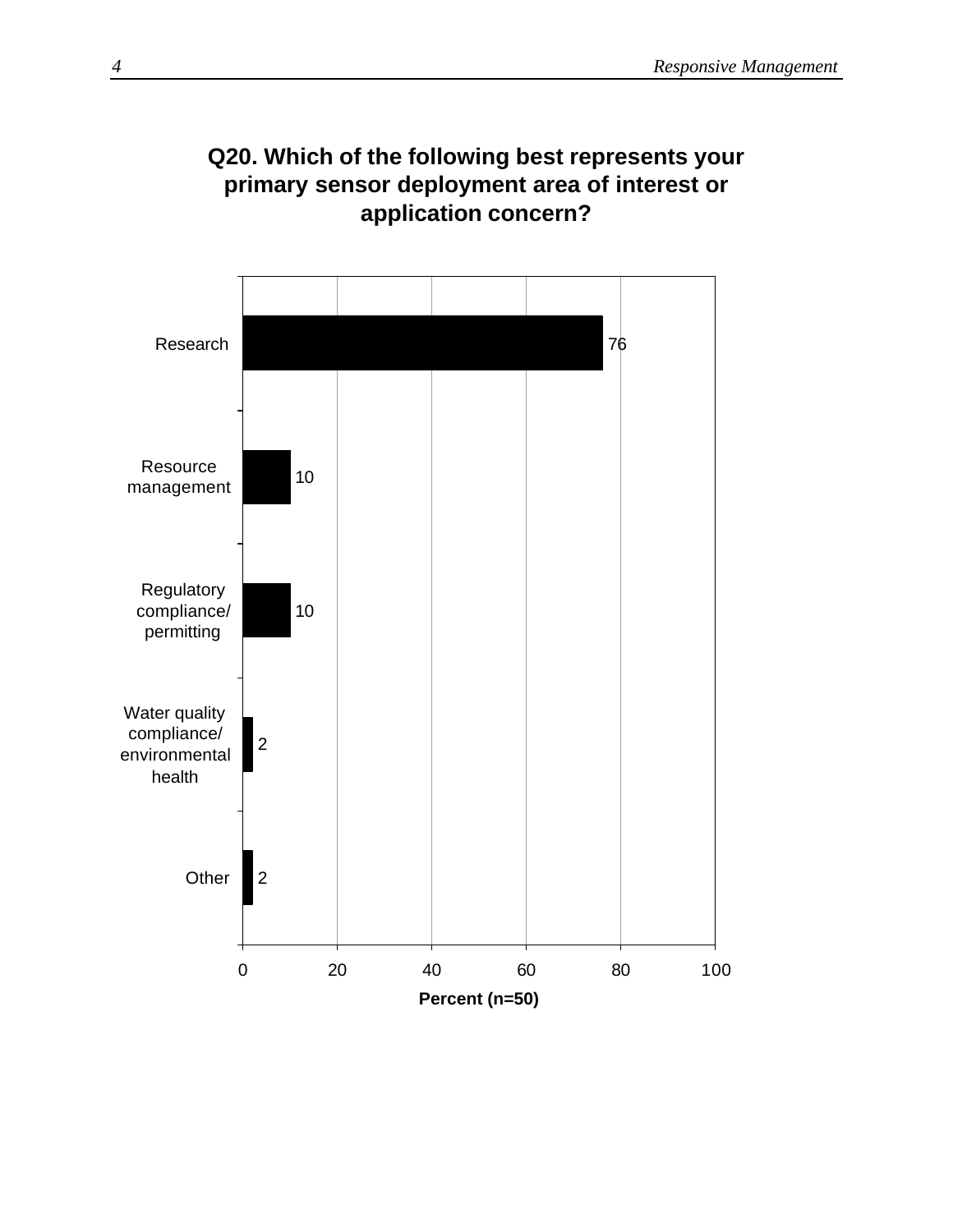### **Q23. Which of the following represent any additional sensor deployment areas of interest or application concern for you?**

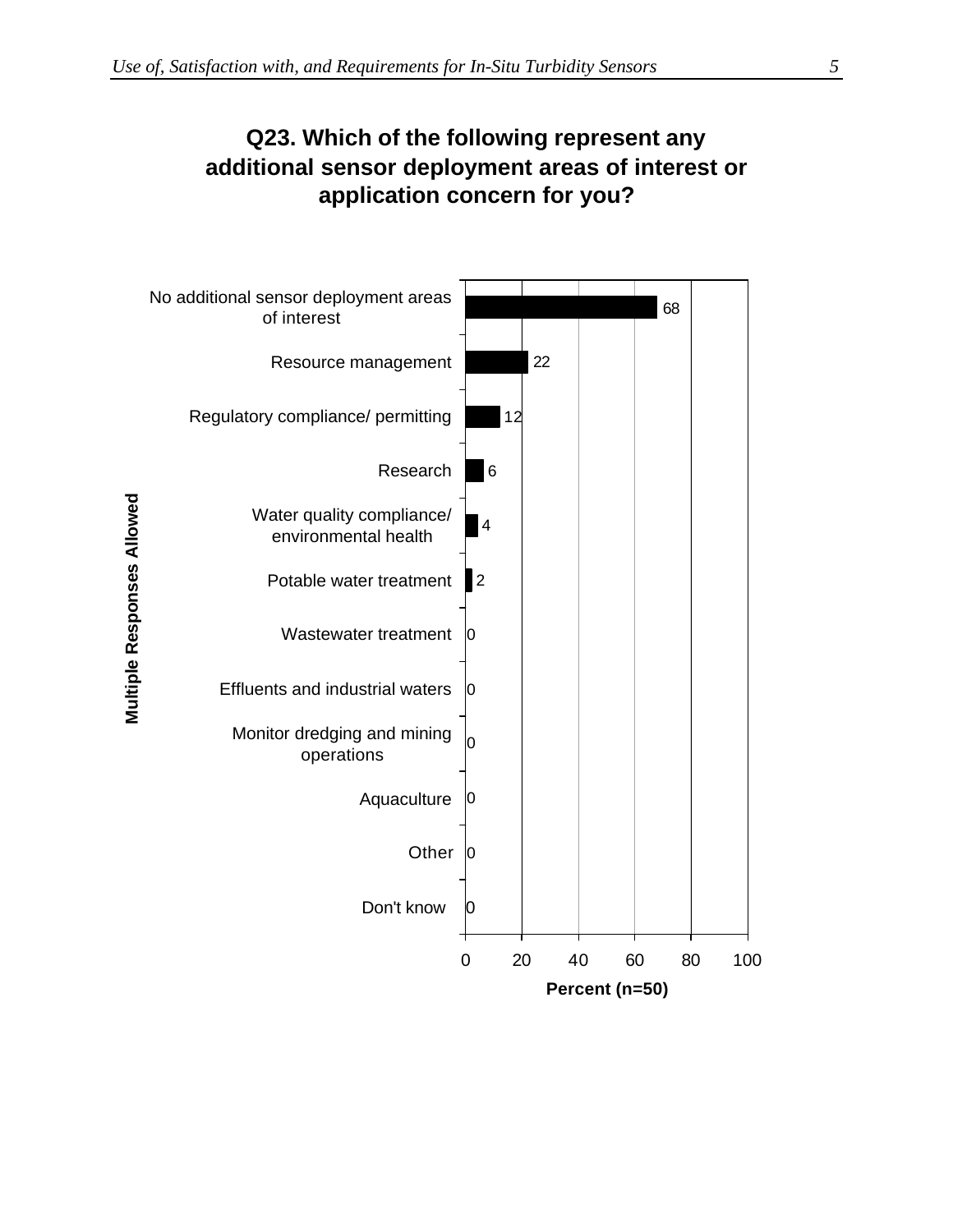

## **Q26. Which of the following represent your primary investigation/monitoring environments?**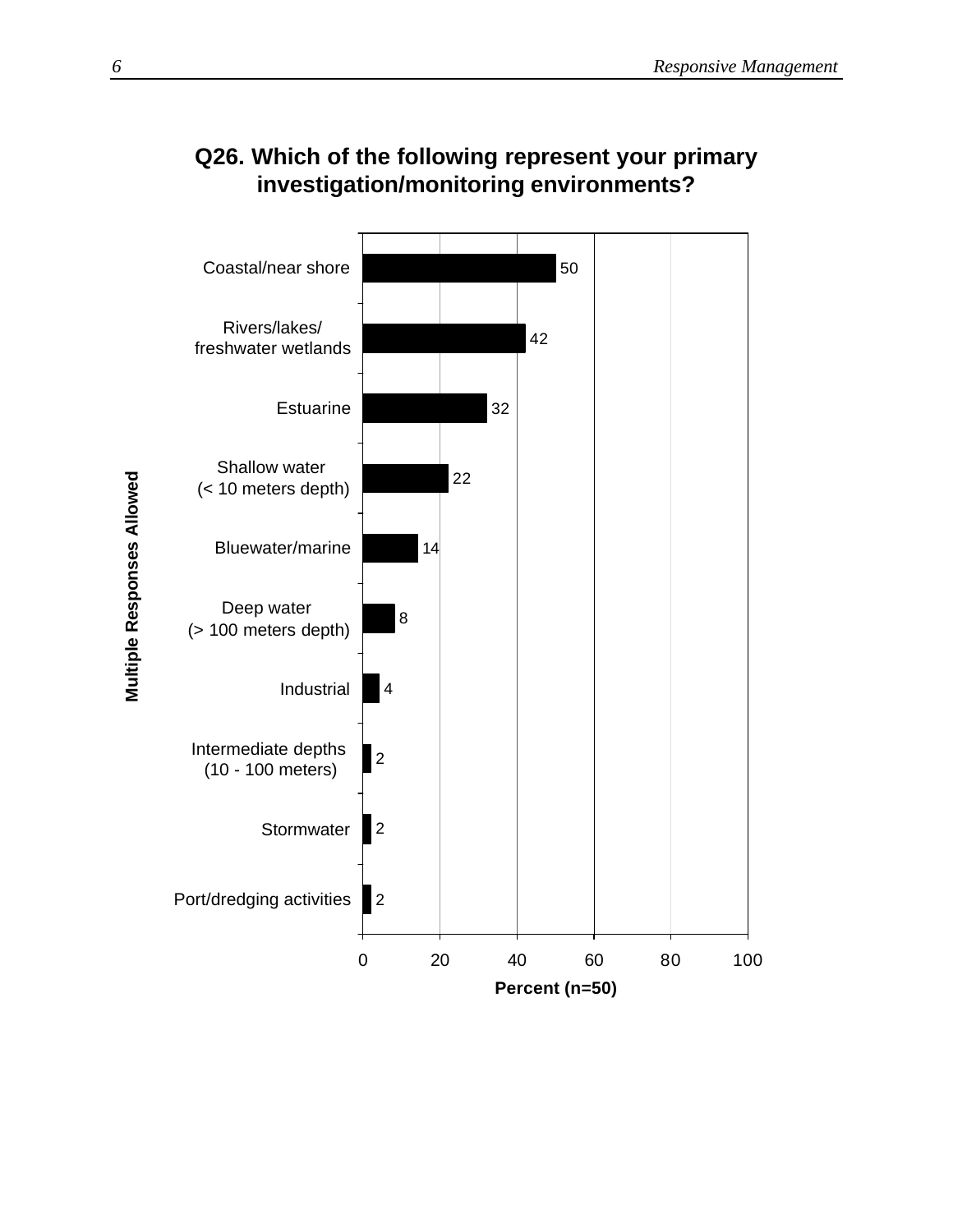# **SPECIFIC PROCEDURES/ASPECTS OF MEASURING TURBIDITY**

### **MEASURING TURBIDITY**

- $\triangleright$  A majority of coastal professionals (66%) define turbidity as the decrease in transparency of water due to presence of suspended solids and some dissolved substances.
	- 34% define turbidity as the amount of suspended particles only.
- $\triangleright$  About a quarter of respondents (24%) are required to use specific approved analytical techniques and procedures.
	- EPA standards were the most commonly used (42% of those required to use specific approved analytical techniques), followed by USGS standards (17%).
	- 42% of respondents required to use specific procedures use other approved analytical techniques and procedures (a tabulation shows the descriptions of the other techniques and procedures used).
- $\triangleright$  About a quarter of respondents (26%) said their sensor needs or requirements are nonstandard (a tabulation shows the descriptions of non-standard needs).
- $\triangleright$  A majority of coastal professionals (60%) measure turbidity using NTU (nephelometric turbidity units), while 12% measure turbidity using mg/l (milligrams per liter).
	- 22% of respondents measure turbidity in other units of measurement.
- $\triangleright$  Most commonly, those who measure turbidity in NTU said the typical range they measure is one other than any of the response options provided (37%), typically because their turbidity range includes more than one of the categories that were provided as an answer.
	- 27% said the typical range they measure is more than 100 NTU, while 13% answered each 10 to 100 NTU (13%) and 1 to 10 NTU (13%).
	- A tabulation shows the other typical ranges measured in NTU.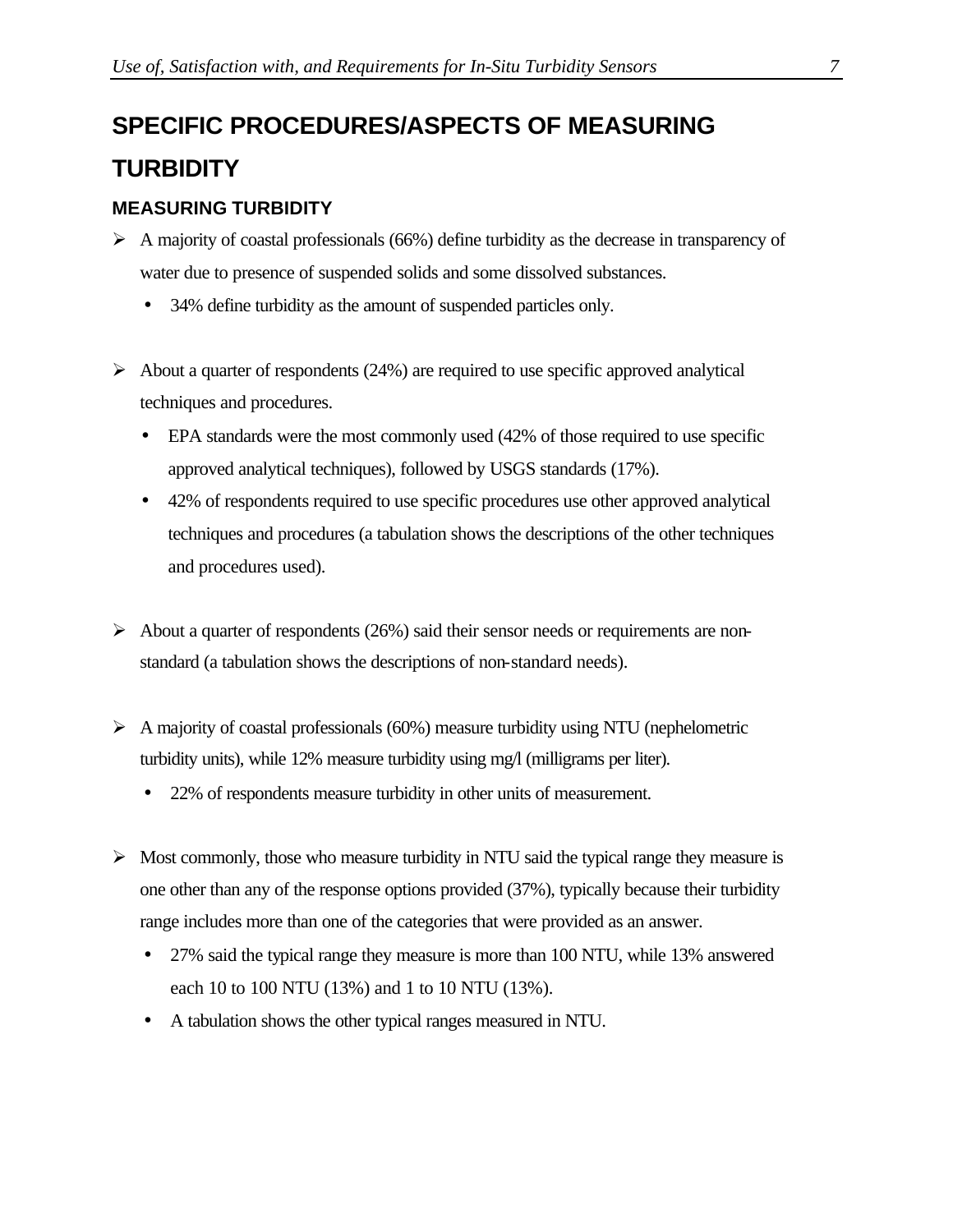- $\triangleright$  About a third (33%) of those of those who measure turbidity using mg/l said the typical range they measure is more than 100 mg/l, and another third (33%) said the typical range they measure is 10 to 100 mg/l; 17% said the typical range they measure is 1 to 10 mg/l.
- $\triangleright$  Fourteen percent of respondents indicated that there are detection limits and/or ranges for turbidity measurements that are set by regulations or other needs of the data.
	- A tabulation shows the required detection limits and/or ranges for turbidity measurements.
- $\triangleright$  A majority of the sample of coastal professionals (64%) currently use in-situ turbidity sensors, and these are typically commercial products (these graphs are shown in the subsection of the report titled, "In-Situ Turbidity Sensors").
- $\triangleright$  Of those who do not currently use in-situ turbidity sensors, 56% currently measure turbidity using other methods (this graph is shown in the subsection of the report titled, "Other Methods Used to Measure Turbidity").
- $\triangleright$  An overwhelming majority of those who do not currently use in-situ turbidity sensors (72%) use in-house sample analyses to conduct turbidity measurements; 11% do not currently measure turbidity (this graph is shown in the subsection of the report titled, "Other Methods Used to Measure Turbidity").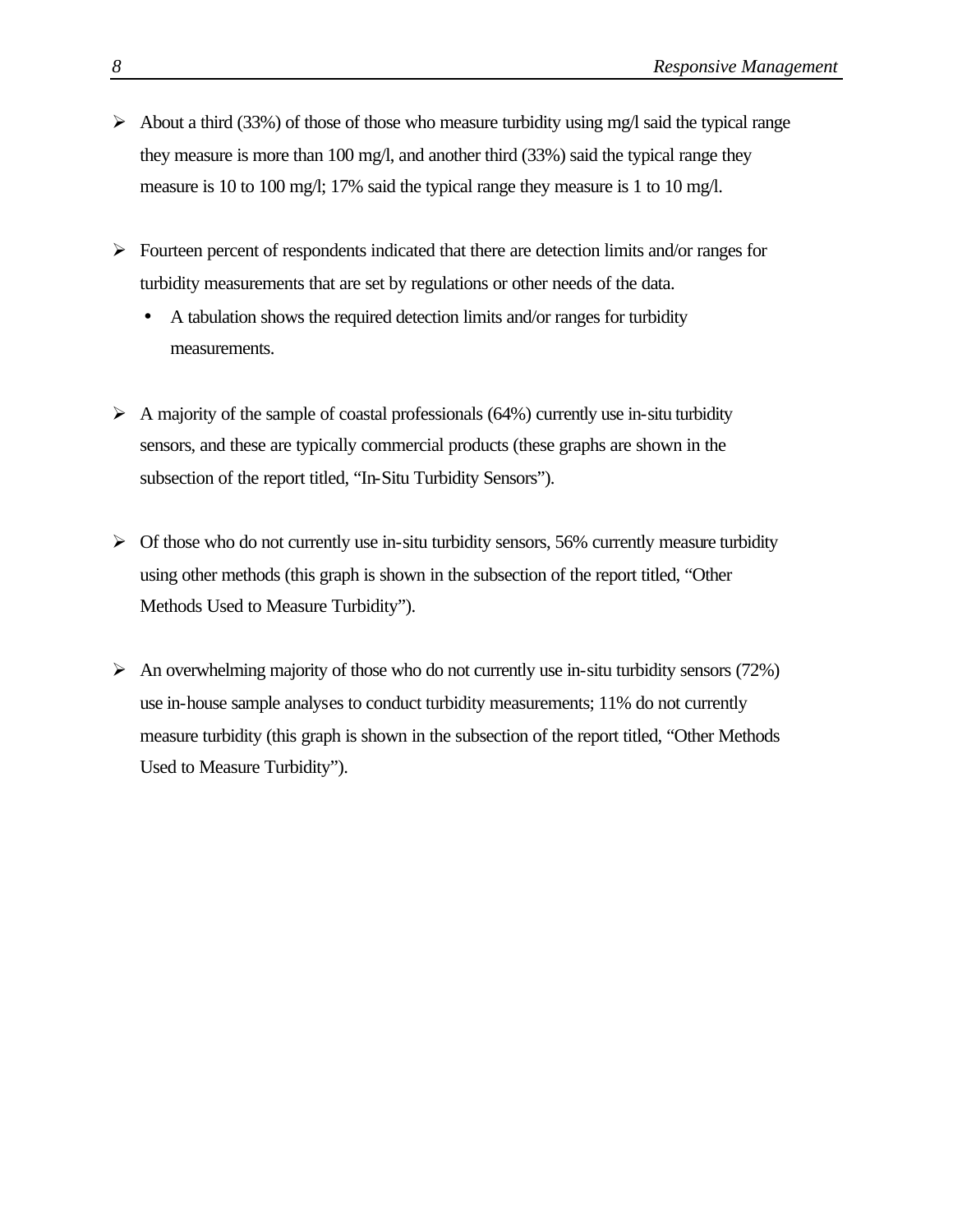

### **Q7. How do you define turbidity?**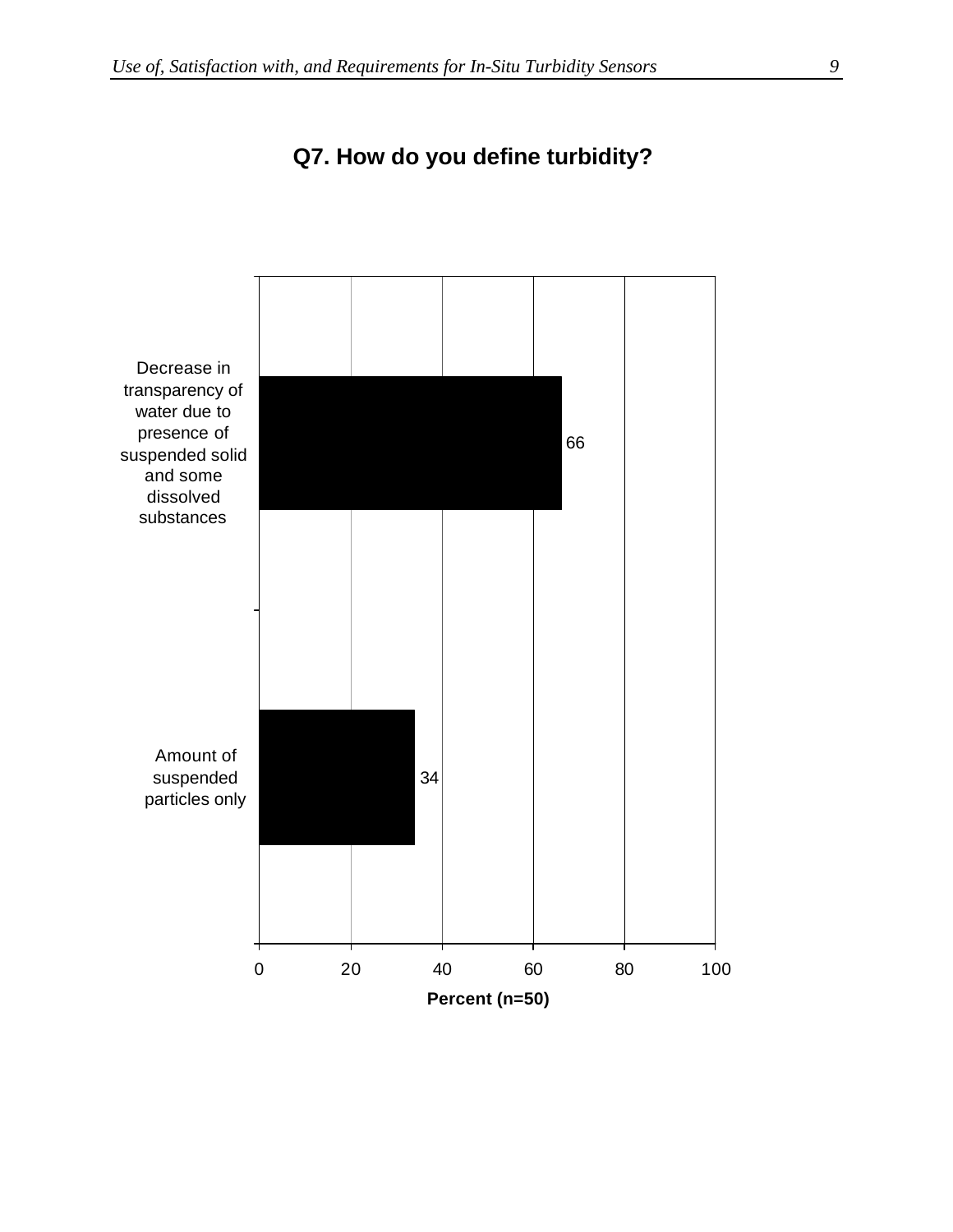

### **Q18. Are you required to use any specific approved analytical techniques and procedures?**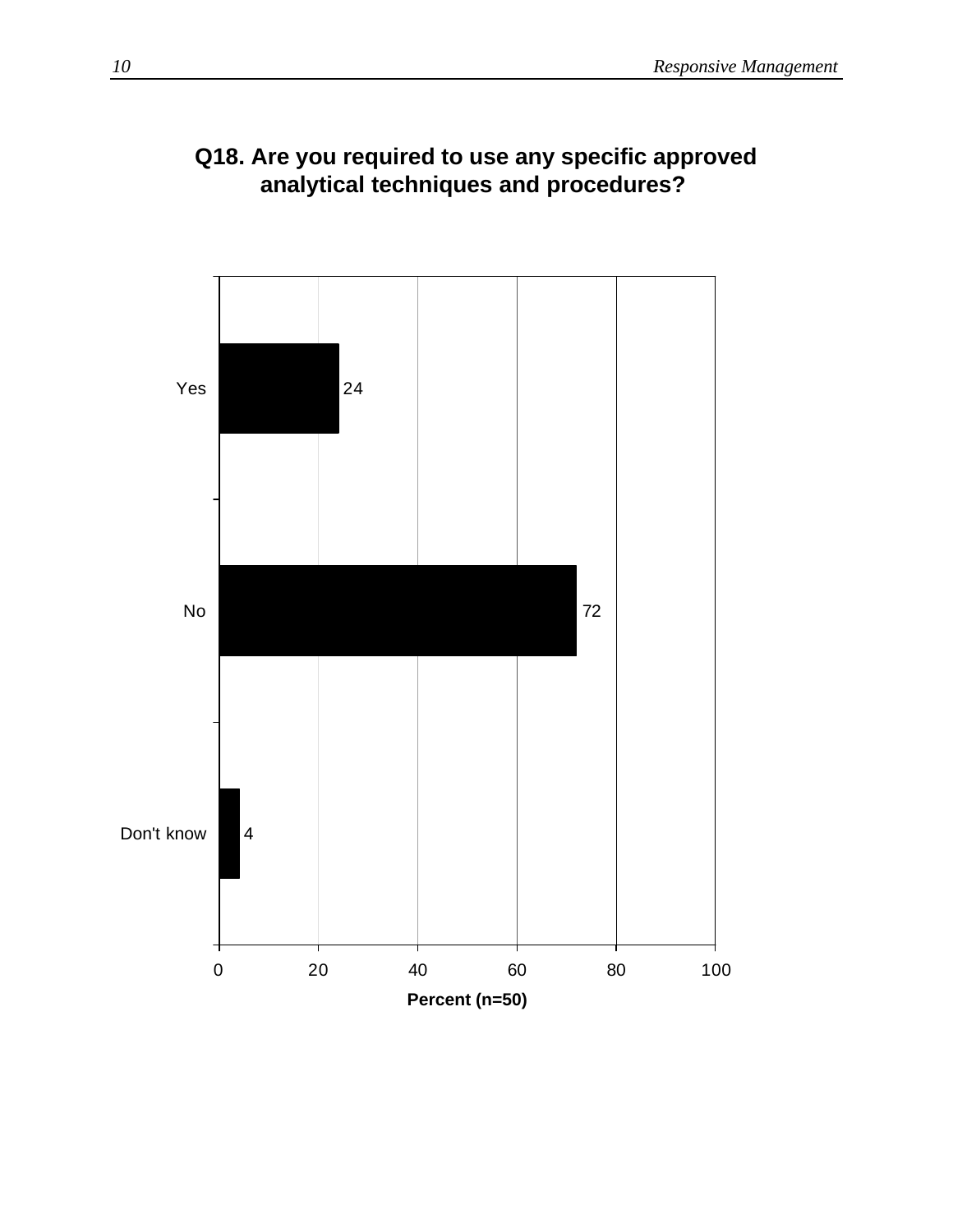## **Q19. What specific approved analytical techniques and procedures are you required to use? (Asked of those who are required to use specific approved analytical techniques and procedures.)**

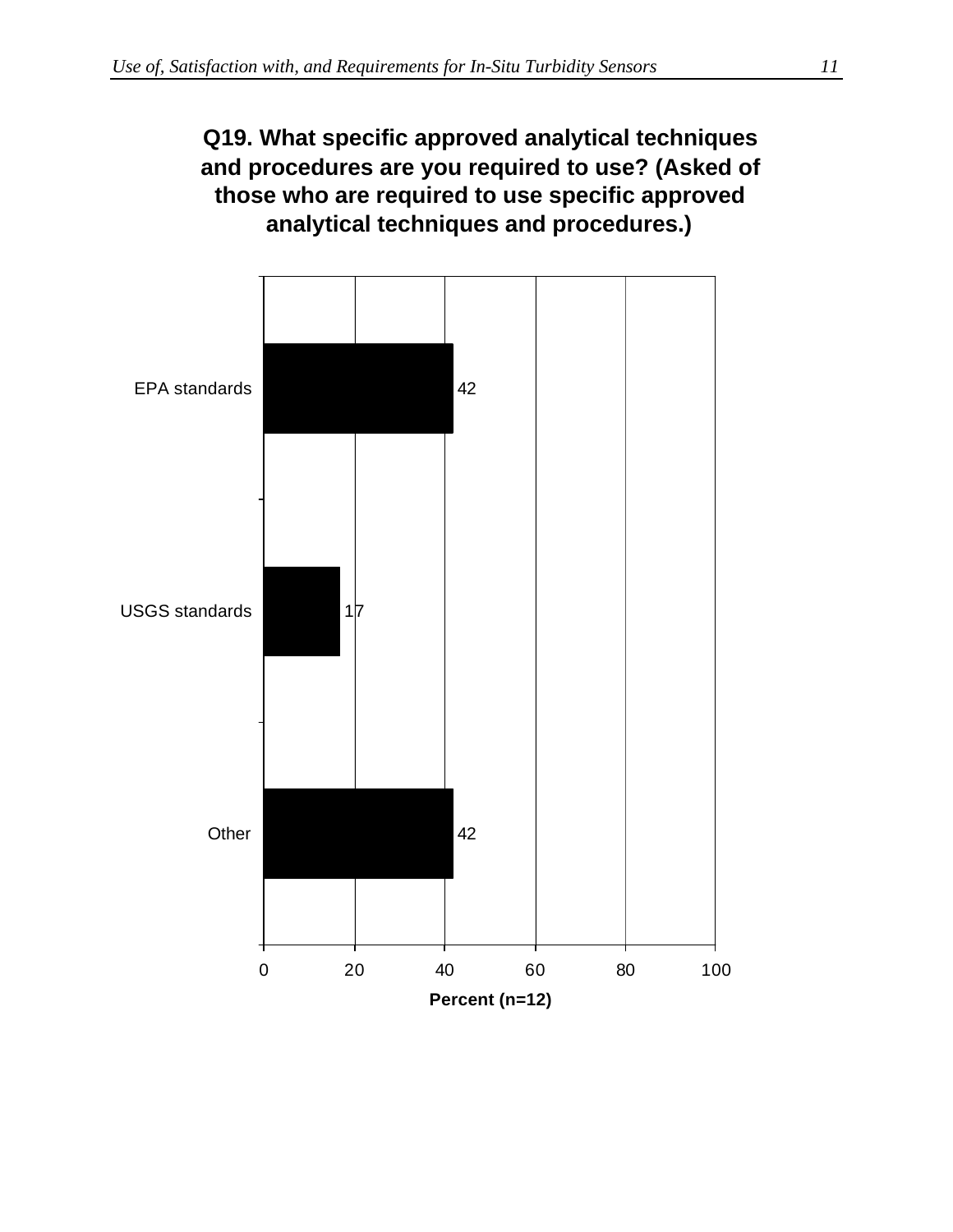### **Q19. What specific approved analytical techniques and procedures are you required to use? (Among those who use specific approved analytical techniques and procedures but who do not use EPA or USGS standards.)**

|                                      | Number of   |
|--------------------------------------|-------------|
| <b>Other analytical techniques</b>   | respondents |
| <b>ASTM</b> standards                |             |
| In-line turbidity instrument         |             |
| Required to meet the NTU regulations |             |
| Sediments                            |             |
| YSI 6600 approved methods            |             |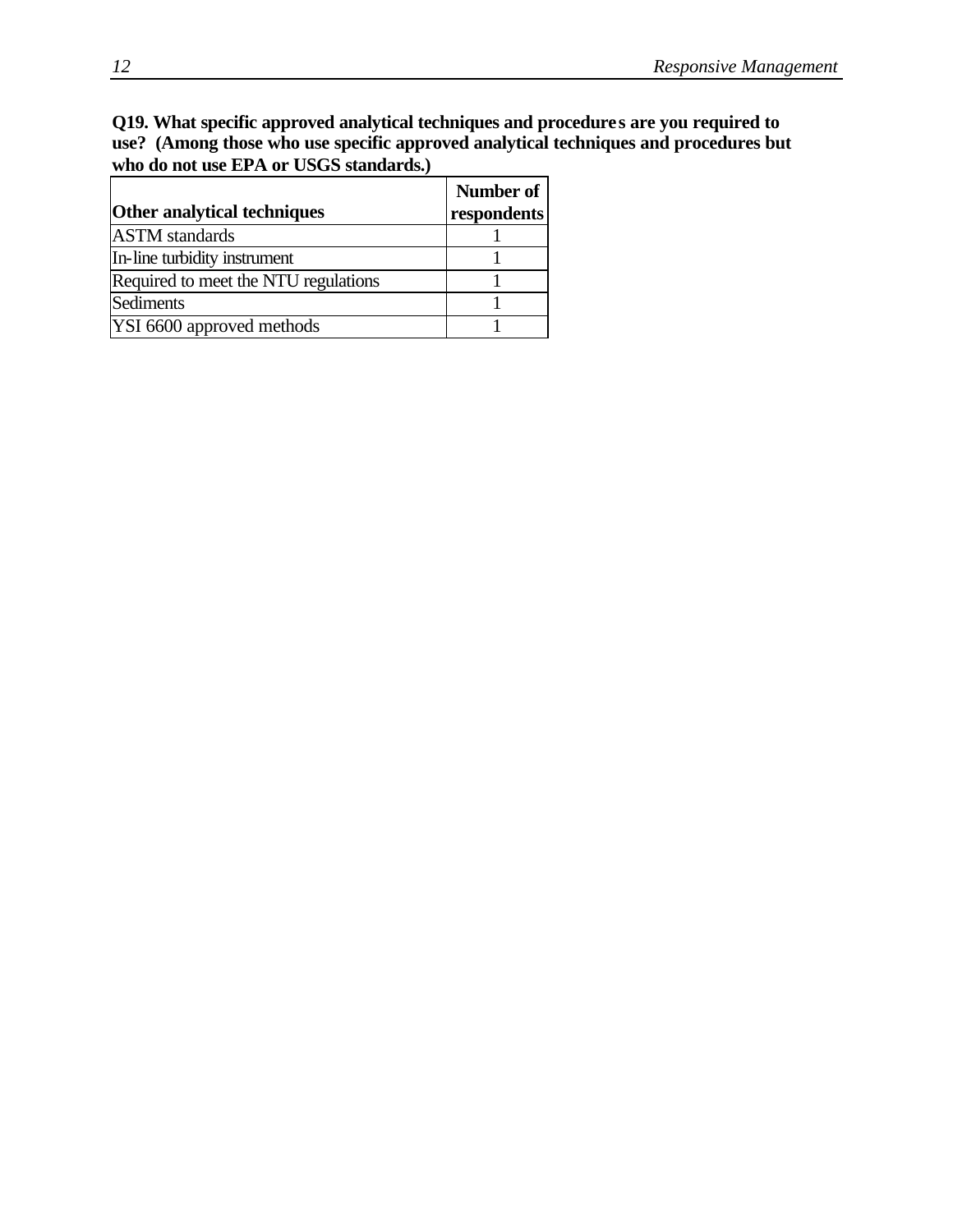

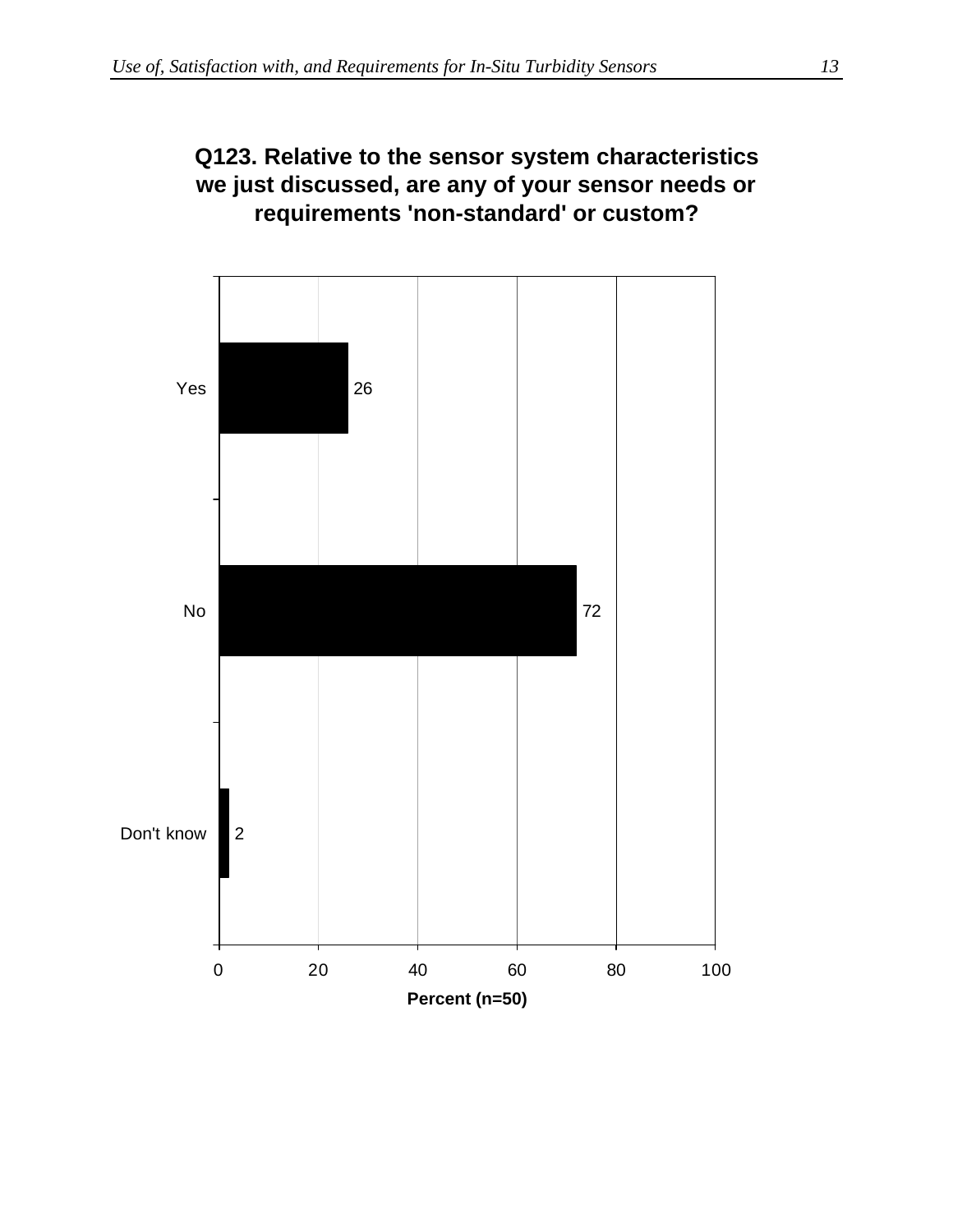### **Q124. Which of your sensor needs or requirements are "non-standard" or custom? (Asked of those who said they had sensor needs and requirements that were non-standard.)**

| "Non-standard" or custom sensor needs       | Number of      |
|---------------------------------------------|----------------|
| and requirements                            | respondents    |
| All are                                     |                |
| Constructed self-operating turbidity sensor |                |
| Dependant on customer                       |                |
| Depth analyzers                             |                |
| Half of our needs are non-standard          |                |
| Laser work                                  |                |
| <b>Optical sensors</b>                      |                |
| Optimizing of parameters                    |                |
| Putting them on gliders                     |                |
| Real small space intervals                  |                |
| High sampling rate                          | $\mathfrak{D}$ |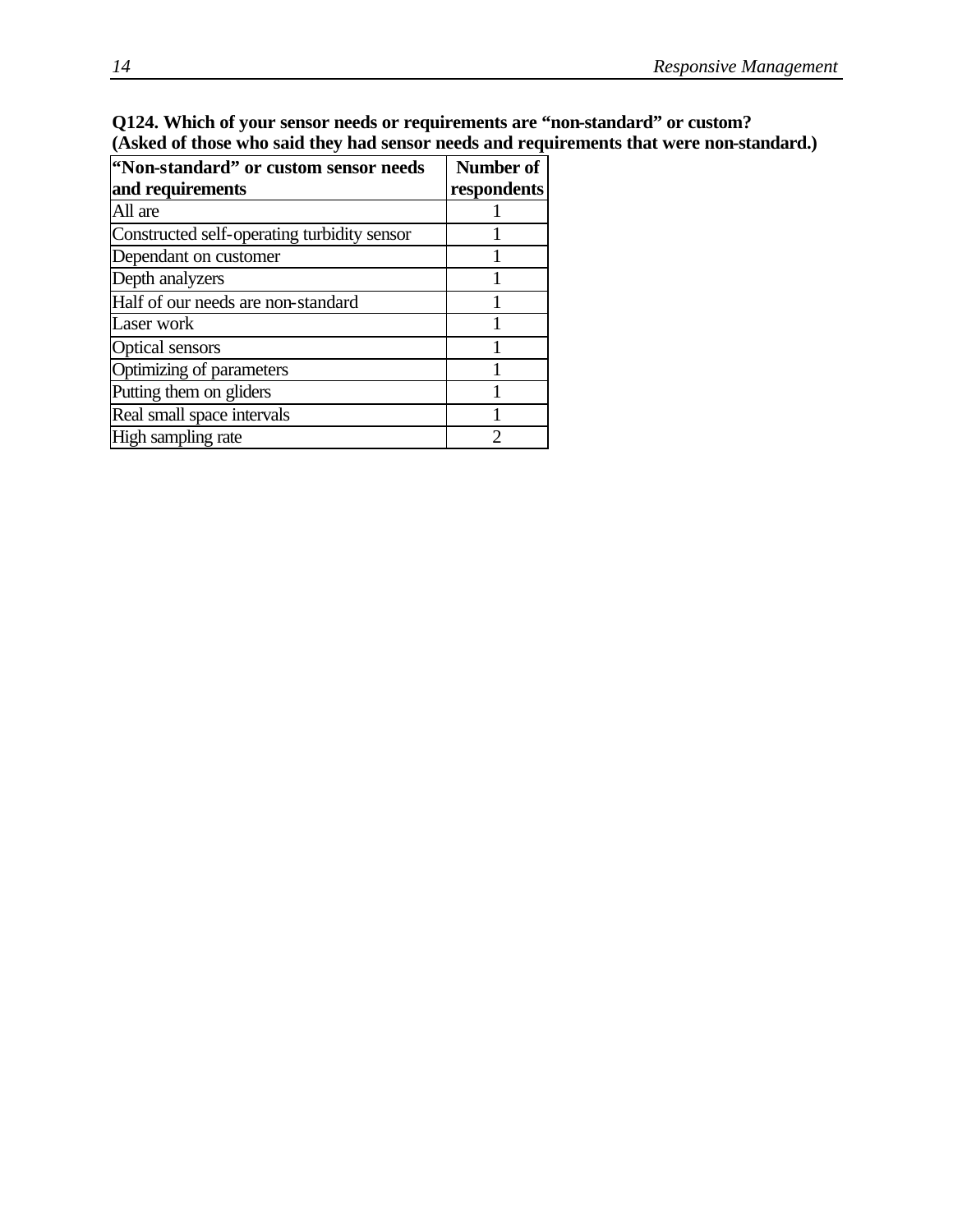

## **Q9. Which units do you use to measure turbidity?**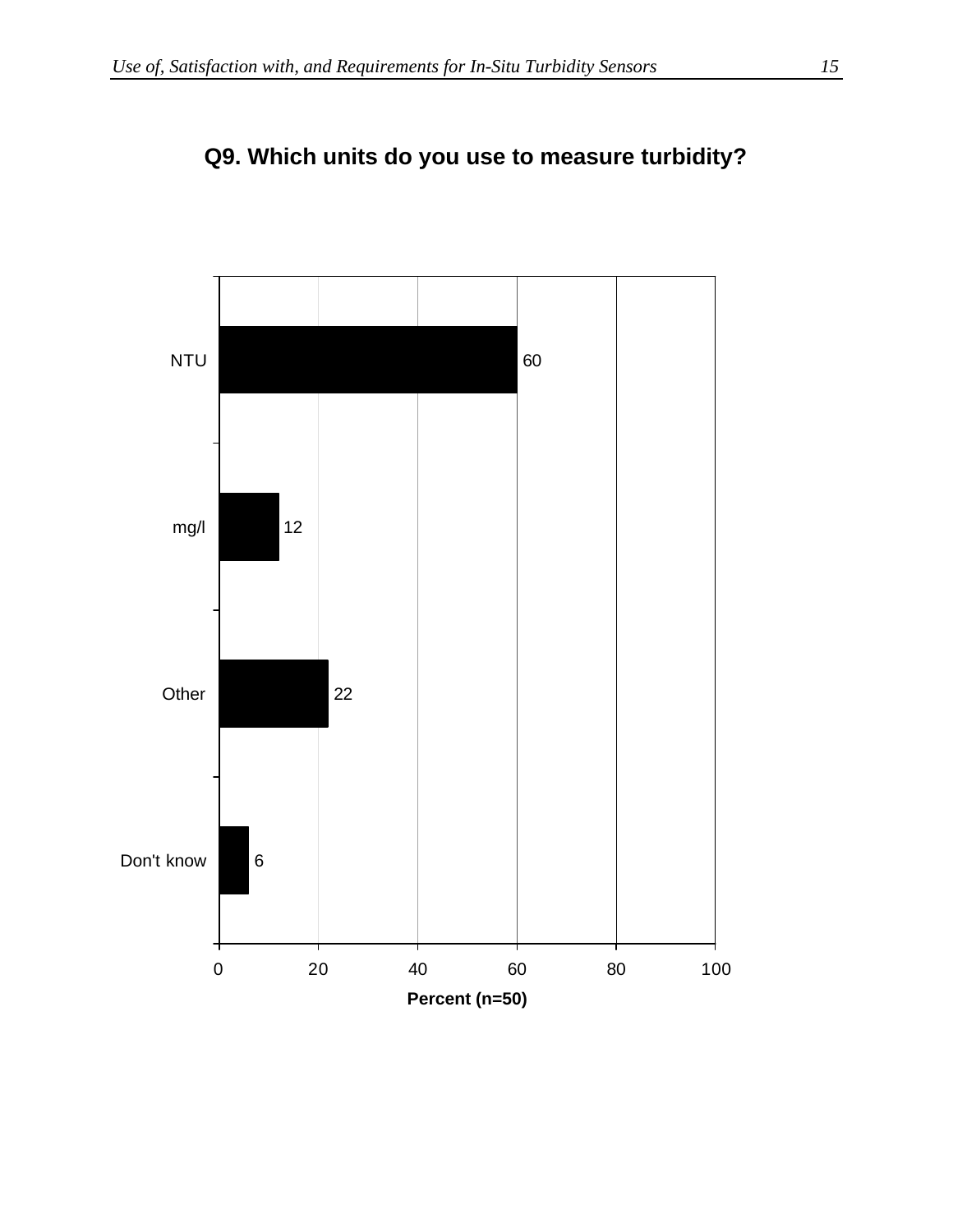### **Q11. What is the typical range of turbidity NTU you are currently measuring? (Asked of those who measure turbidity in NTU.)**

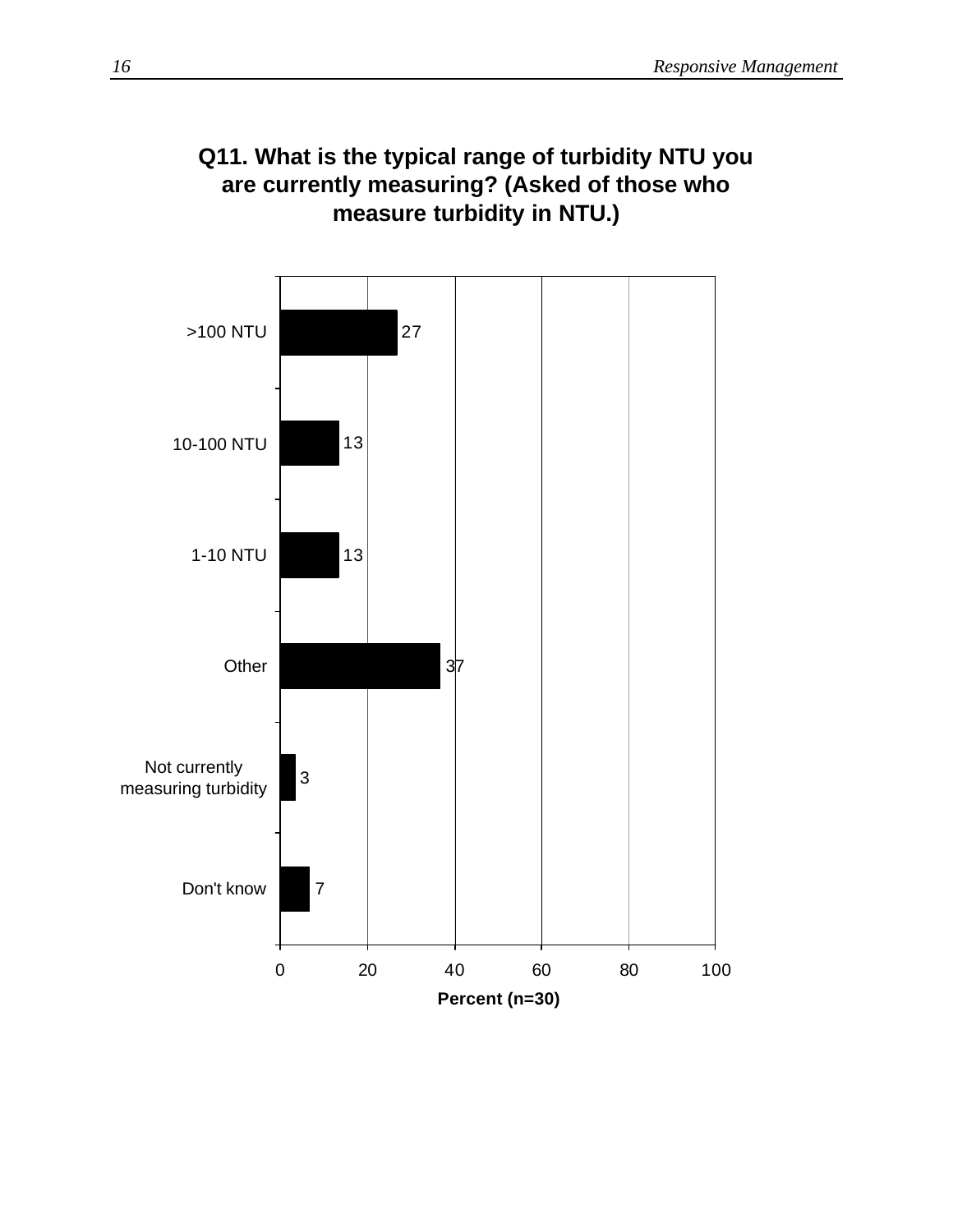| Q11. What is the typical range of turbidity NTU you are currently measuring? (Asked of |  |
|----------------------------------------------------------------------------------------|--|
| those who measure turbidity in NTU.)                                                   |  |

|                             | Number of   |
|-----------------------------|-------------|
| Other typical ranges of NTU | respondents |
| $0 - 20$                    |             |
| $0 - 100$                   |             |
| $0 - 200$                   |             |
| $0 - 1000$                  |             |
| 0-1000, 1000-1500           |             |
| 50-1000                     |             |
| $0 - 1600$                  |             |
| $0 - 2000$                  |             |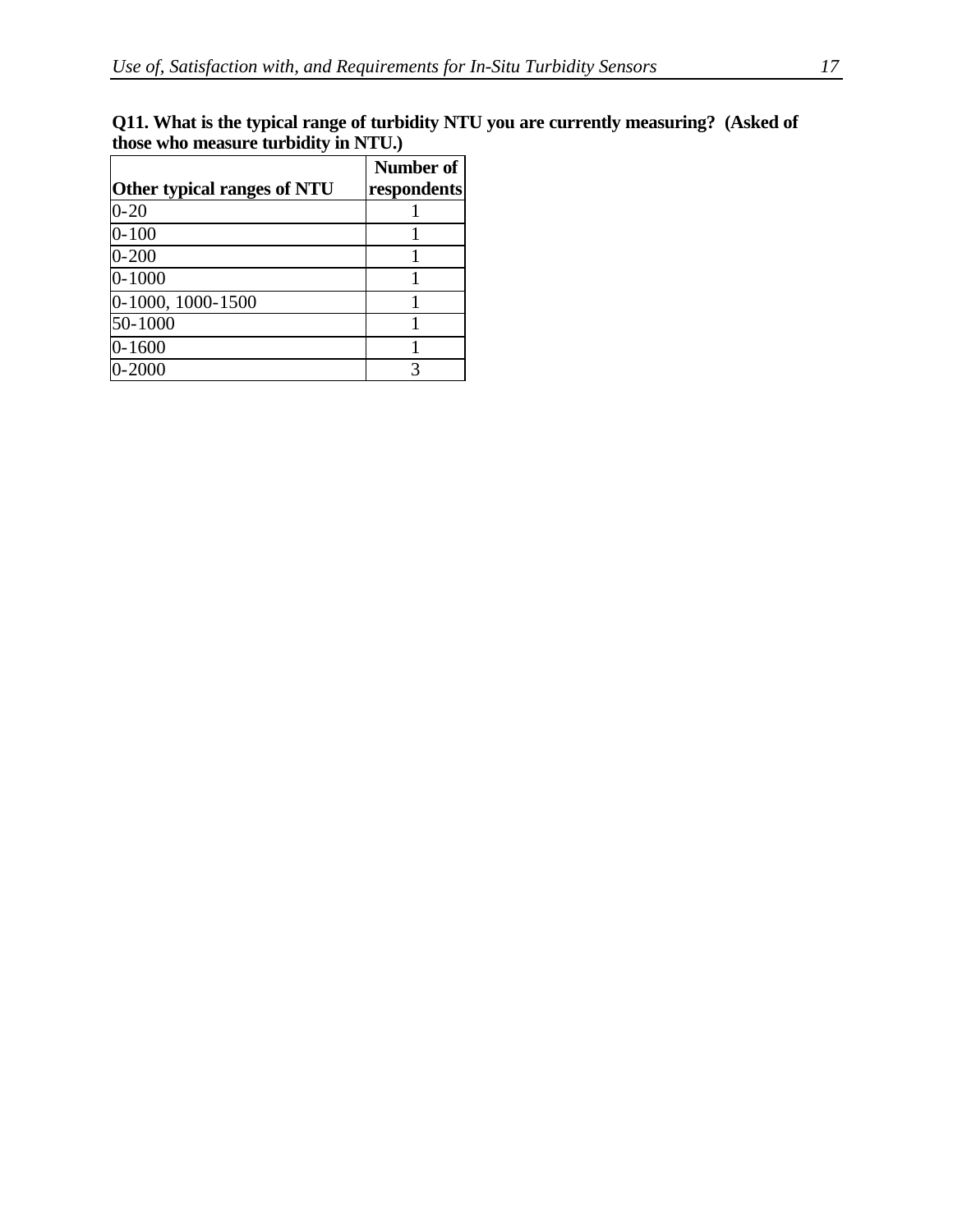

# **Q13. What is the typical range of mg/l you are currently measuring? (Asked of those who**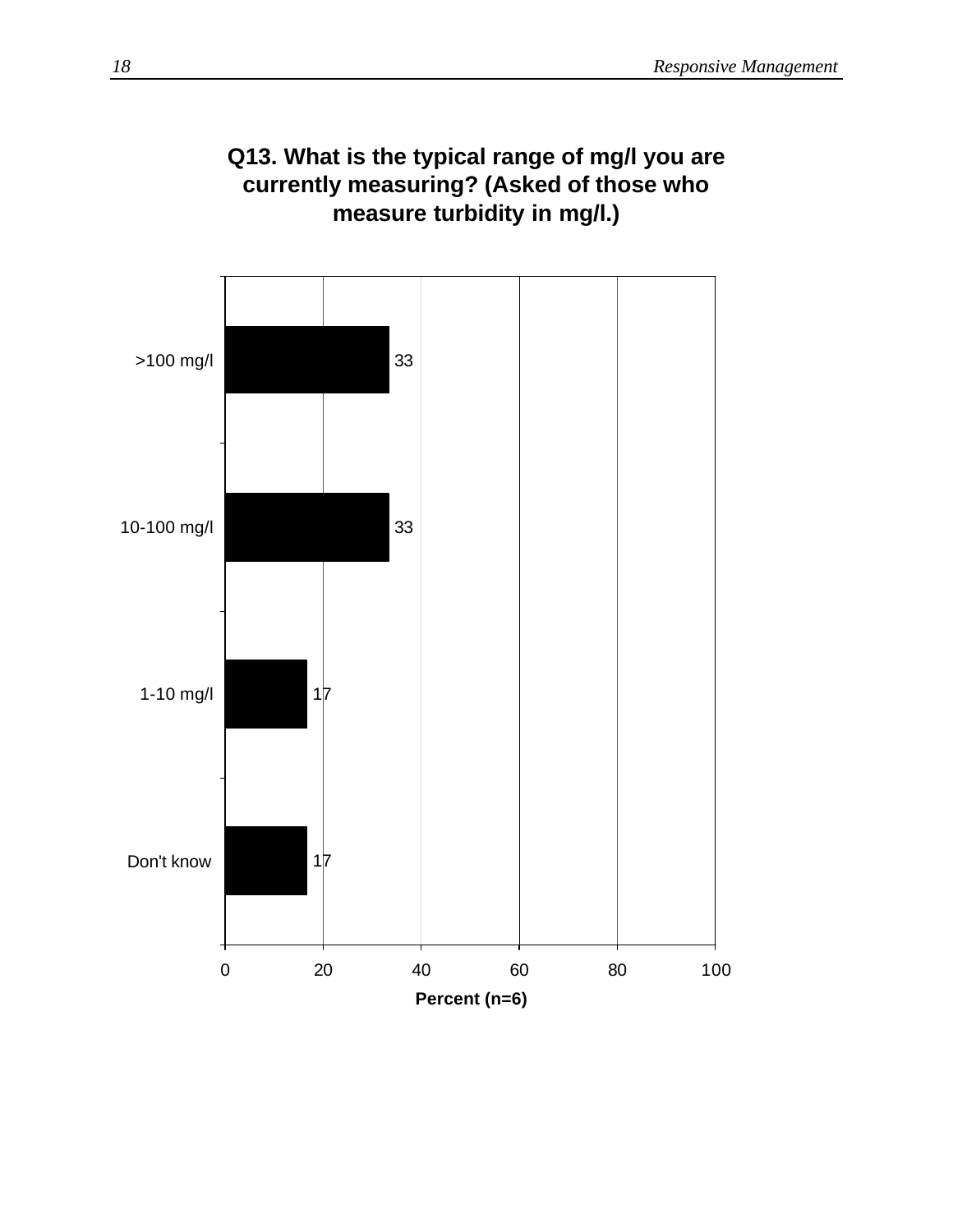

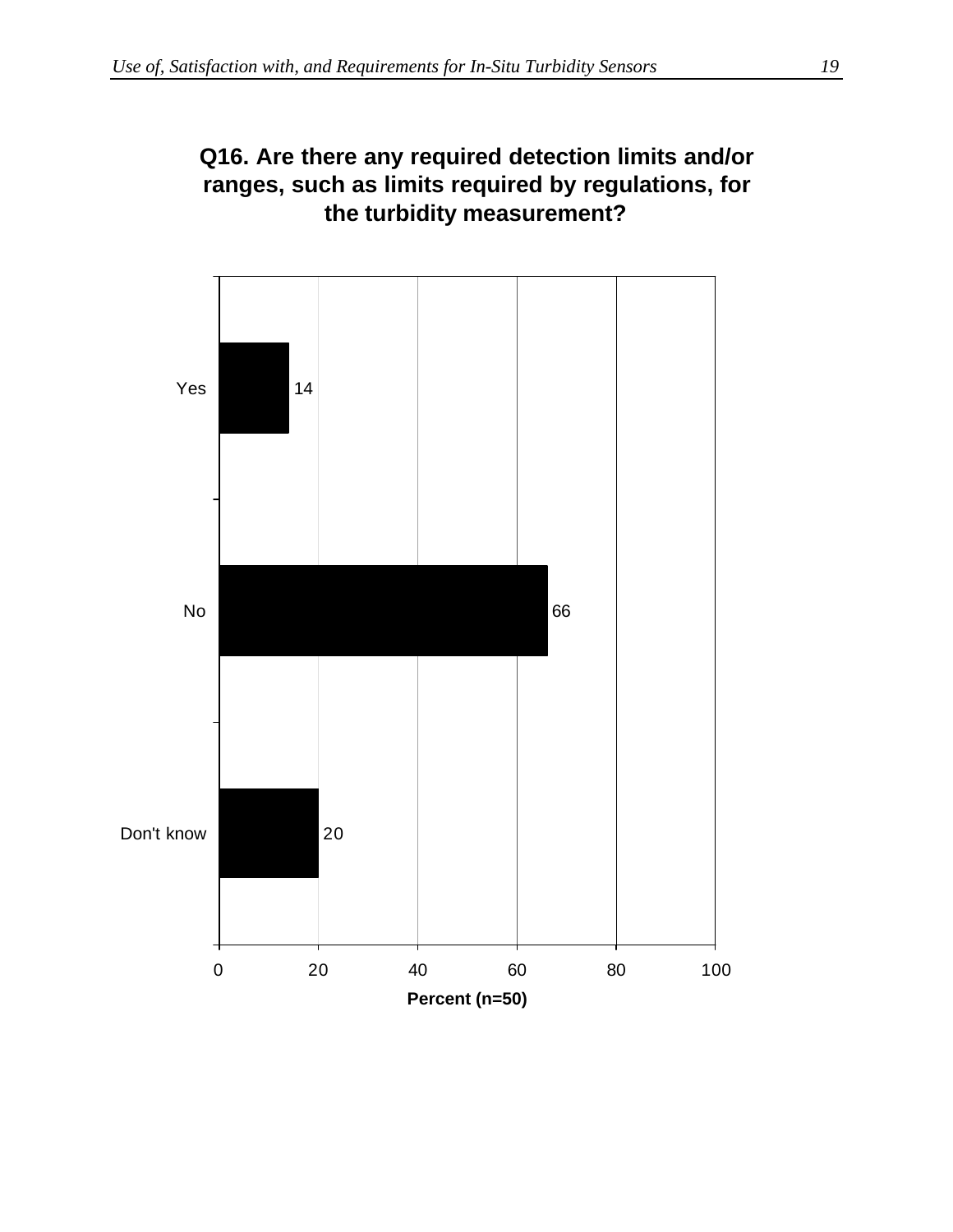| Q17. What are the required detection limits and/or ranges for the turbidity measurement? |
|------------------------------------------------------------------------------------------|
| (Asked of those with required detection limits and/or ranges.)                           |

|                                                | Unit of     | Number of   |
|------------------------------------------------|-------------|-------------|
| <b>Required detection limits and/or ranges</b> | measurement | respondents |
| $0.1$ for 15-minute period                     | <b>NTU</b>  |             |
| 95% less than 0.3 NTU                          | <b>NTU</b>  |             |
| In flux right now                              | <b>NTU</b>  |             |
| 100                                            | mg/1        |             |
| <b>EPA</b> standards                           | mg/1        |             |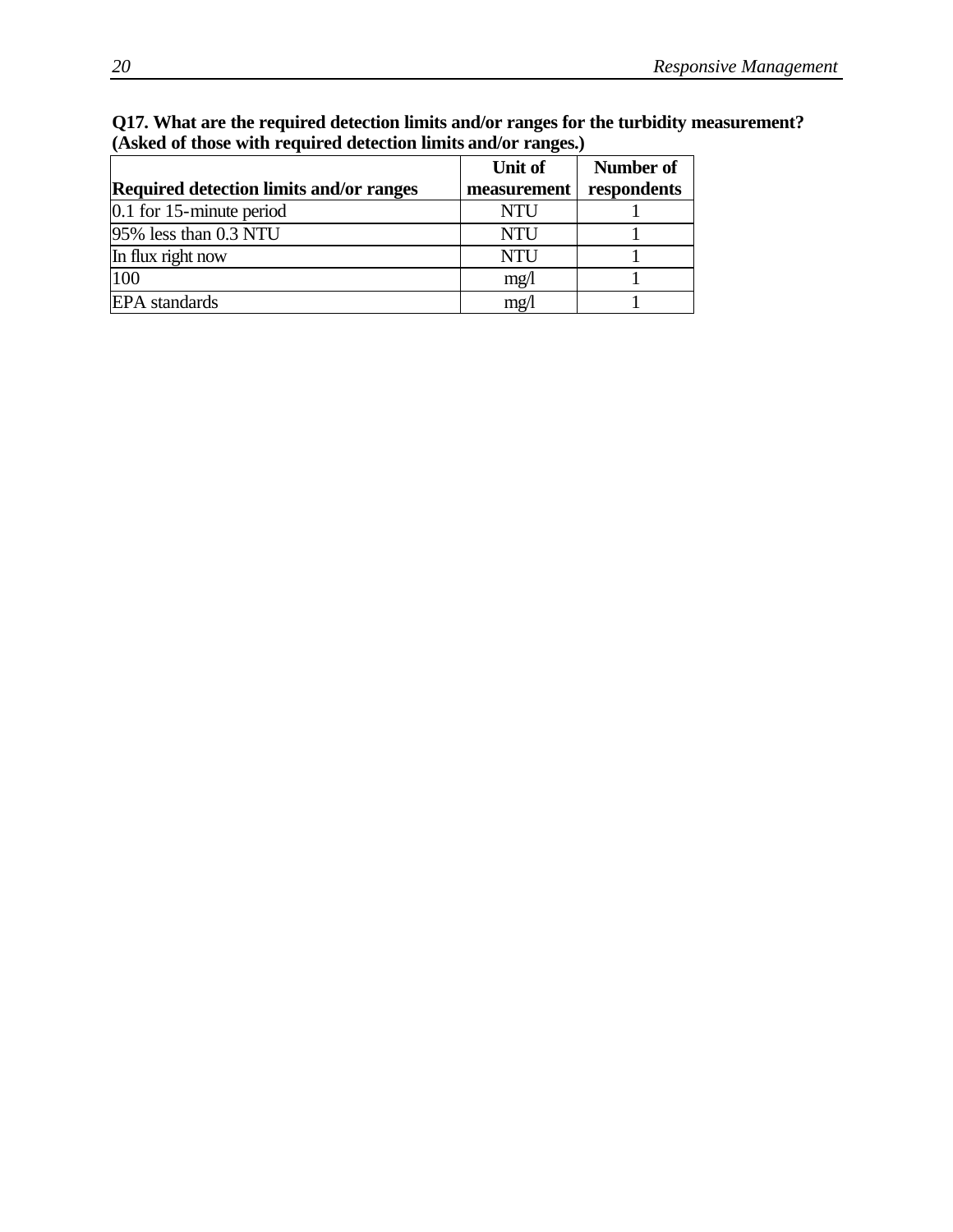### **IN-SITU TURBIDITY SENSORS**

- $\triangleright$  A majority of the sample of coastal professionals (64%) currently use in-situ turbidity sensors, and these are typically commercial products.
	- Of those who currently use in-situ turbidity sensors, 88% use a commercial product alone, 3% use a custom-designed and custom-made sensor, and 9% use a combination of commercial and custom-made.
- $\triangleright$  Of those who currently use in-situ turbidity sensors, 59% use multiple sensors, while 41% use only one sensor.
- $\triangleright$  A majority of those who currently use in-situ turbidity sensors (78%) use a package of sensors to acquire a turbidity reading in conjunction with other measurements; 22% use an independent turbidity sensor to measure turbidity only.
- $\triangleright$  The most common application for turbidity sensors is as a deployed sensor on a remote platform for continuous in-situ measurements (66%).
	- A quarter of those who use in-situ turbidity sensors use one sensor as part of a suite of instruments used for profiling.
- $\triangleright$  Most commonly, those who use in-situ turbidity sensors take measurements more often than hourly (38%); however, the next most common measurement interval is monthly (25%).
- $\triangleright$  All 50 respondents were asked to rate the importance of turbidity sensor characteristics. The performance characteristics of most importance are reliability, accuracy, product support/warranty/vendor reputation, range/detection limits, precision, and calibration life.
	- There was little variation of mean ratings of importance for each characteristic among those who currently use in-situ turbidity sensors and those who do not currently use in-situ turbidity sensors.
	- Reliability, precision, and calibration life were the sensor characteristics for which individual ratings of importance varied by approximately 20 percentage points or more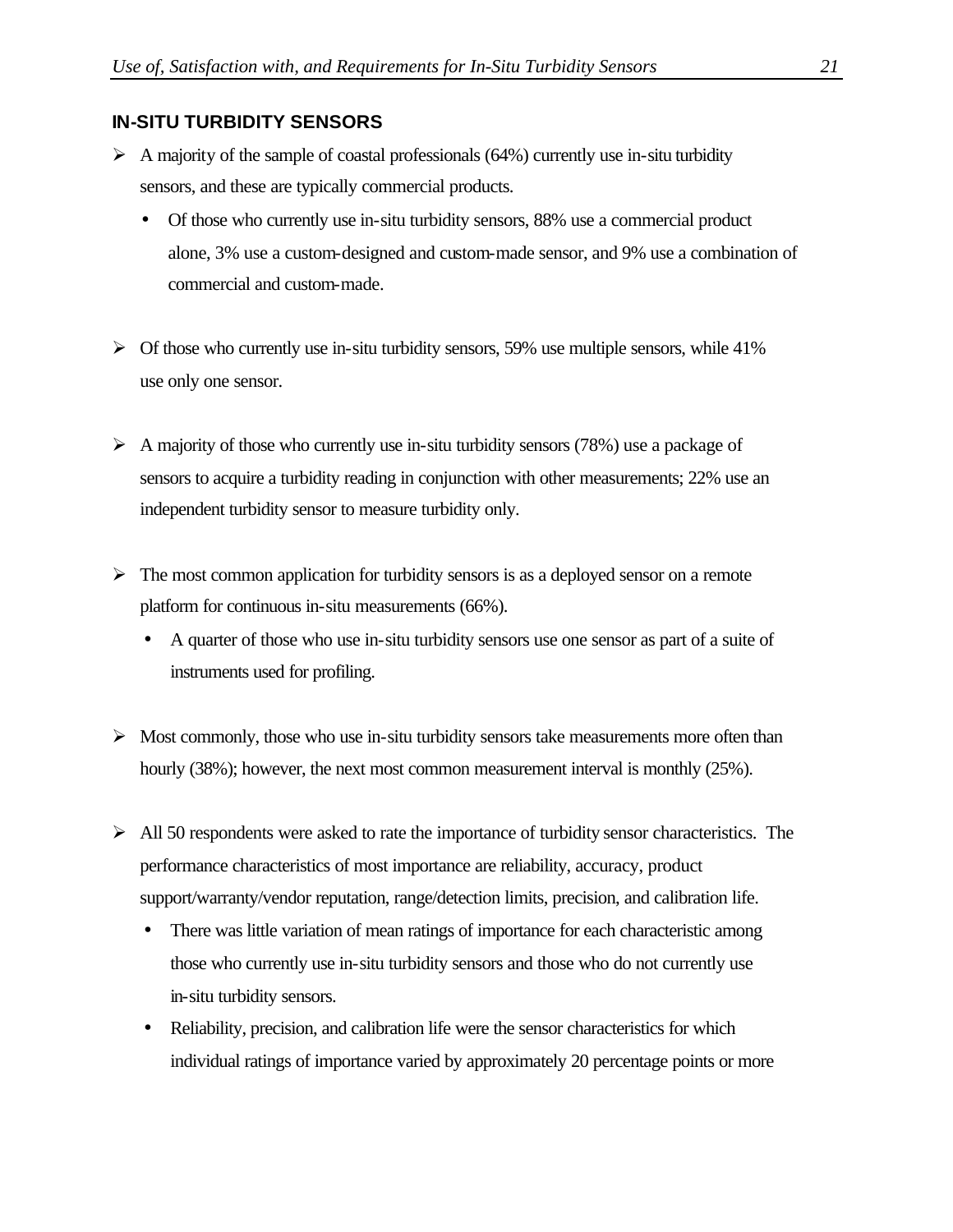among those who currently use in-situ turbidity sensors and those who do not currently use in-situ turbidity sensors.

- Those who are currently using in-situ turbidity sensors were *more* likely to rate the importance of reliability as a 5 (very important) than were those who do not currently use in-situ turbidity sensors (94% compared to 69%).
- Those who are currently using in-situ turbidity sensors were *less* likely to rate the importance of precision as a 5 (very important) than were those who do not currently use in-situ turbidity sensors (35% compared to 56%).
- Those who are currently using in-situ turbidity sensors were *more* likely to rate the importance of calibration life as a 4 or 5 than were those who do not currently use in-situ turbidity sensors (82% compared to 63%).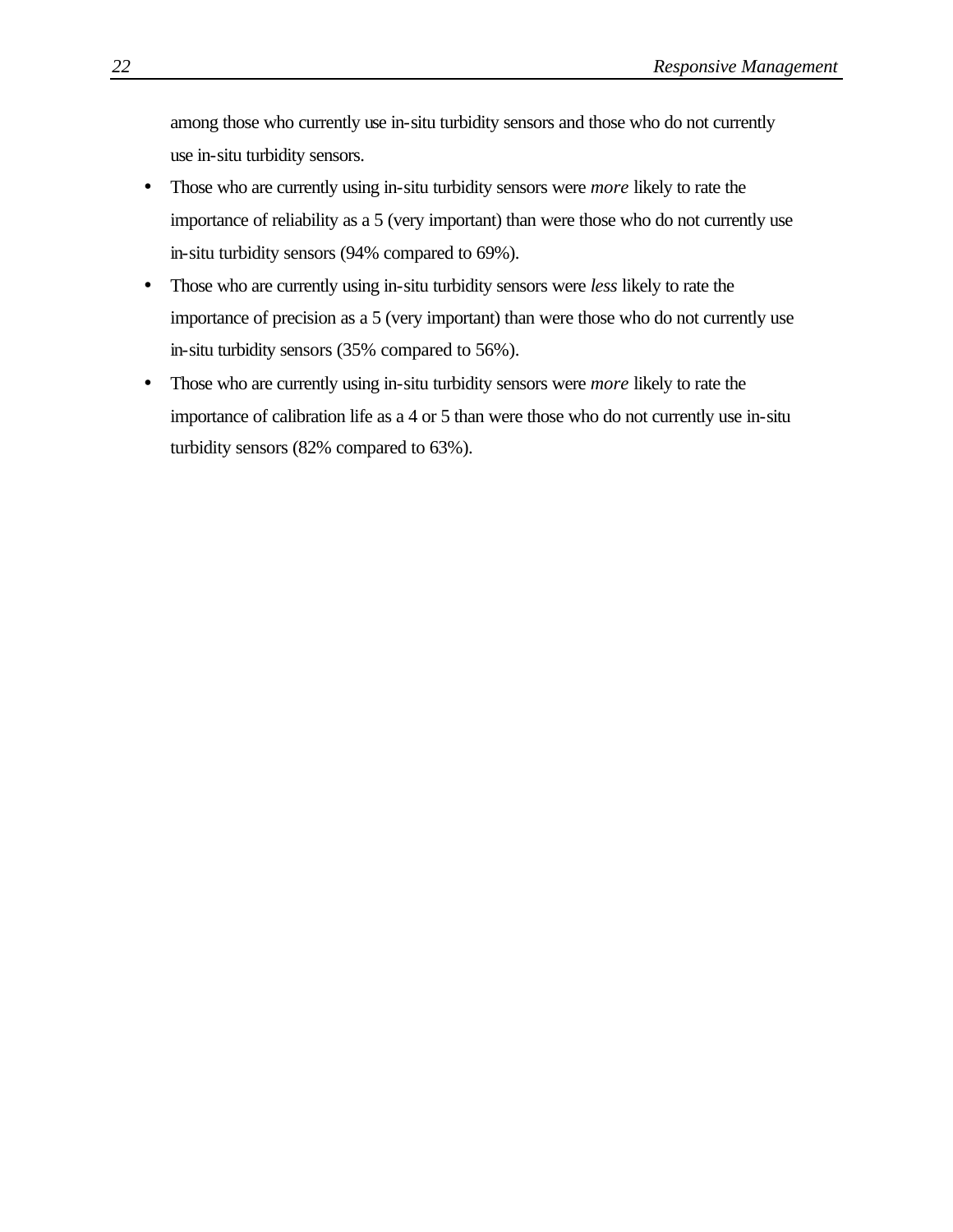

### **Q28. Do you currently use in-situ turbidity sensors?**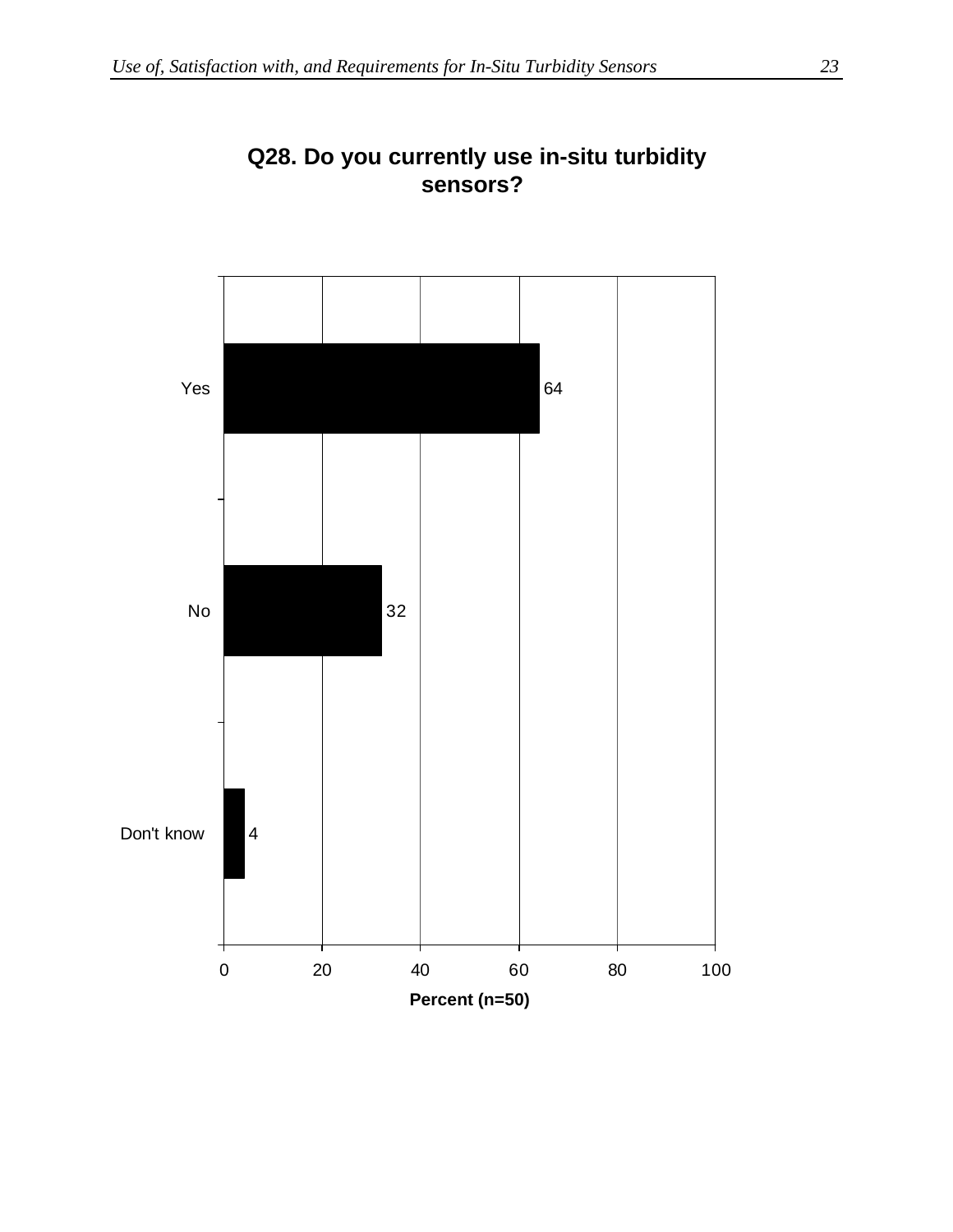### **Q31. Are your current sensors commercial product, designed and customized by yourself, or a combination of both? (Asked of those who currently use in-situ turbidity sensors.)**

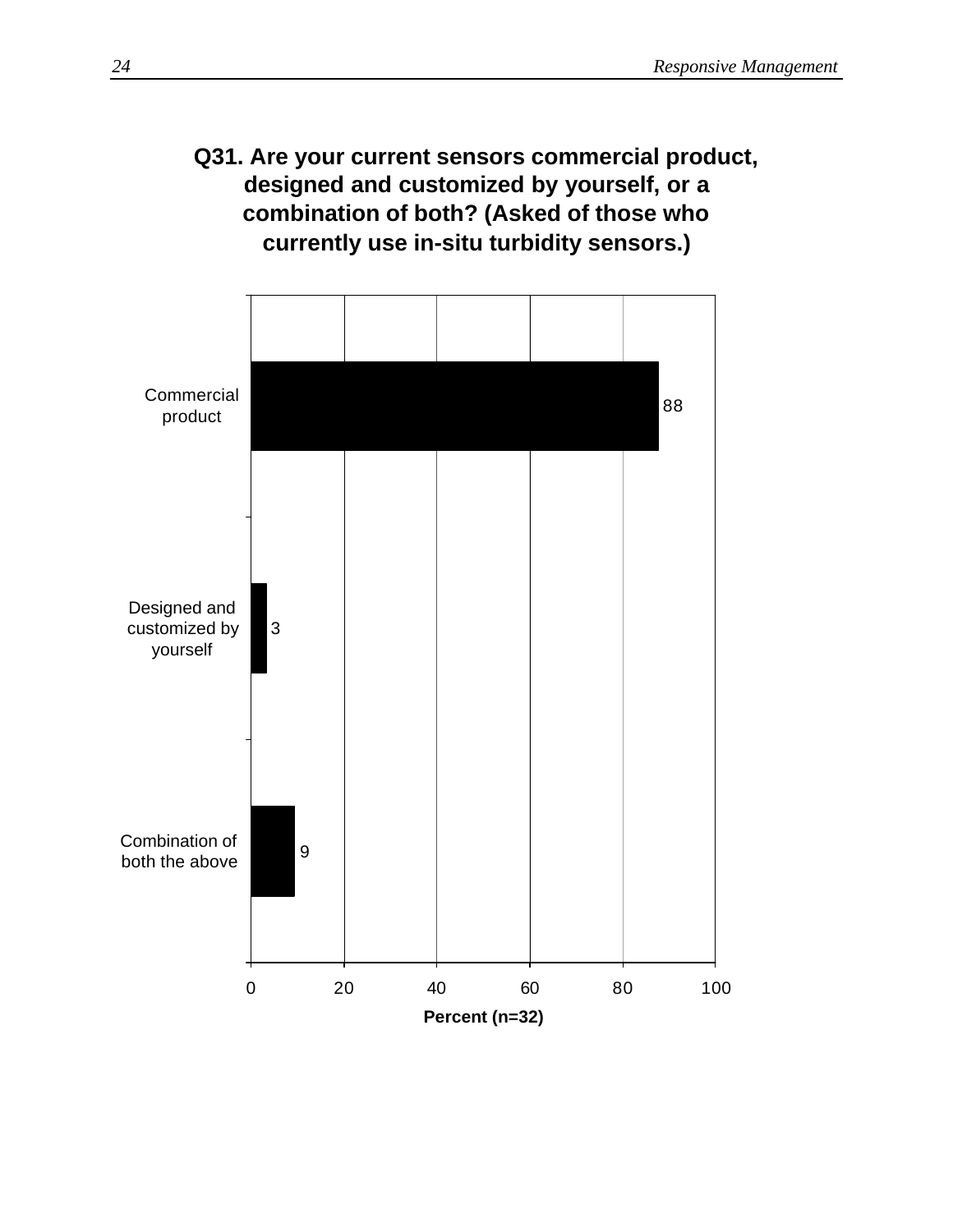### **Q32. Do you use one turbidity sensor or do you use multiple turbidity sensors? (Asked of those who currently use in-situ turbidity sensors.)**

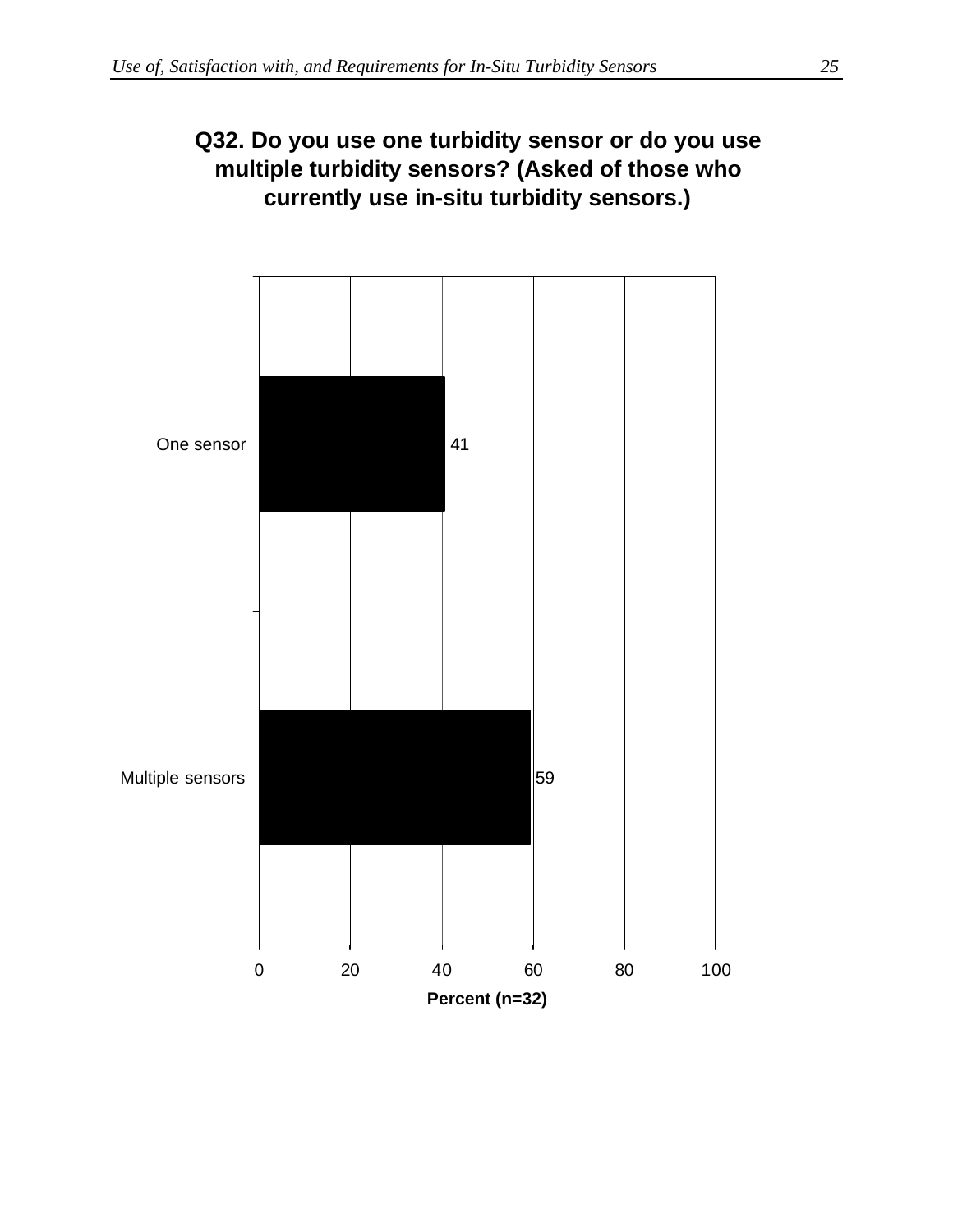### **Q33. Do you use an independent turbidity sensor to measure only turbidity, or do you use a package of sensors to acquire a turbidity reading in conjunction with other measurements, such as temperature, salinity, or fluorescence? (Asked of those who currently use in-situ turbidity sensors.)**

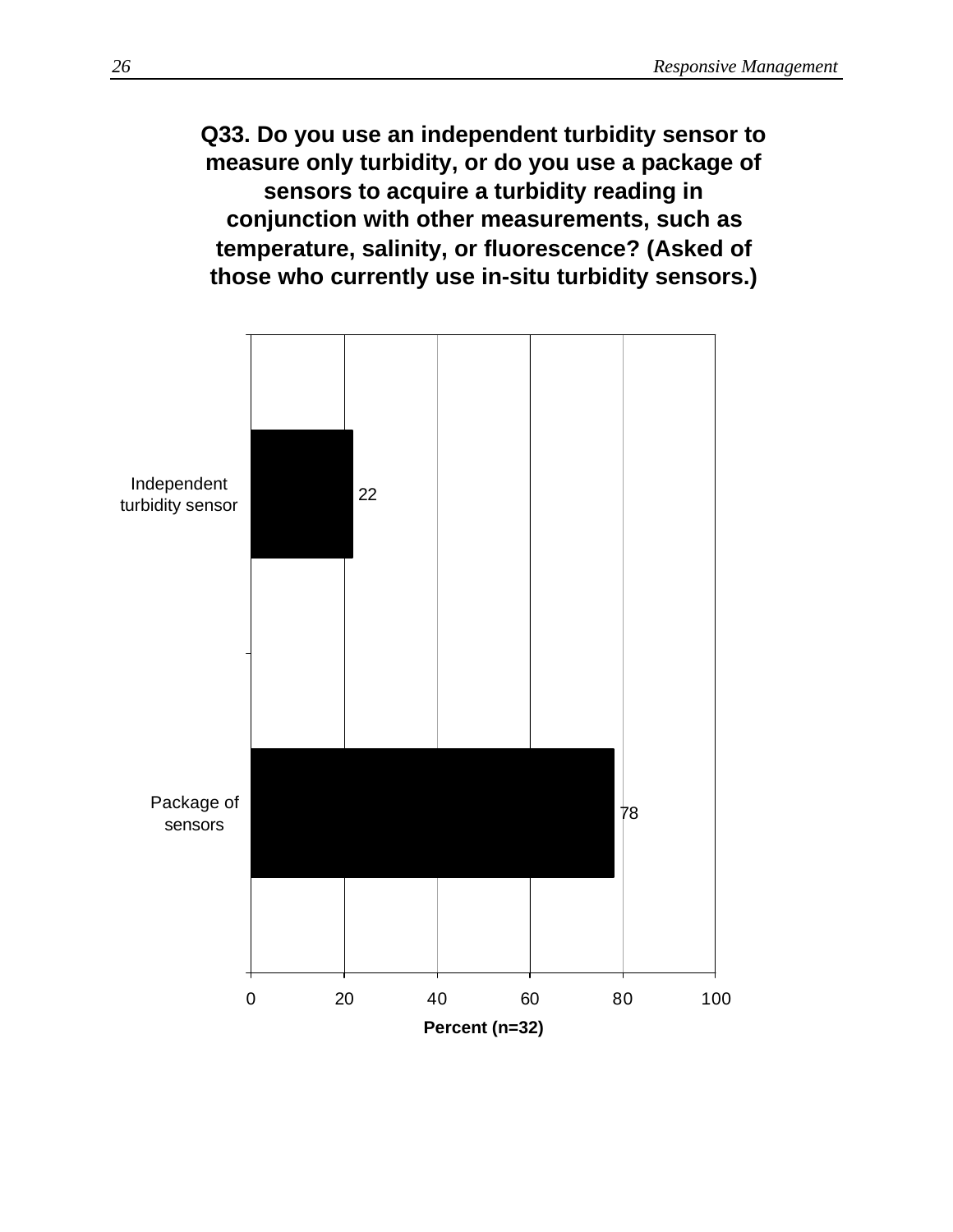

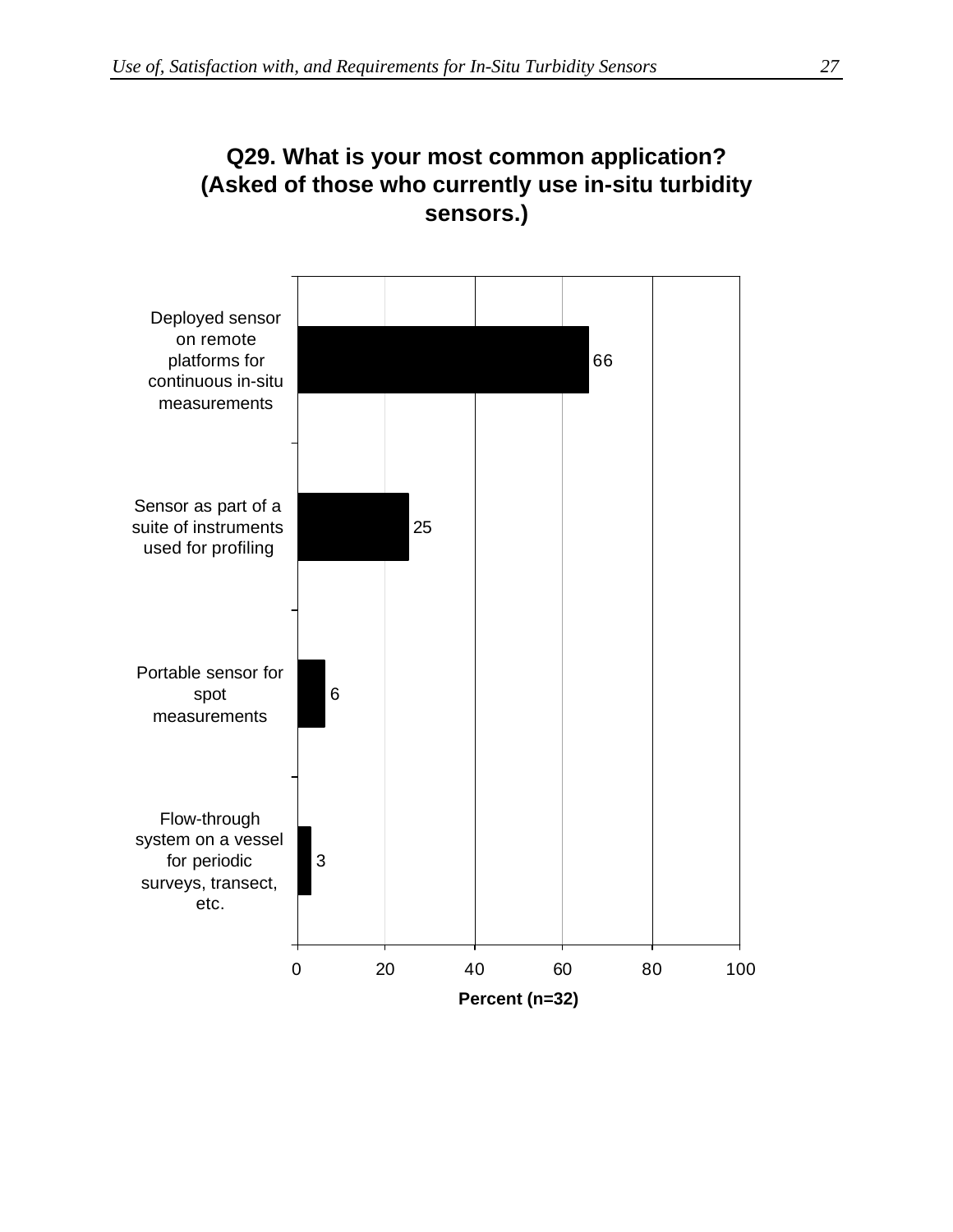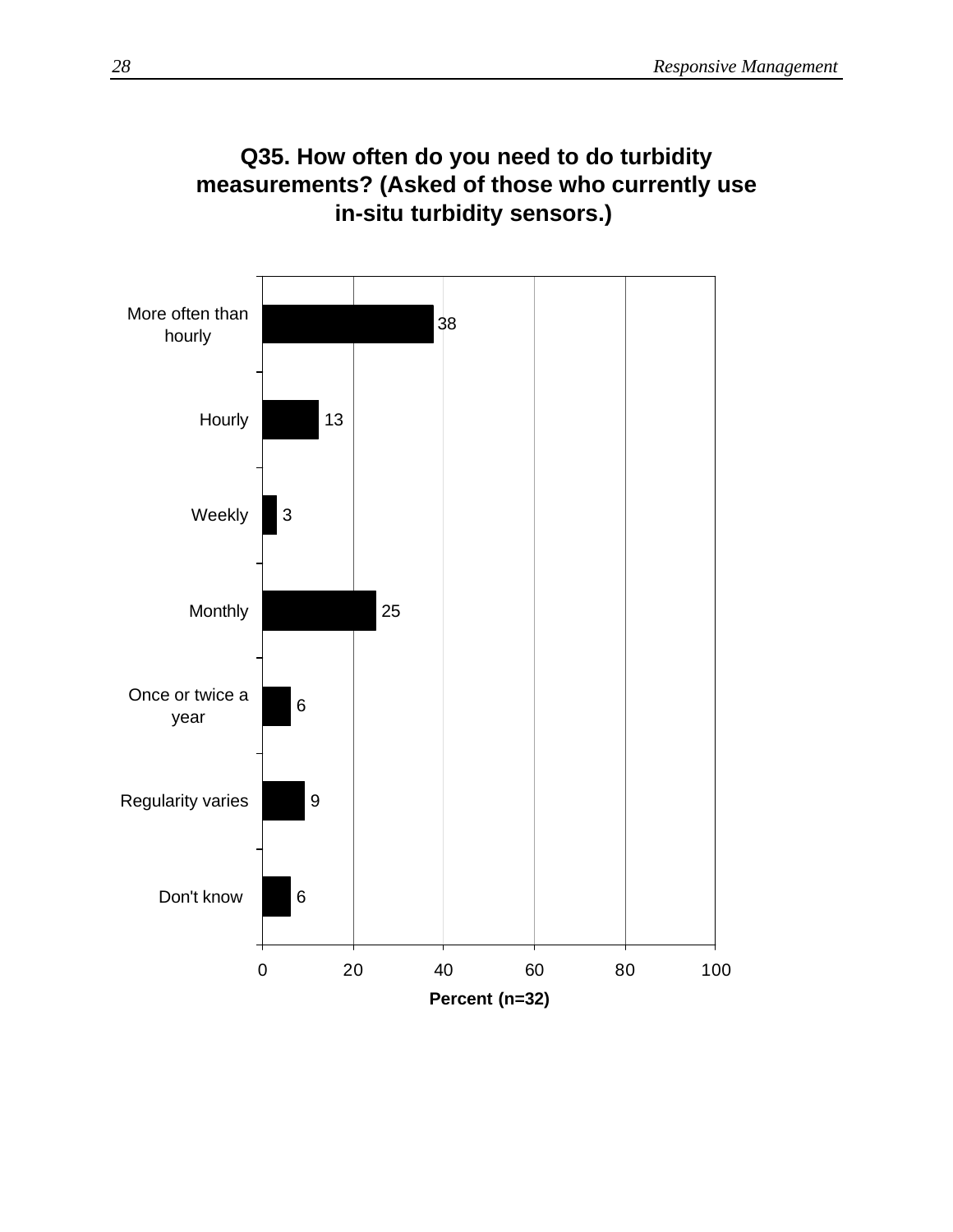|                                                |                         | <b>Percent</b><br><b>Rating the</b> |               |
|------------------------------------------------|-------------------------|-------------------------------------|---------------|
|                                                | <b>Percent Rating</b>   | <b>Item Low in</b>                  |               |
| <b>Performance Characteristic</b>              | <b>Item the Highest</b> | <b>Importance</b>                   |               |
| (sorted by mean)                               | in Importance (5)       | (1, 2, or 3)                        | Mean          |
| Q110. Reliability                              | 86                      | $\overline{2}$                      | 4.84          |
| Q107. Accuracy                                 | 56                      | 10                                  | 4.44          |
| Q120. Product support/                         | 50                      | 10                                  | 4.40          |
| warranty/vendor reputation                     |                         |                                     |               |
| Q106. Range/detection limits                   | 49                      | 14                                  | 4.31          |
| Q108. Precision                                | 41                      | 14                                  | 4.24          |
| Q112. Calibration life                         | 38                      | 26                                  | 4.10          |
| $\overline{Q1}11$ . Operating life (i.e., life | 28                      | 36                                  | 3.90          |
| expectancy of the instrument)                  |                         |                                     |               |
| Q121. Quality of product                       | 20                      | 30                                  | 3.78          |
| manual/handbook/documentation                  |                         |                                     |               |
| Q114. Ease of calibration                      | 24                      | 38                                  | 3.74          |
| Q119. In-field maintenance                     | 24                      | 46                                  | 3.64          |
| <b>Q122. Cost</b>                              | 18                      | 50                                  | 3.64          |
| Q117. Input/output interfaces                  | 18                      | 43                                  | 3.57          |
| Q109. Sampling interval/ frequency             | 24                      | 54                                  | 3.54          |
| Q118. Packaging                                | 12                      | 60                                  | 3.18          |
| Q179. Real-time sensor data display            | 18                      | 57                                  | 3.14          |
| and/or analysis                                |                         |                                     |               |
| Q113. Automatic calibration                    | 12                      | 68                                  | 2.91          |
| Q116. Off-sensor telemetry                     | 13                      | 65                                  | 2.85          |
|                                                | Mean is: 31.24          | Mean is: 36.65                      | Mean is: 3.78 |

#### **Ratings of the Importance of the Following Performance Characteristics**

Scale is 1 to 5, with 5 being the highest importance.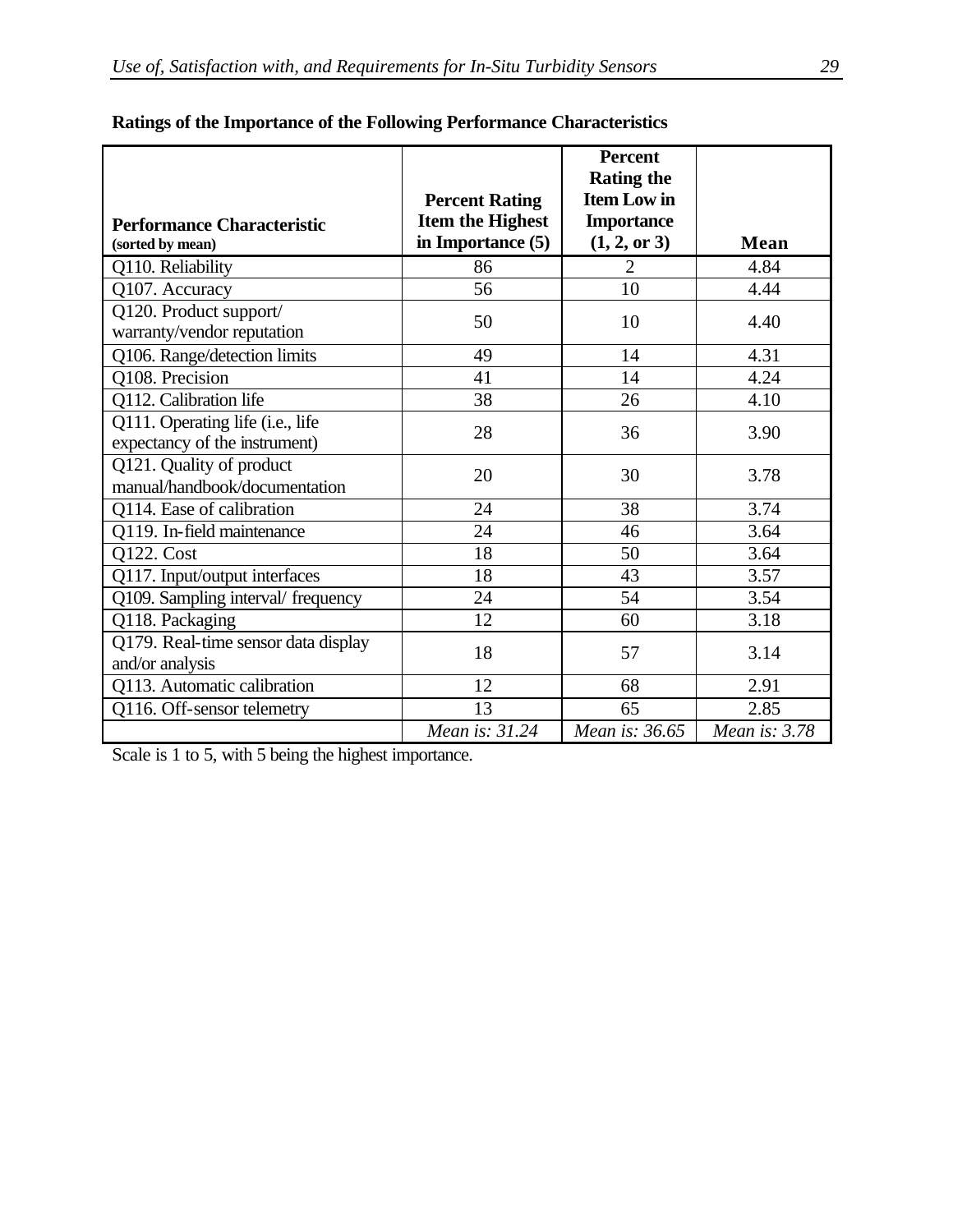# **Q106-Q122. Means of importance of characteristics in a turbidity sensor on a scale of 1 to 5, where 1 is not at all important and 5 is very important. (Part 1)**

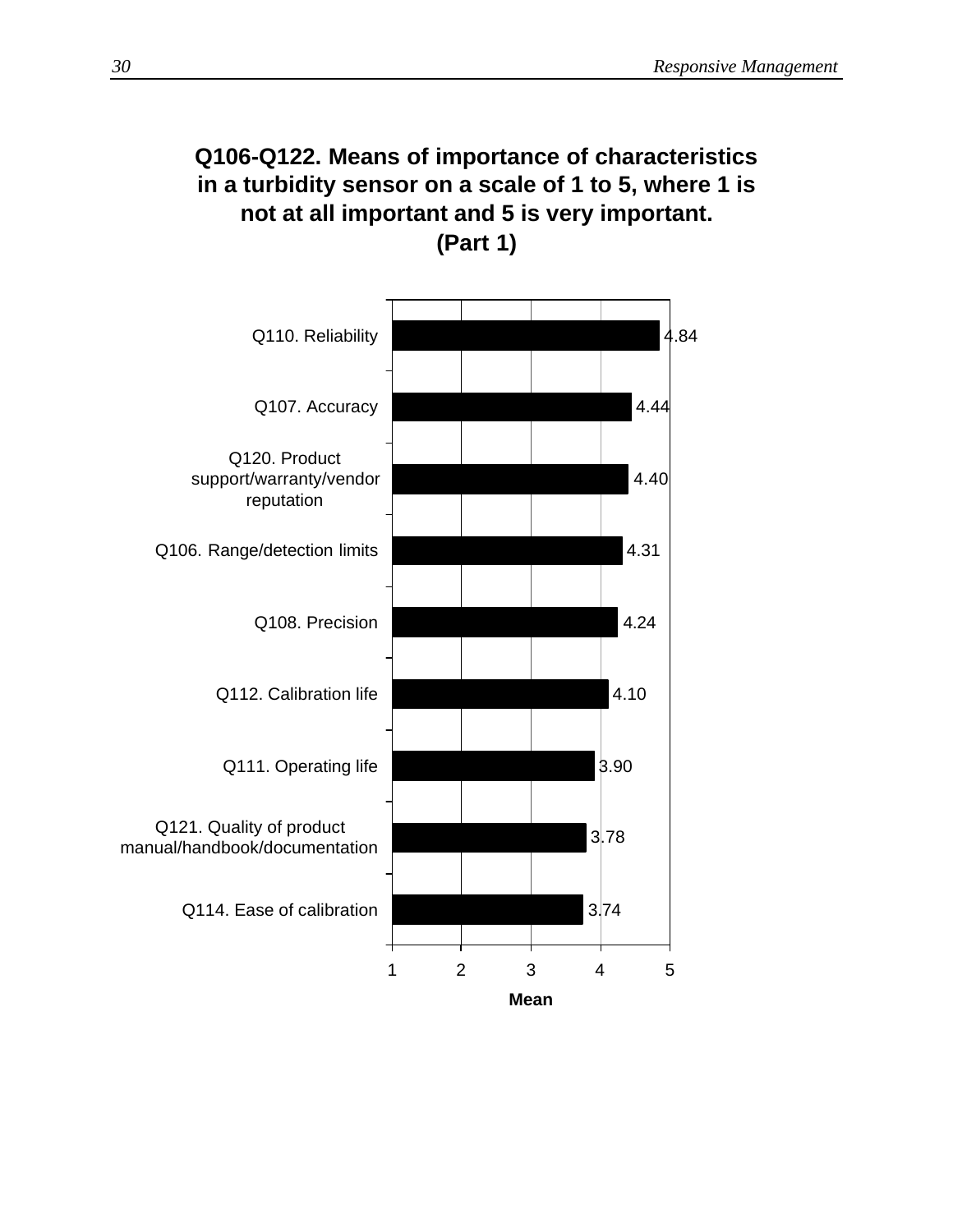# **Q106-Q122. Means of importance of characteristics in a turbidity sensor on a scale of 1 to 5, where 1 is not at all important and 5 is very important. (Part 2)**

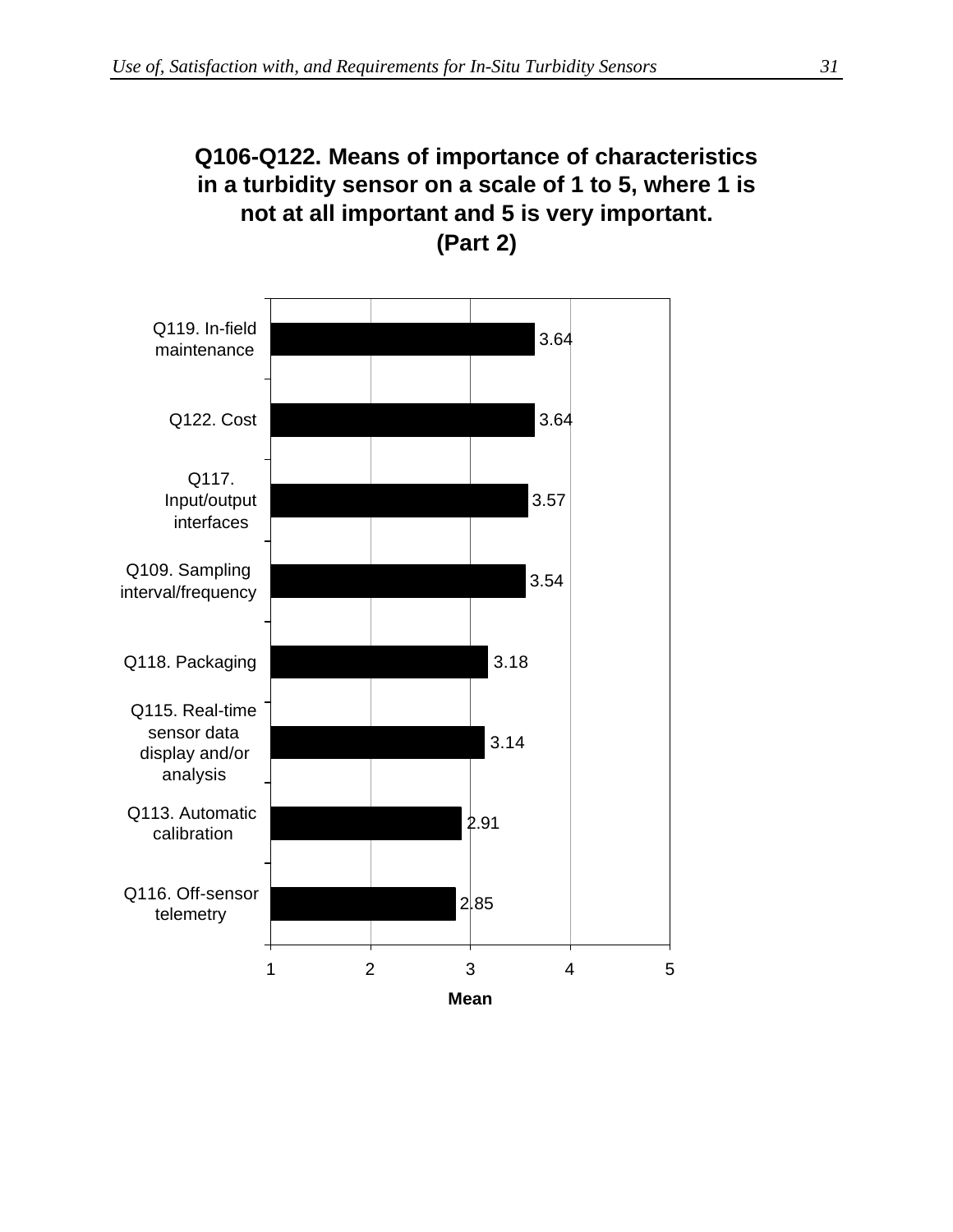### **Q106-Q122. Means of importance of characteristics in a turbidity sensor on a scale of 1 to 5, where 1 is not at all important and 5 is very important. (Part 1)**

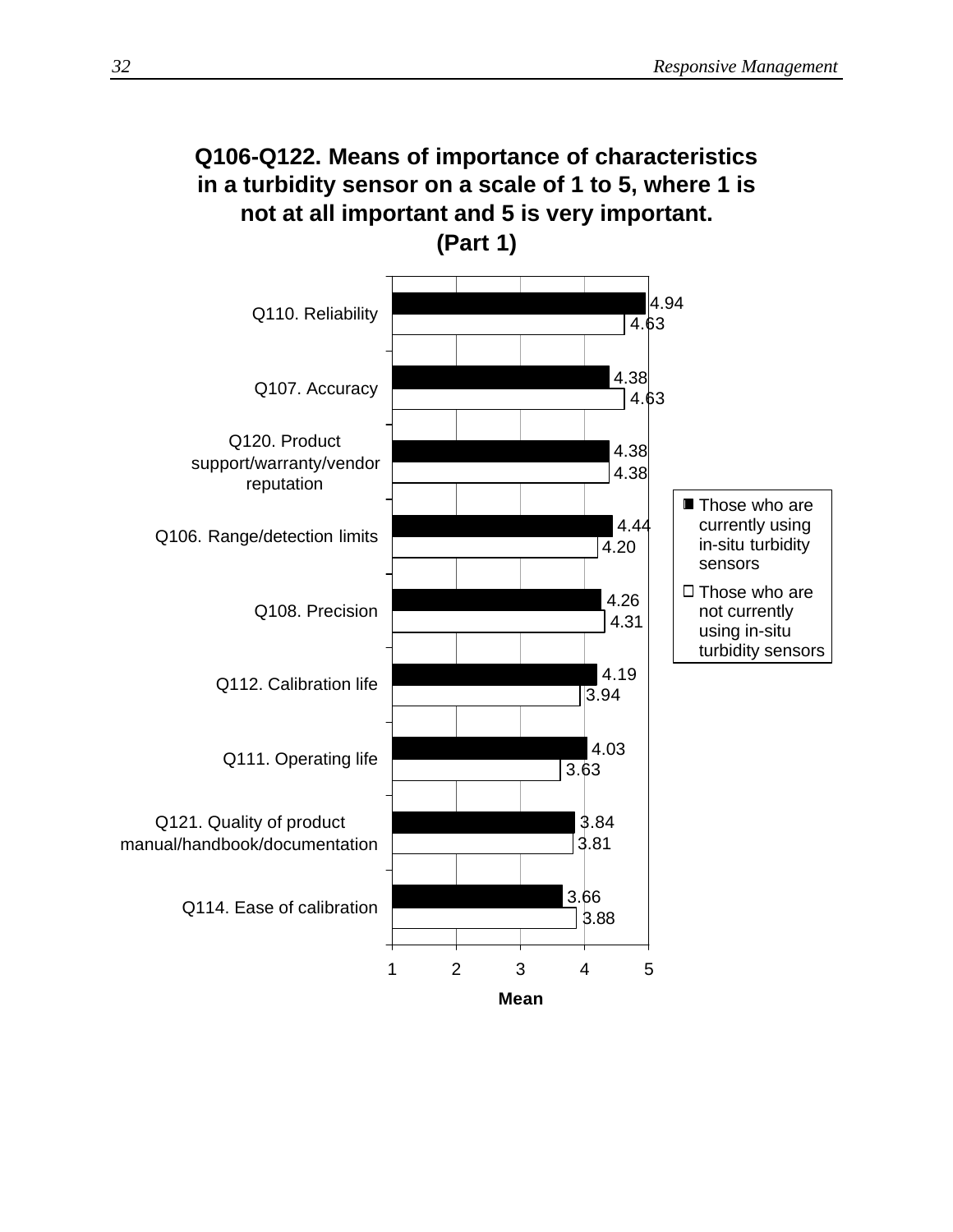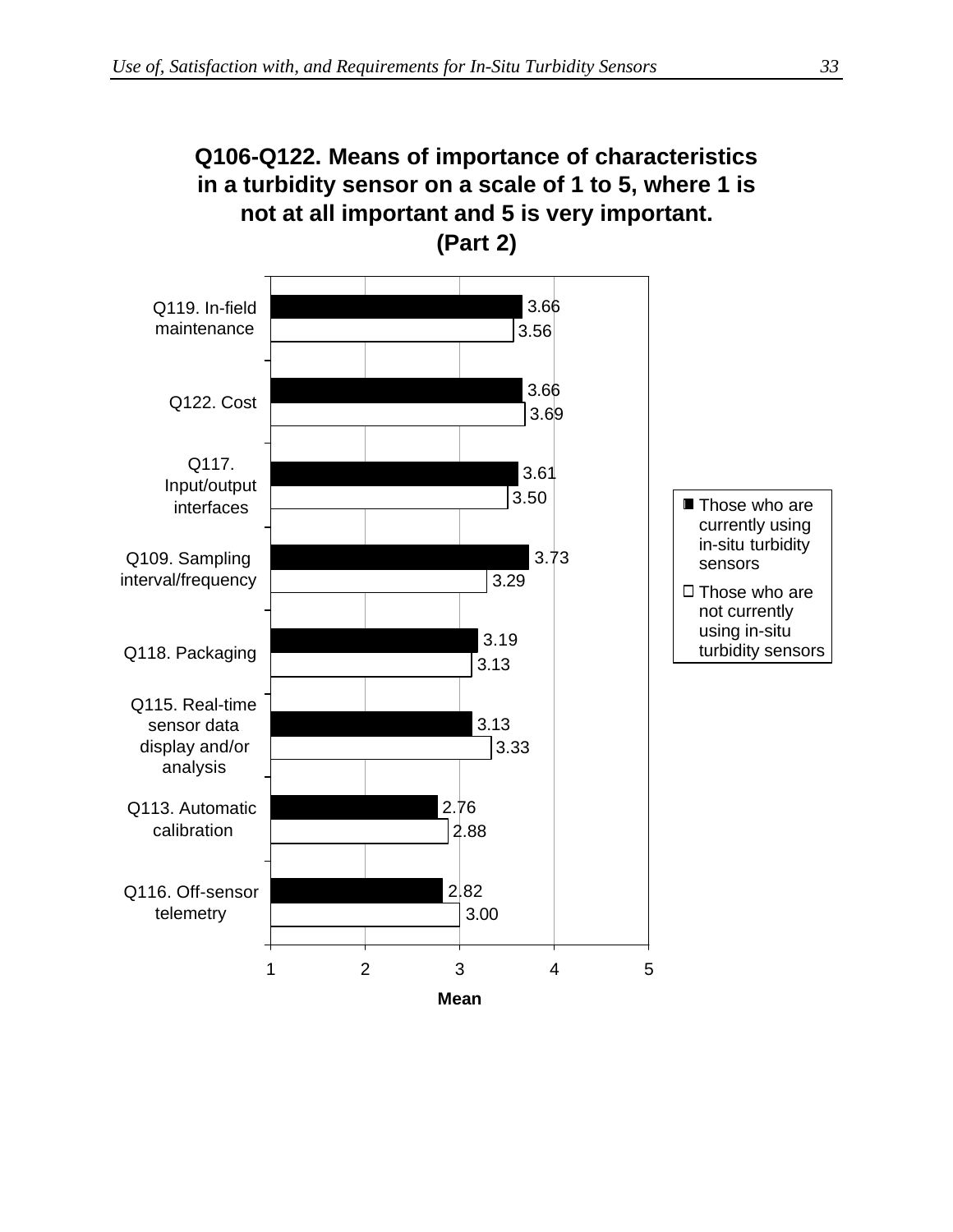

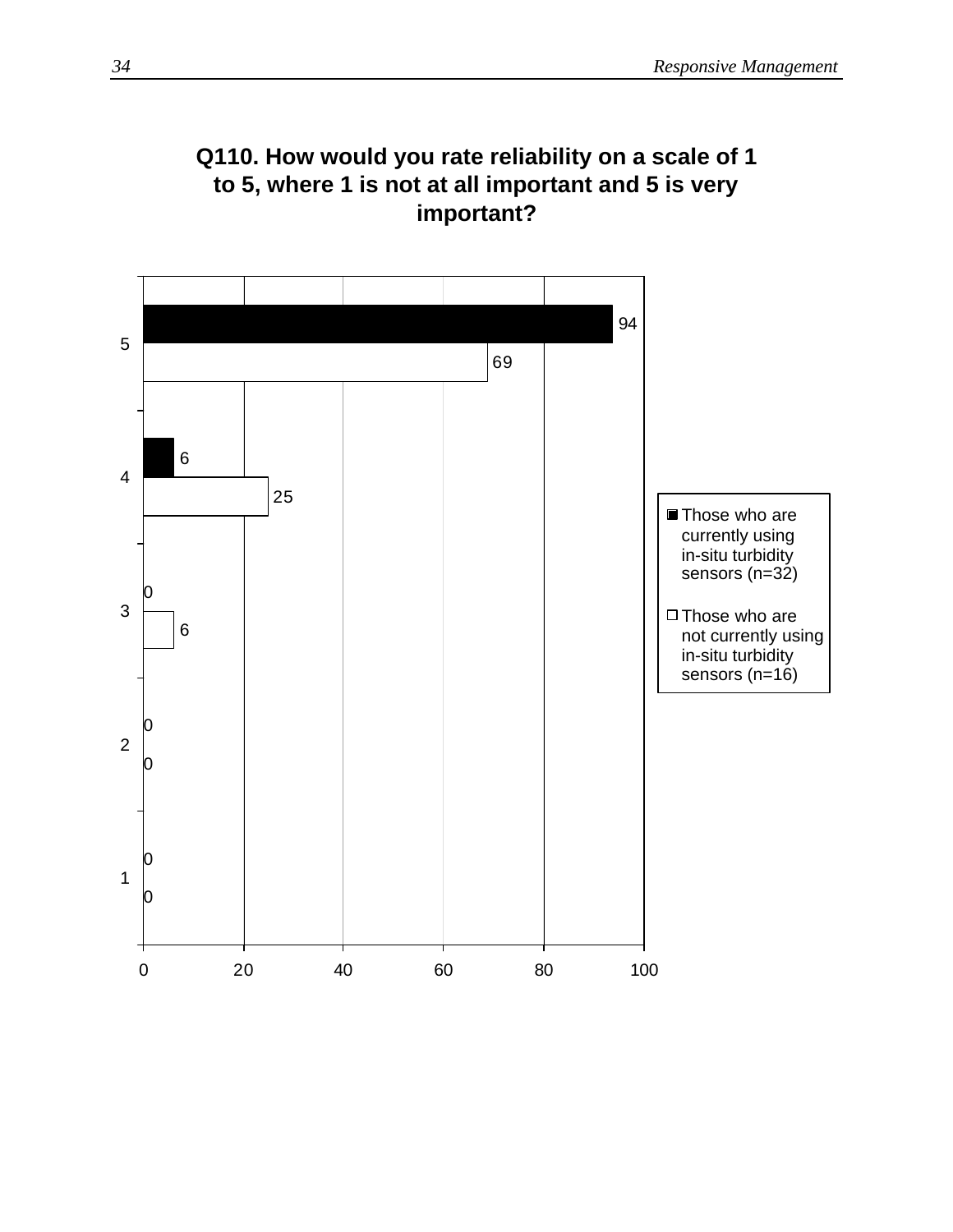### **Q108. How would you rate precision on a scale of 1 to 5, where 1 is not at all important and 5 is very important?**

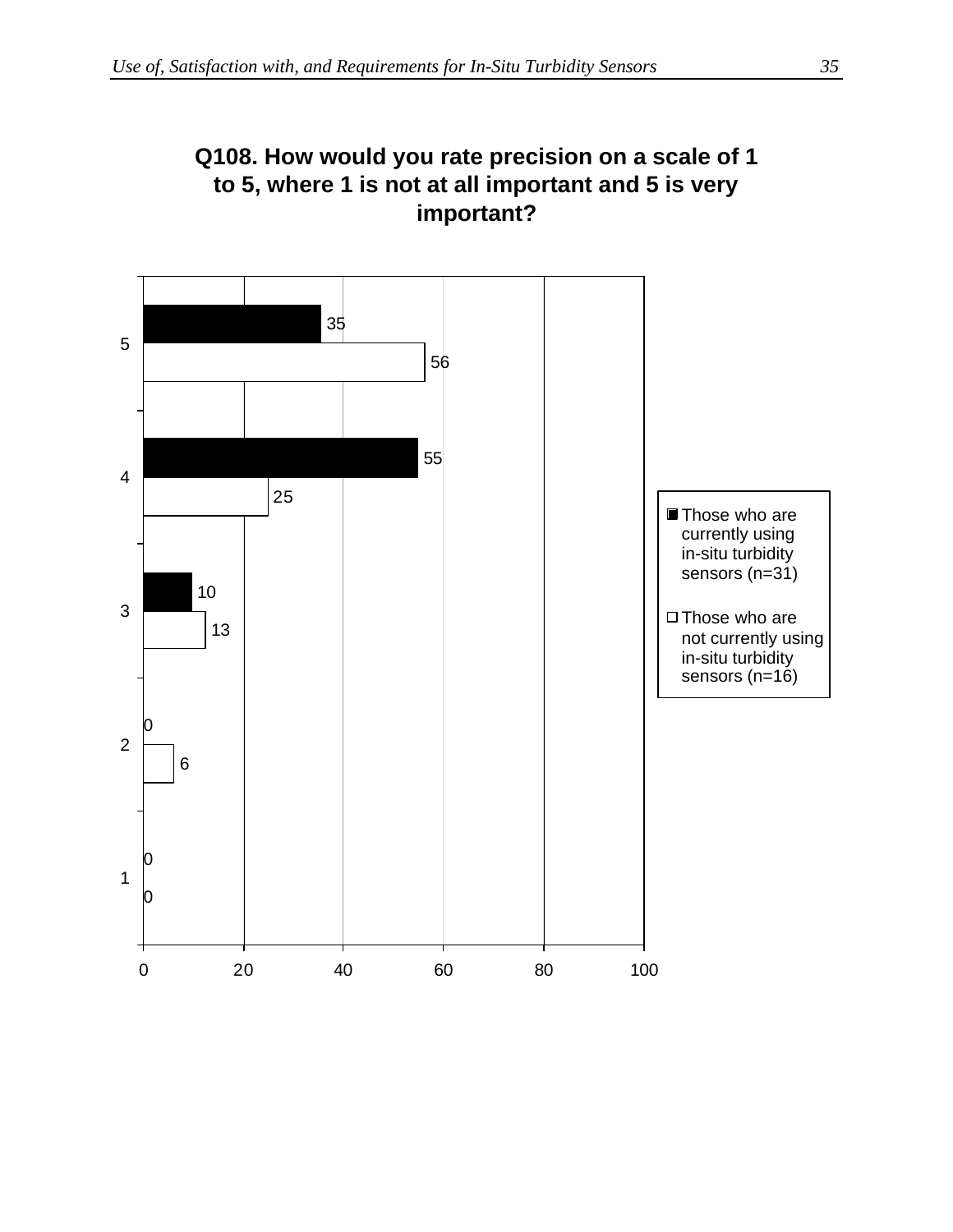

20 40 60 80 100

# **Q112. How would you rate calibration life on a scale of 1 to 5, where 1 is not at all important and 5**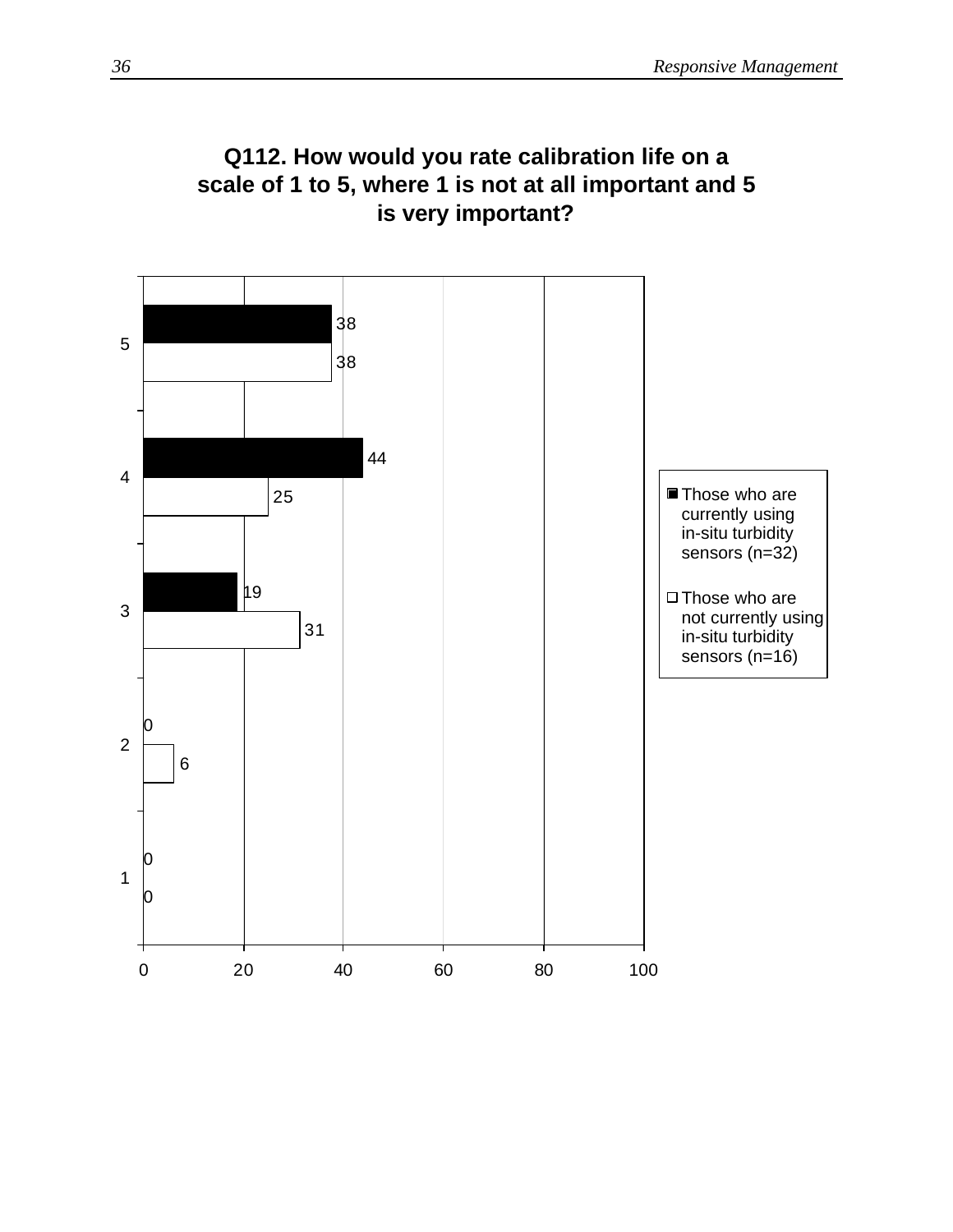#### **OTHER METHODS USED TO MEASURE TURBIDITY**

- $\triangleright$  Of those who do not currently use in-situ turbidity sensors, 56% currently measure turbidity using other methods; 44% do not currently measure turbidity using other methods.
	- 60% of those who currently measure turbidity using other methods use light attenuation/nephelometry to measure turbidity, and 30% use the filtration/total suspended solid method.
	- A majority (71%) of those who do not currently use in-situ turbidity sensors and who do not currently measure turbidity using other methods said they would use light attenuation/nephelometry if they measured turbidity.
- $\triangleright$  The most common measurement intervals among those who do not currently use in-situ turbidity sensors are more often than hourly, hourly, and varying regularity (22% each).
- $\triangleright$  An overwhelming majority of those who do not currently use in-situ turbidity sensors (72%) use in-house sample analyses to conduct turbidity measurements; 11% do not currently measure turbidity.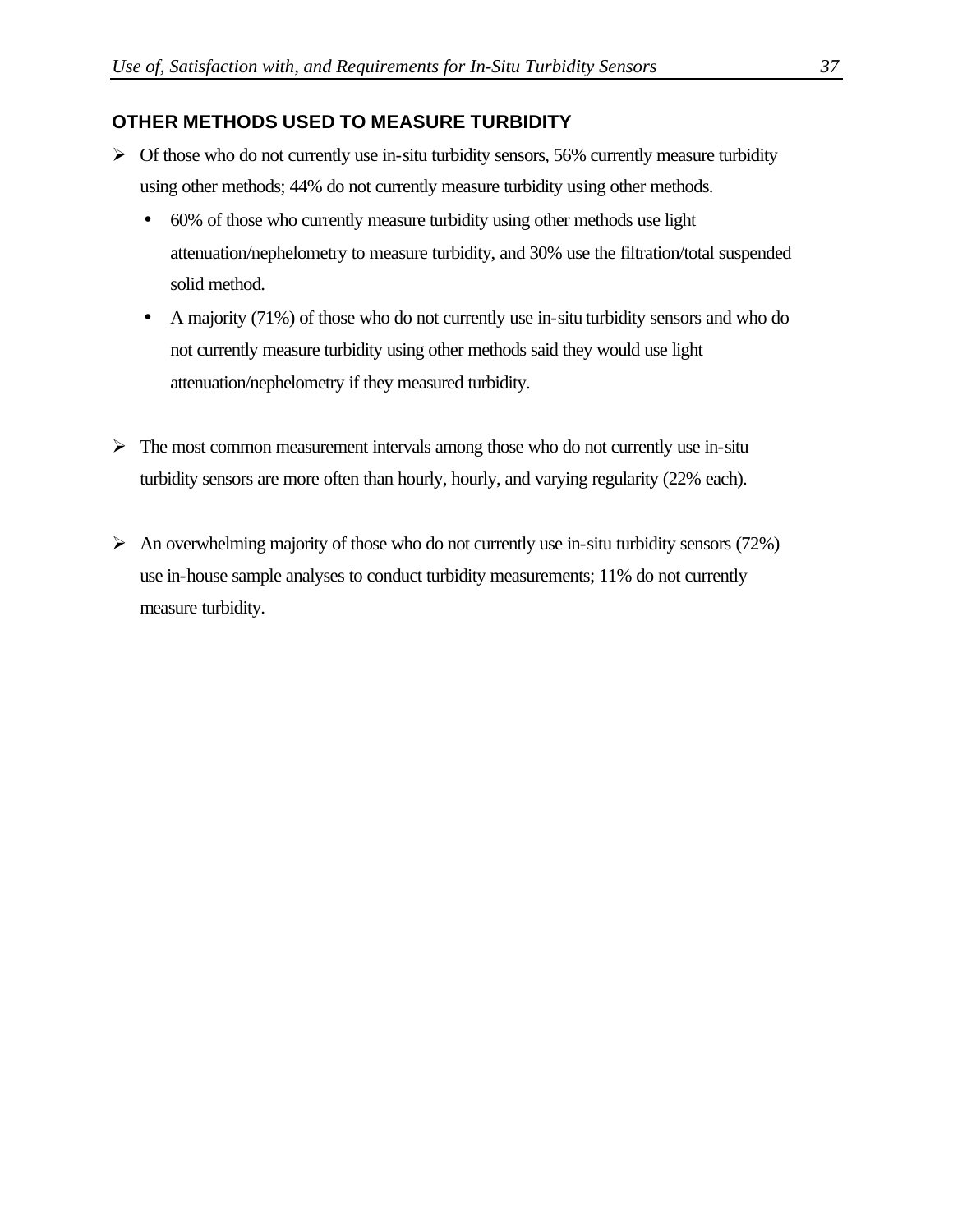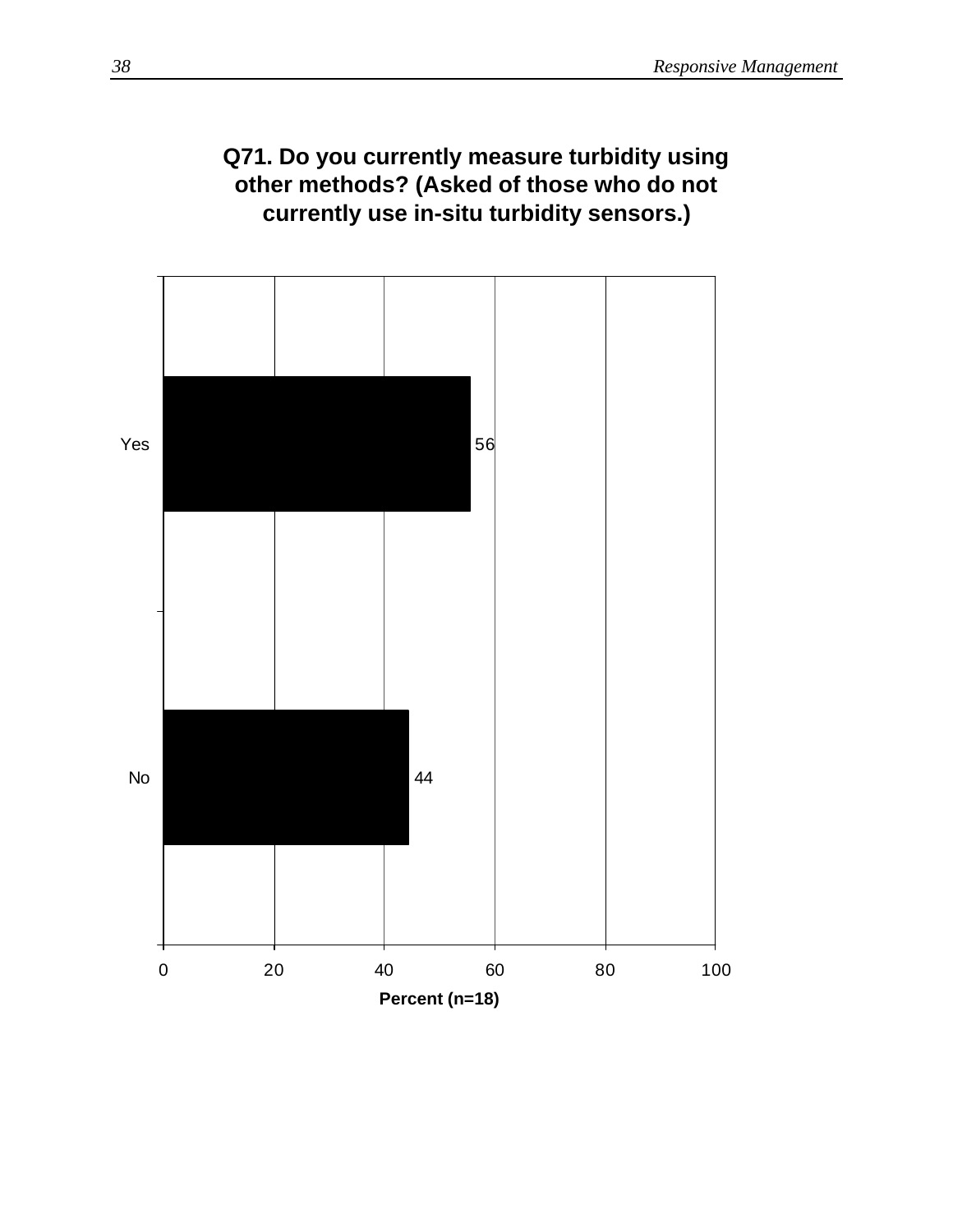

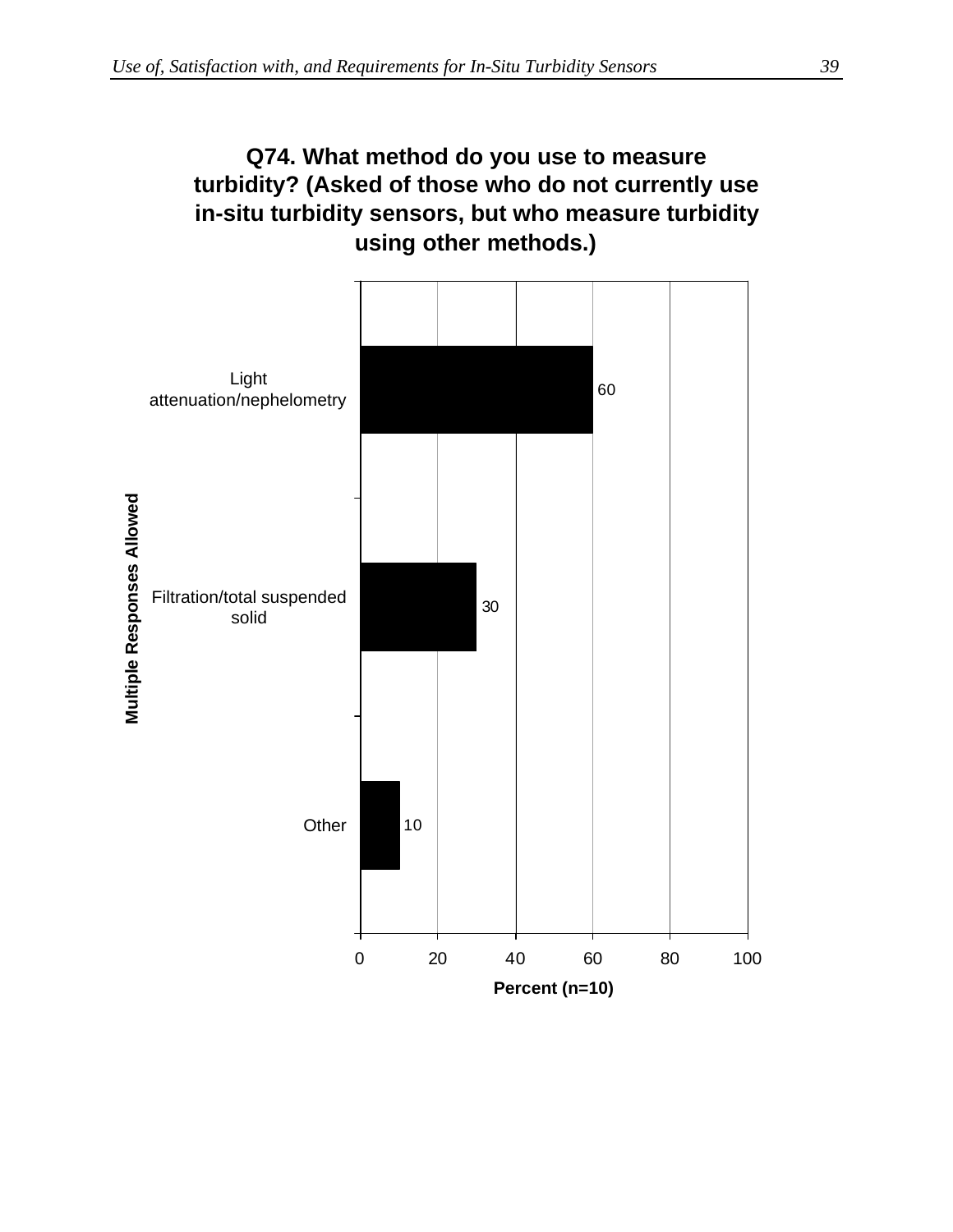

# **Q74A. If you measured turbidity, what method would you use? (Asked of those who do not currently measure turbidity.)**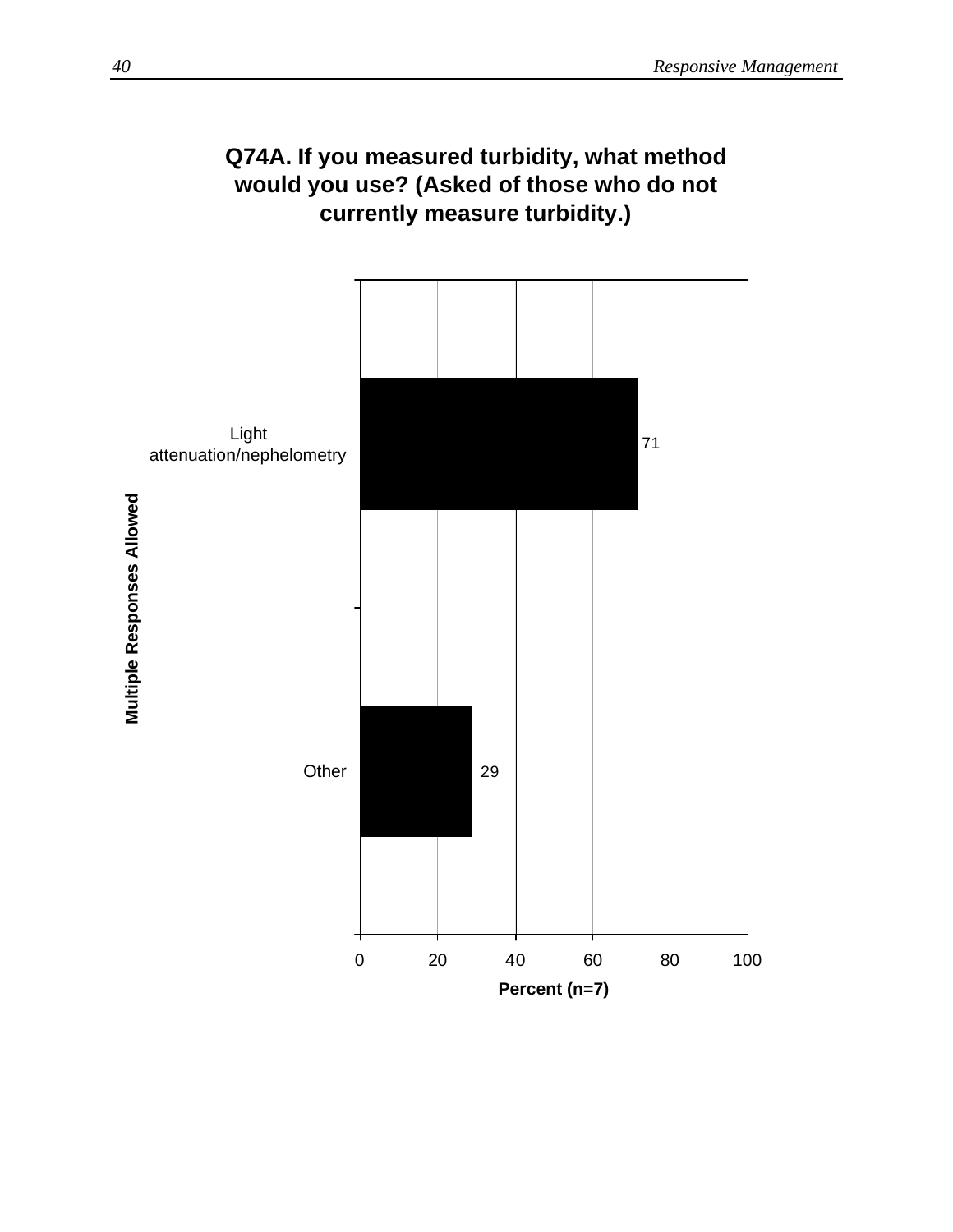### **Q75. How often do you need to provide and/or acquire turbidity measurements data? (Asked of those who do not currently use in-situ turbidity sensors.)**

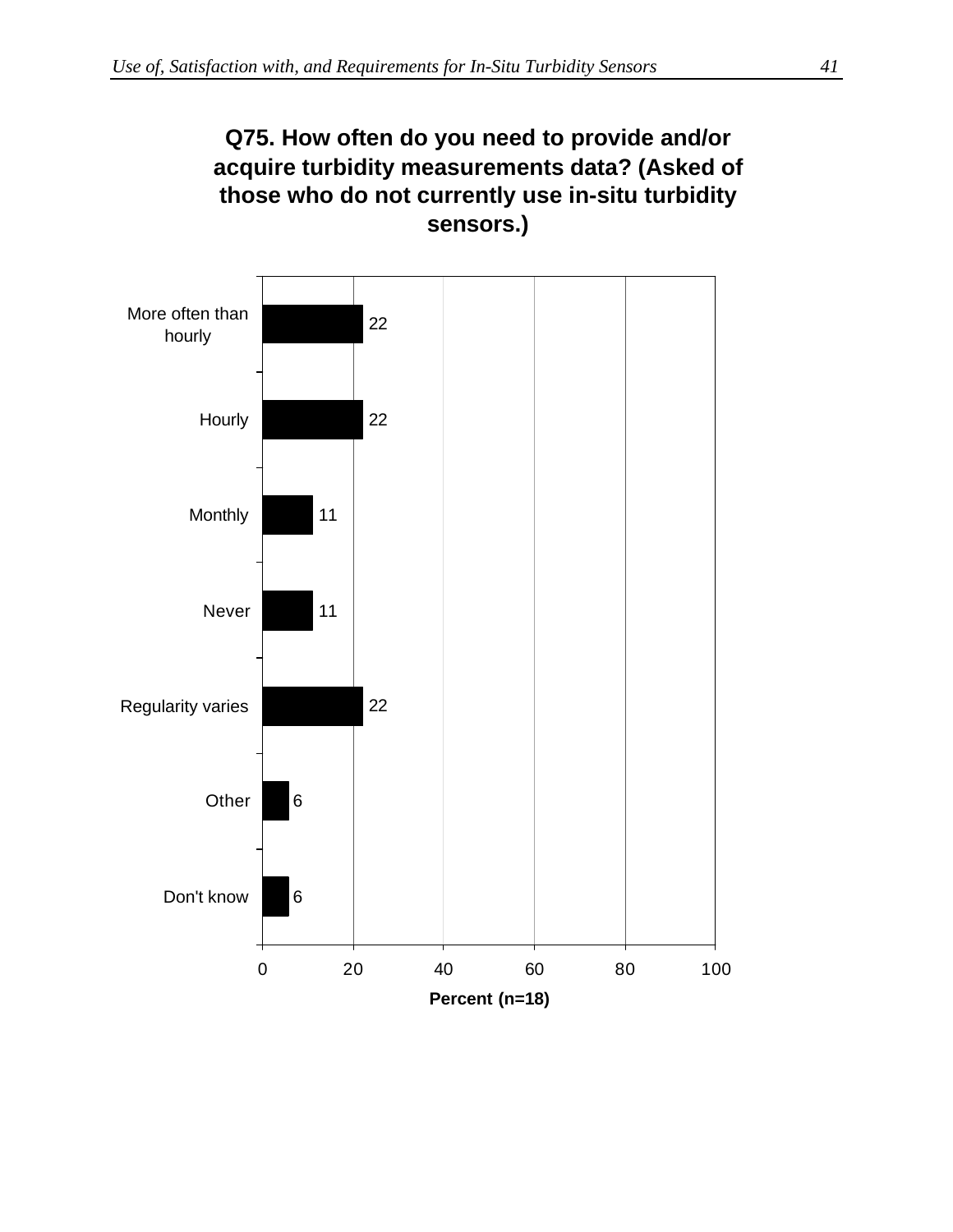

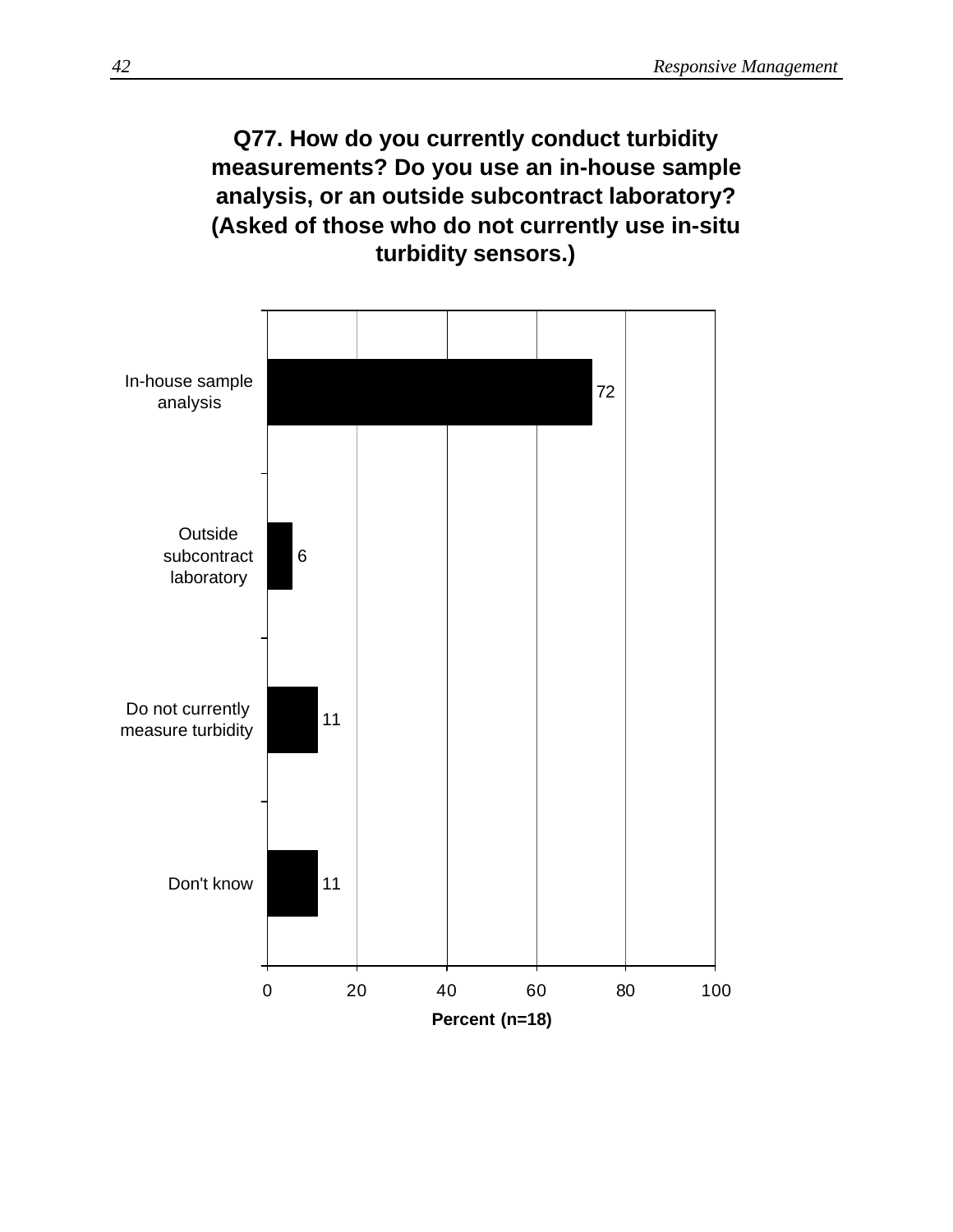### **LIMITATIONS OF SENSORS AND ANALYSES**

#### **LIMITATIONS OF IN-SITU TURBIDITY SENSORS**

- $\triangleright$  Most commonly, those who currently use in-situ turbidity sensors said the sensors have no limitations or areas in which they do not meet expectations or needs (41%). Nonetheless, range/detection limits is the top area in which current in-situ nutrient sensors have limitations, do not meet expectations, or do not meet needs.
	- 13% gave other areas in which the sensors have significant limitations; those other areas in which the sensors have limitations were biofouling and resolution.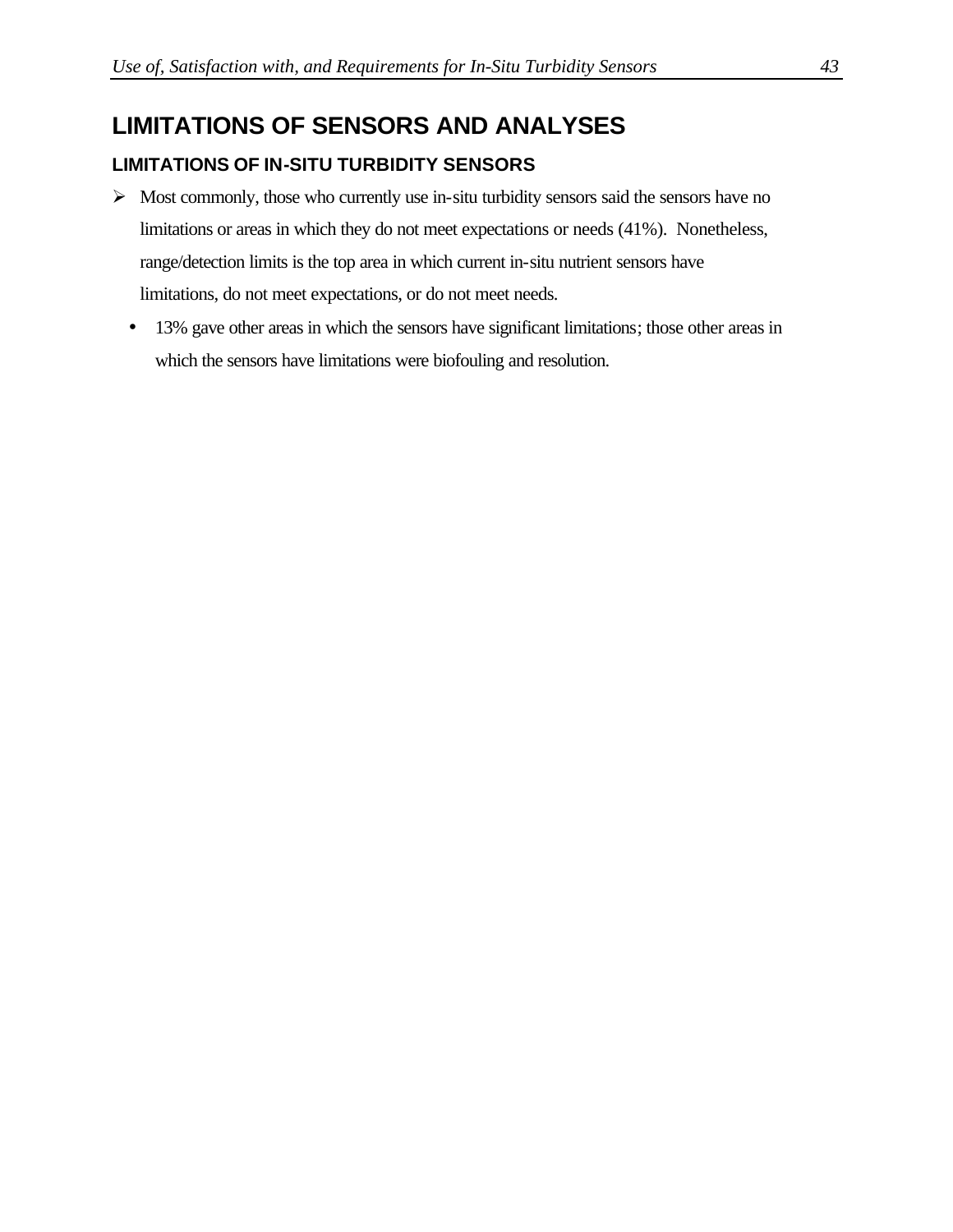### **Q38/Q40. In which of the following areas does the insitu turbidity sensor/system you are using have significant limitations, not live up to specifications or expectations, or not meet your needs? (Asked of those who currently use in-situ turbidity sensors.)**



**Multiple Responses Allowed Multiple Responses Allowed**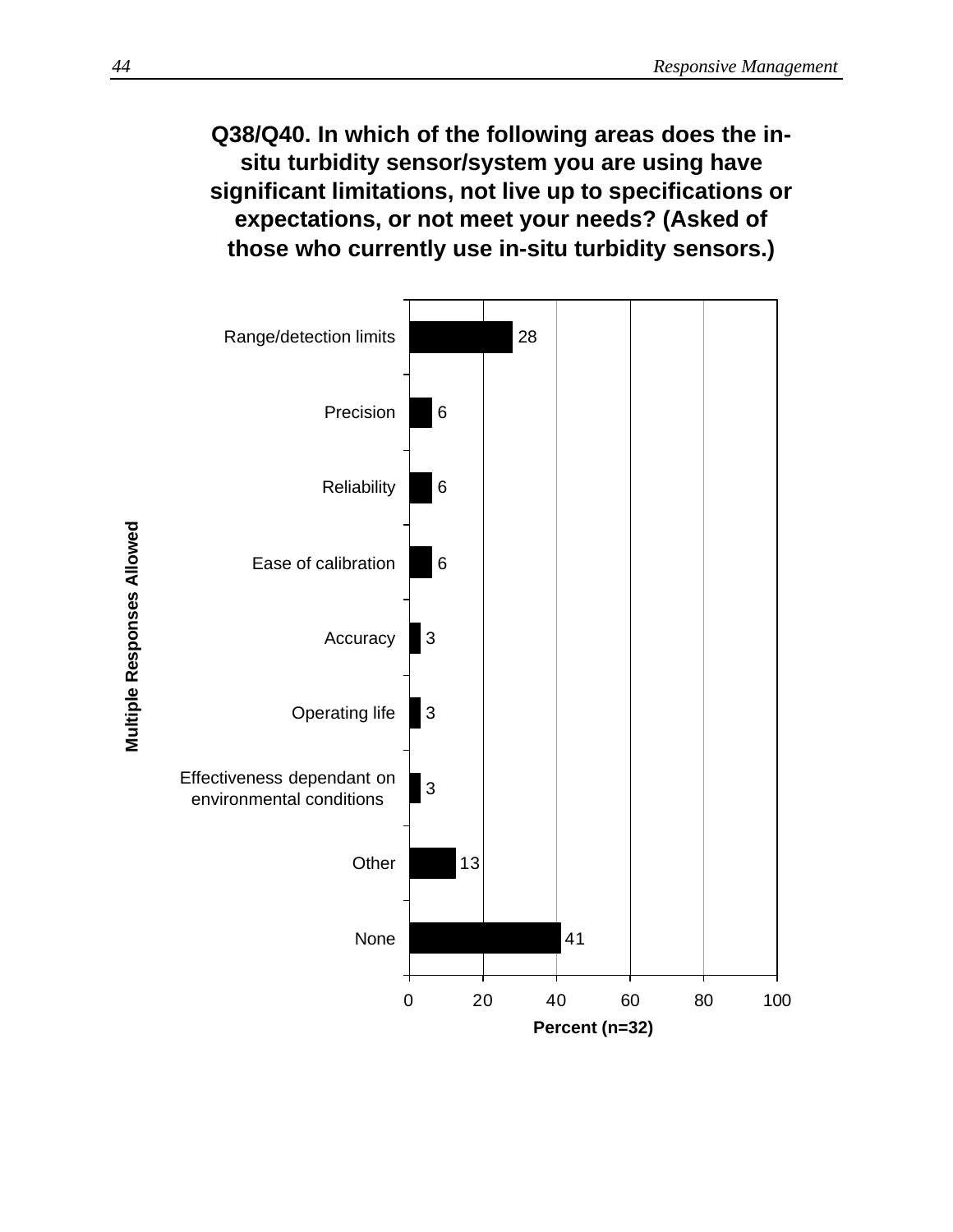$\triangleright$  Issues with each of the performance characteristics of the sensor are shown in the tabulations that follow.

**Q43. What were the issues with range/detection limits that had significant limitations or did not live up to specifications or expectations? (Asked of those who currently use in-situ turbidity sensors.)**

|                                                                         | Number of                   |
|-------------------------------------------------------------------------|-----------------------------|
| <b>Issues with range/detection limits</b>                               | respondents                 |
| Bio-fouling                                                             |                             |
| Instrument saturates/saturated                                          | $\mathcal{D}_{\mathcal{A}}$ |
| Not high enough                                                         |                             |
| Not low enough for drinking standards and<br>not high enough for rivers |                             |
| On the high end                                                         |                             |
| Range in streams                                                        |                             |
| Top out at 2000                                                         |                             |

**Q44. What were the issues with accuracy that had significant limitations or did not live up to specifications or expectations? (Asked of those who currently use in-situ turbidity sensors.)**

|                            | Number of   |
|----------------------------|-------------|
| <b>Issue with accuracy</b> | respondents |
| Needs to be more accurate  |             |

**Q45. What were the issues with precision that had significant limitations or did not live up to specifications or expectations? (Asked of those who currently use in-situ turbidity sensors.)**

|                             | Number of   |
|-----------------------------|-------------|
| <b>Issue with precision</b> | respondents |
| Needs to be more accurate   |             |

**Q47. What were the issues with reliability that had significant limitations or did not live up to specifications or expectations? (Asked of those who currently use in-situ turbidity sensors.)**

| <b>Issues with reliability</b> | Number of<br>respondents |
|--------------------------------|--------------------------|
| A lot of high values           |                          |
| Needs to be more accurate      |                          |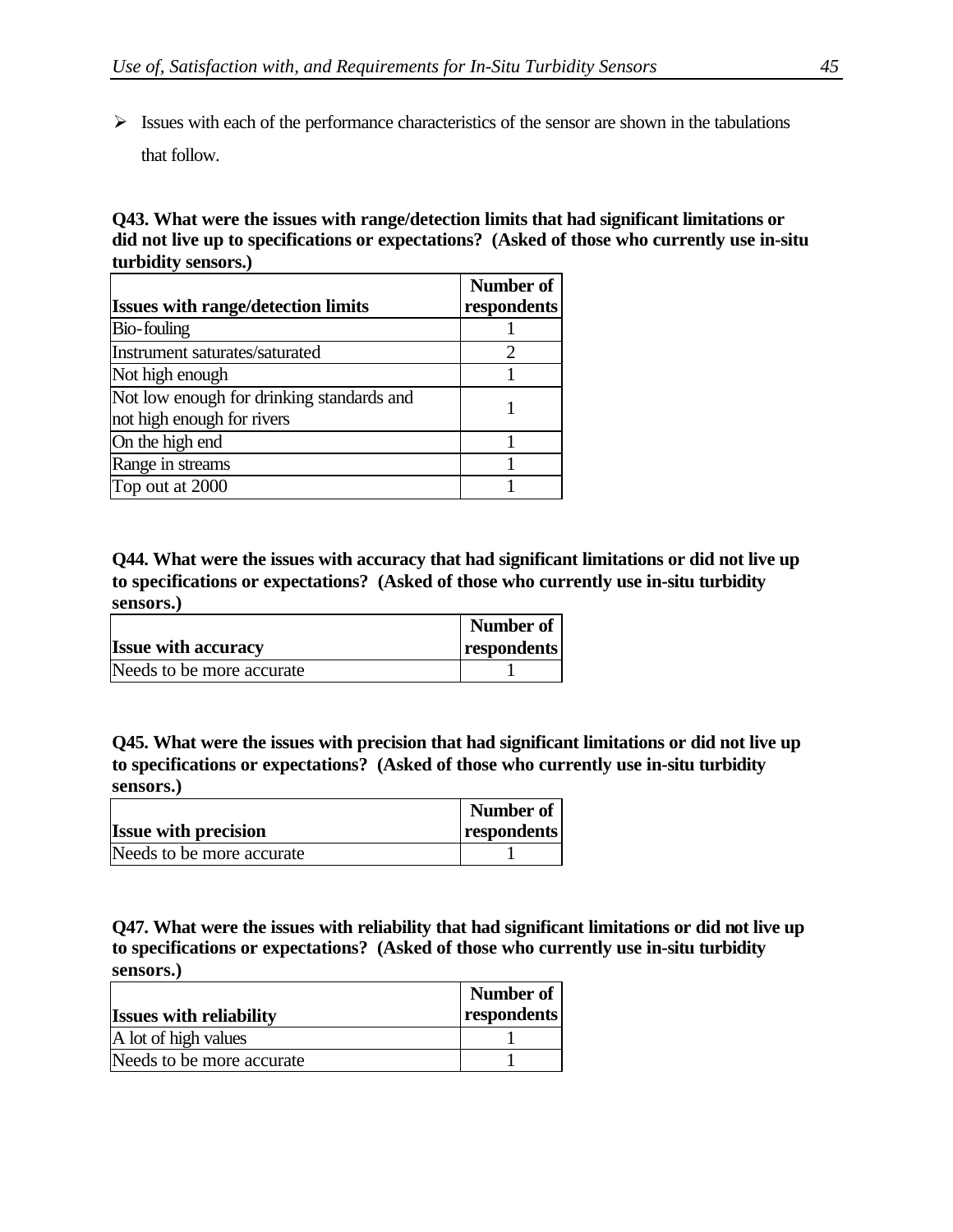#### **Q48. What were the issues with operating life that had significant limitations or did not live up to specifications or expectations? (Asked of those who currently use in-situ turbidity sensors.)**

|                                           | Number of   |
|-------------------------------------------|-------------|
| <b>Issue with operating life</b>          | respondents |
| Can only run for so long and then have to |             |
| move to another sensor                    |             |

**Q52. What were the issues with ease of calibration that had significant limitations or did not live up to specifications or expectations? (Asked of those who currently use in-situ turbidity sensors.)**

|                                                 | Number of   |
|-------------------------------------------------|-------------|
| <b>Issues with ease of calibration</b>          | respondents |
| Not accurate enough                             |             |
| Sensitive to the environment they are placed in |             |

**Q60. What were the issues with biofouling that had significant limitations or did not live up to specifications or expectations? (Asked of those who currently use in-situ turbidity sensors.)**

| <b>Issues with biofouling</b>        | Number of<br>respondents |
|--------------------------------------|--------------------------|
| Can't leave out for more than a week |                          |
| How long they can stay out           |                          |
| Limited time to clean                |                          |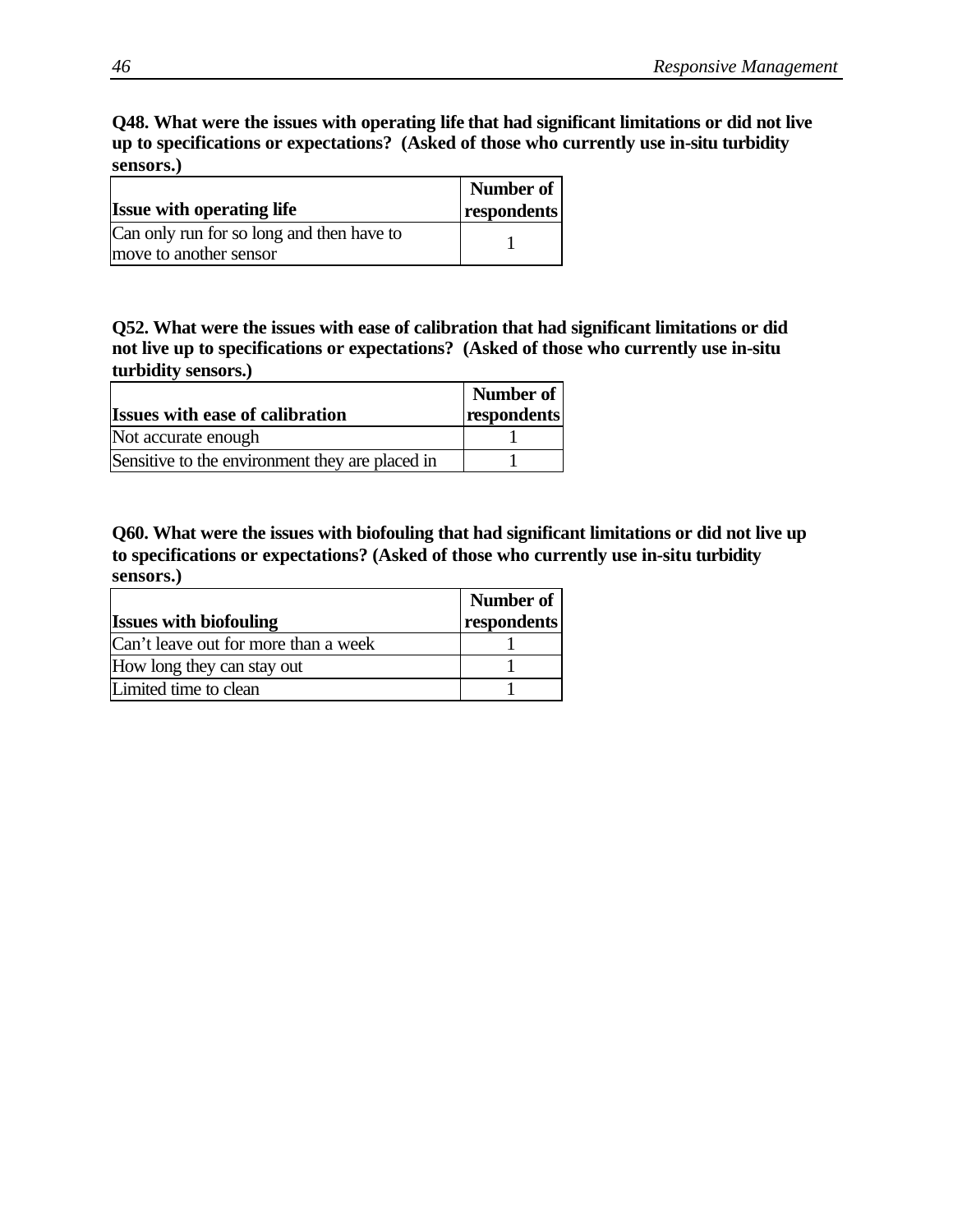#### **LIMITATIONS OF OTHER ANALYSES**

 $\triangleright$  Degree of automation is the top area in which in-house sample analyses have limitations, do not meet expectations, or do not meet needs (23% of those who currently conduct turbidity measurements using an in-house analysis).

> **Q80. In which of the following areas does the in-house analytical system you are using have significant limitations, not live up to specifications or expectations, or not meet your needs? (Asked of those who currently conduct turbidity measurements using an "in-house" sample analysis.)**

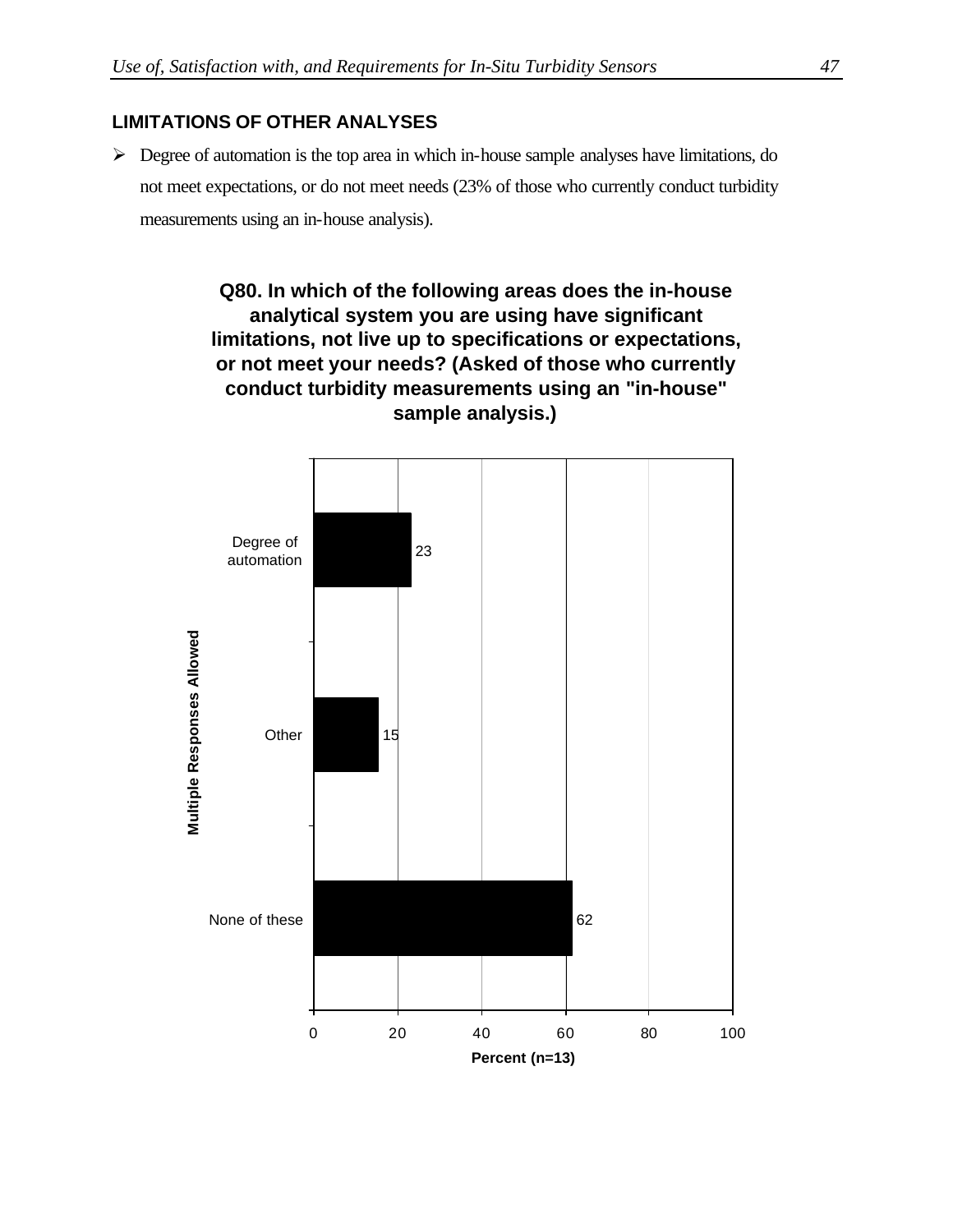**Q81. What other areas have significant limitations, have not lived up to specifications or expectations, or have not met your needs? (Asked of those who currently conduct turbidity measurements using an "in-house" sample analysis.)**

|               | Number of   |
|---------------|-------------|
| Other area    | respondents |
| Repeatability |             |

**Q86. What were the issues with degree of automation that had significant limitations or did not live up to specifications or expectations? (Asked of those who currently conduct turbidity measurements using an "in-house" sample analysis.)**

|                                         | Number of   |
|-----------------------------------------|-------------|
| <b>Issues with degree of automation</b> | respondents |
| Get real time                           |             |
| Labor intensive process                 |             |
| Takes a long time to process            |             |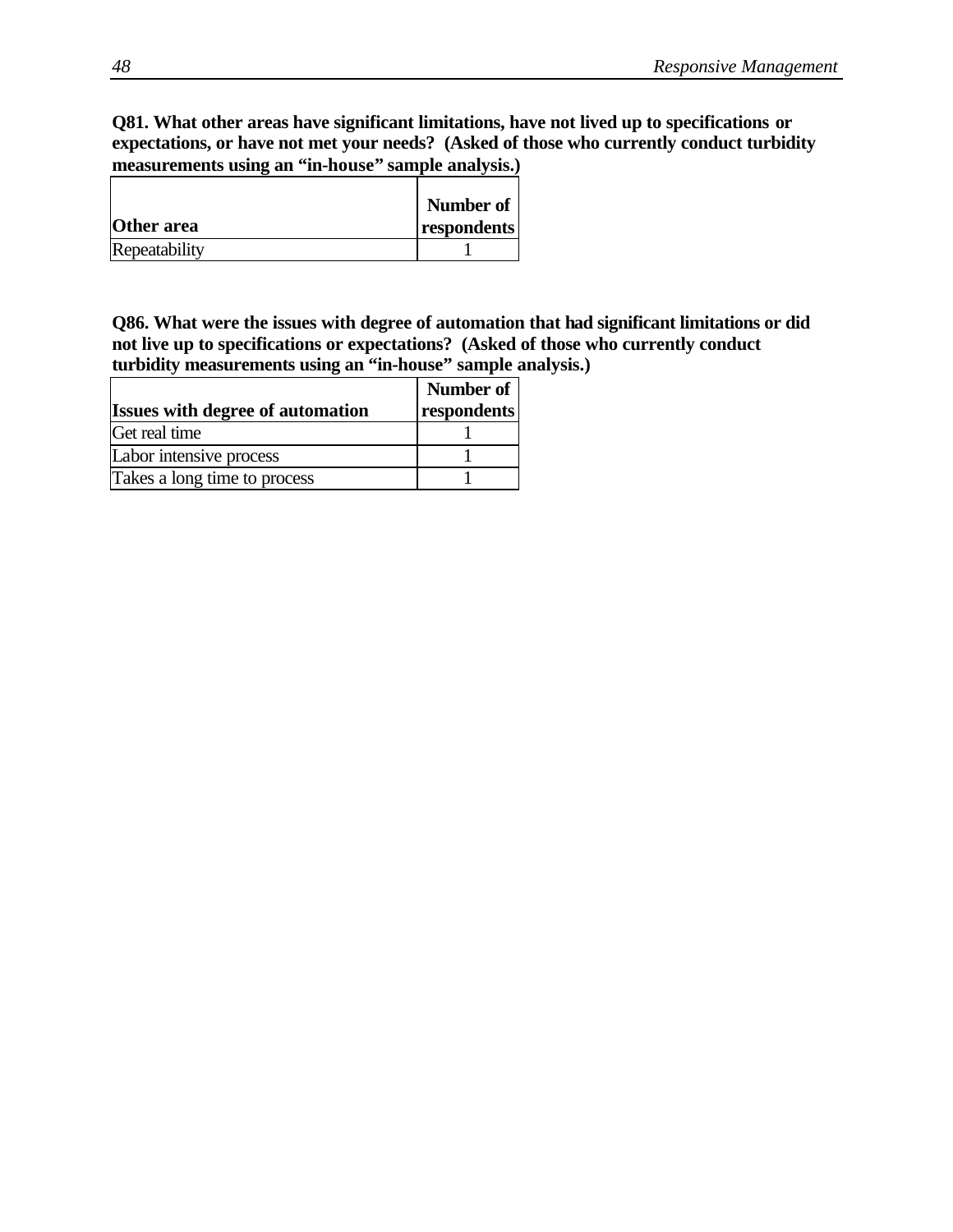# **REASONS FOR NOT USING IN-SITU TURBIDITY SENSORS**

 $\triangleright$  The tabulation below shows reasons why respondents do not currently use in-situ turbidity sensors.

#### **Q69. Why don't you use an in situ turbidity sensor? (Asked of those who do not currently use in-situ turbidity sensors.)**

|                                    | Number of      |
|------------------------------------|----------------|
| <b>Reason</b>                      | respondents    |
| Don't know                         |                |
| Make our own sensor                | $\overline{2}$ |
| Cost                               |                |
| It depends on the study            |                |
| Looking at suspended particles     |                |
| Mostly lab work                    |                |
| No projects funded right now       |                |
| Not appropriate for what we do     |                |
| Not in my field                    |                |
| Not using over last several months |                |
| Trust our sensors                  |                |
| <b>Using YSI</b>                   |                |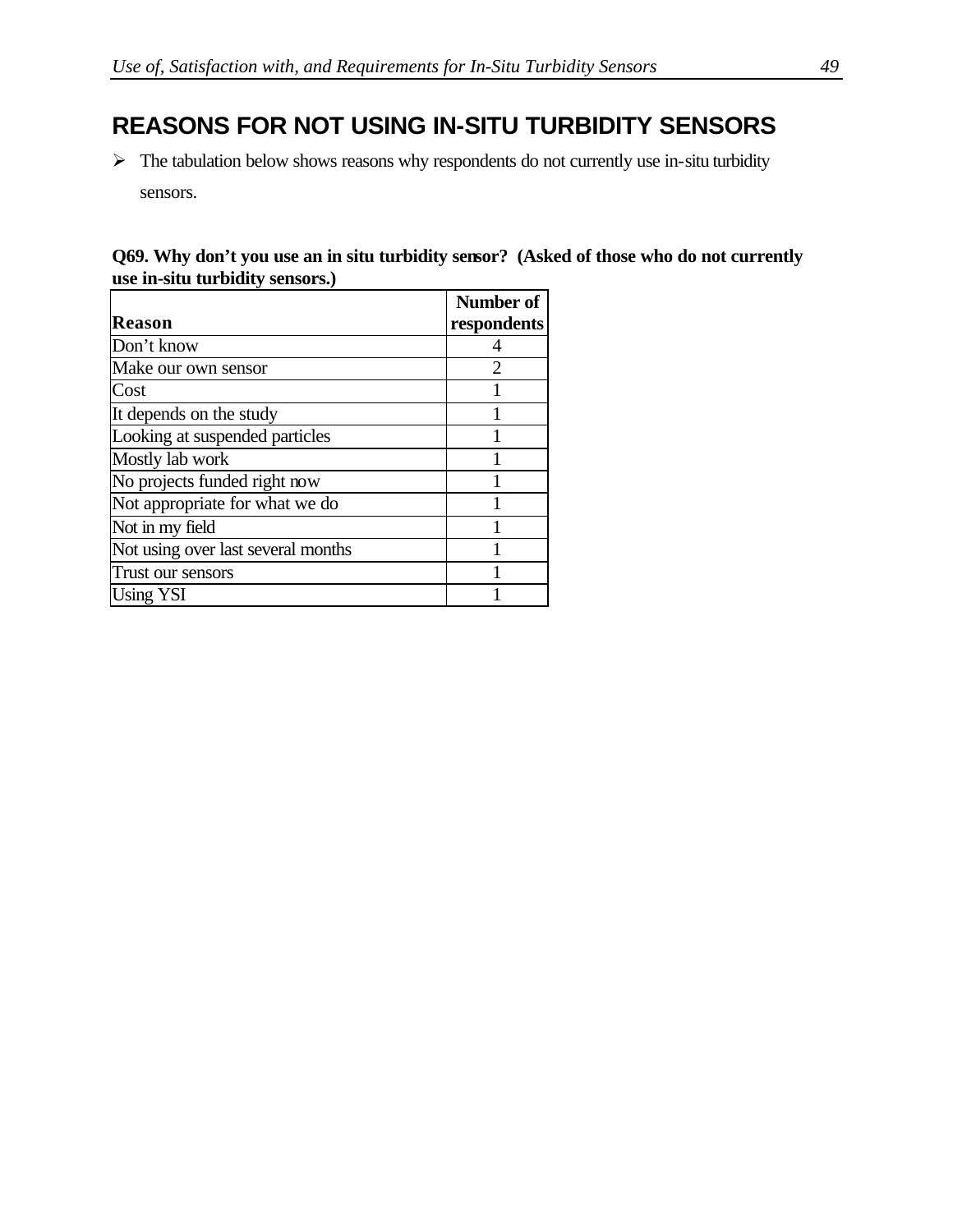### **PURCHASING NEW SENSORS**

- $\triangleright$  A majority of respondents (62%) indicated plans to purchase new commercial sensors within the next 2 years.
	- Of those who use in-situ sensors and who plan to purchase a new commercial sensor, the majority (63%) indicated that they will consider a different type of sensor than the one they are currently using.
- $\triangleright$  Common reasons for planning to purchase new commercial sensors include the availability of new technology and to replace old sensors.
- $\triangleright$  Satisfaction with current sensors is the top reason for not planning to acquire a new commercial sensor or a different sensor type.
- $\triangleright$  Of those who use in-situ turbidity sensors, who plan to purchase new commercial sensors in the next 2 years, and who will consider a different type of sensor than the one they are currently using, the majority (60%) will have a trained person on staff to operate the new sensor.
- $\triangleright$  The majority of those who do *not* currently use in-situ turbidity sensors and who plan to purchase new commercial sensors within the next 2 years will have a trained person on staff to operate the new sensor (71%).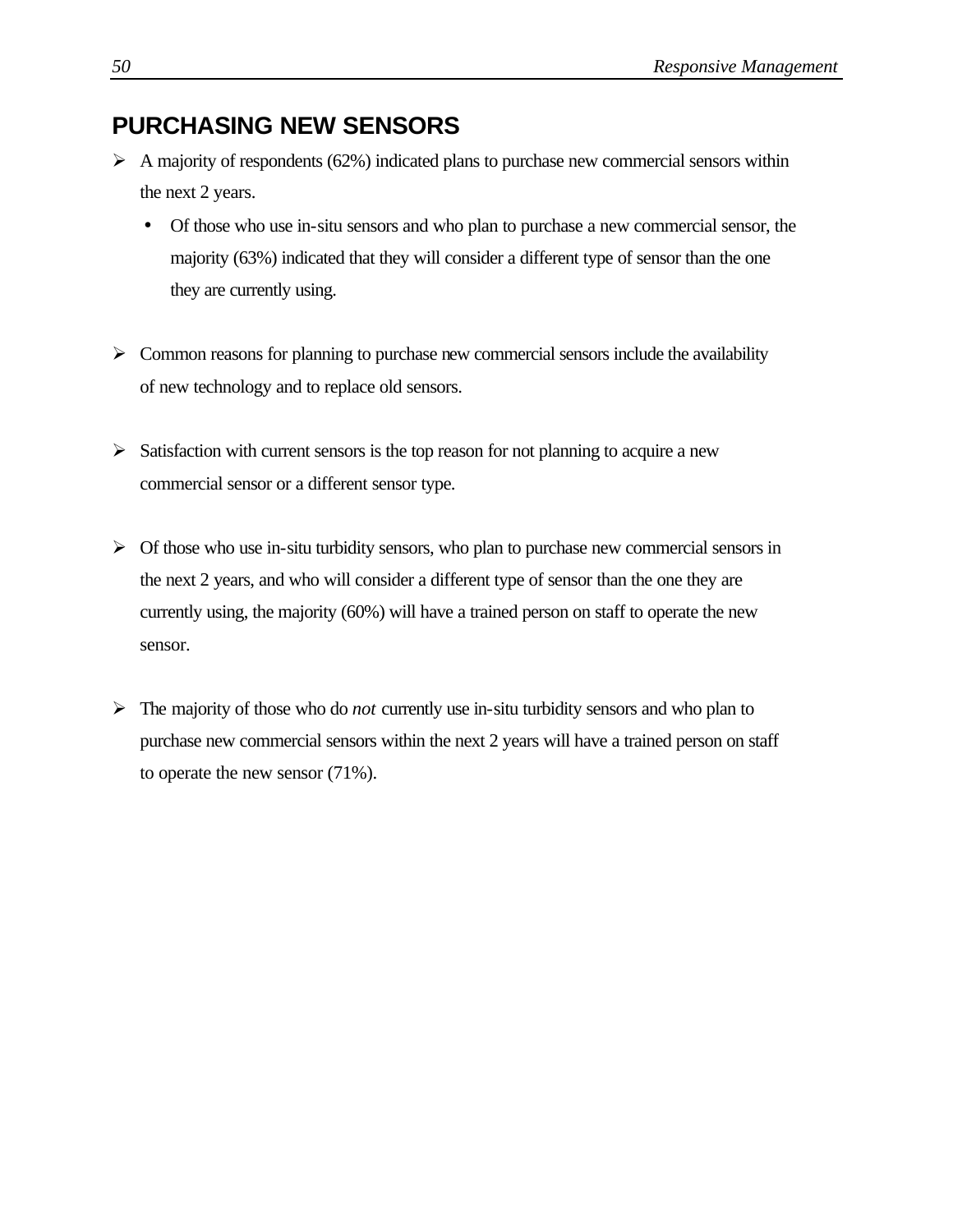

### **Q62. Do you plan on acquiring new commercial sensors within the next 2 years?**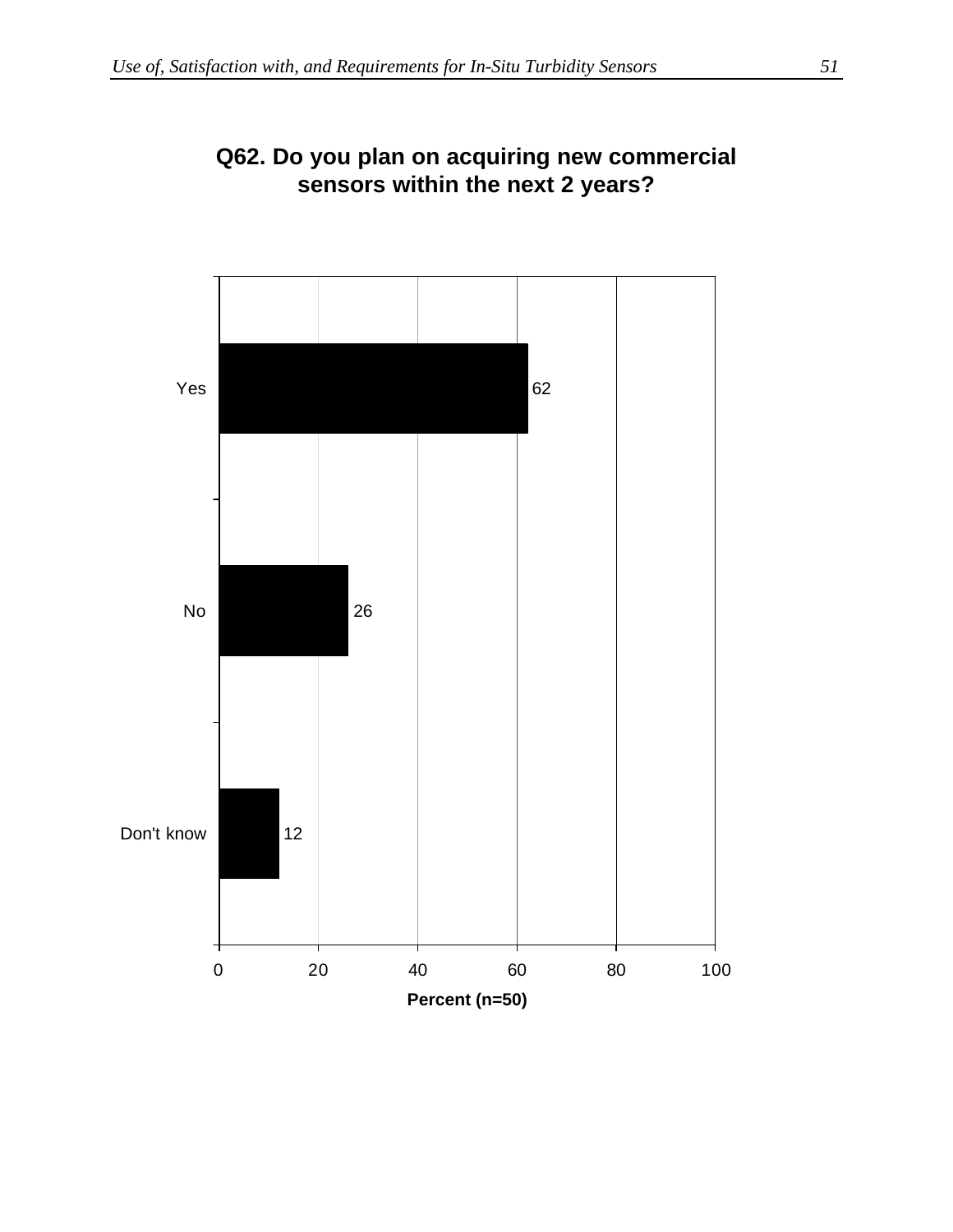**Q63. Will you consider a different sensor type than the one you are currently using to measure in-situ turbidity? (Asked of those who currently use in-situ turbidity sensors and who plan on acquiring new commercial sensors within the next 2 years.)**

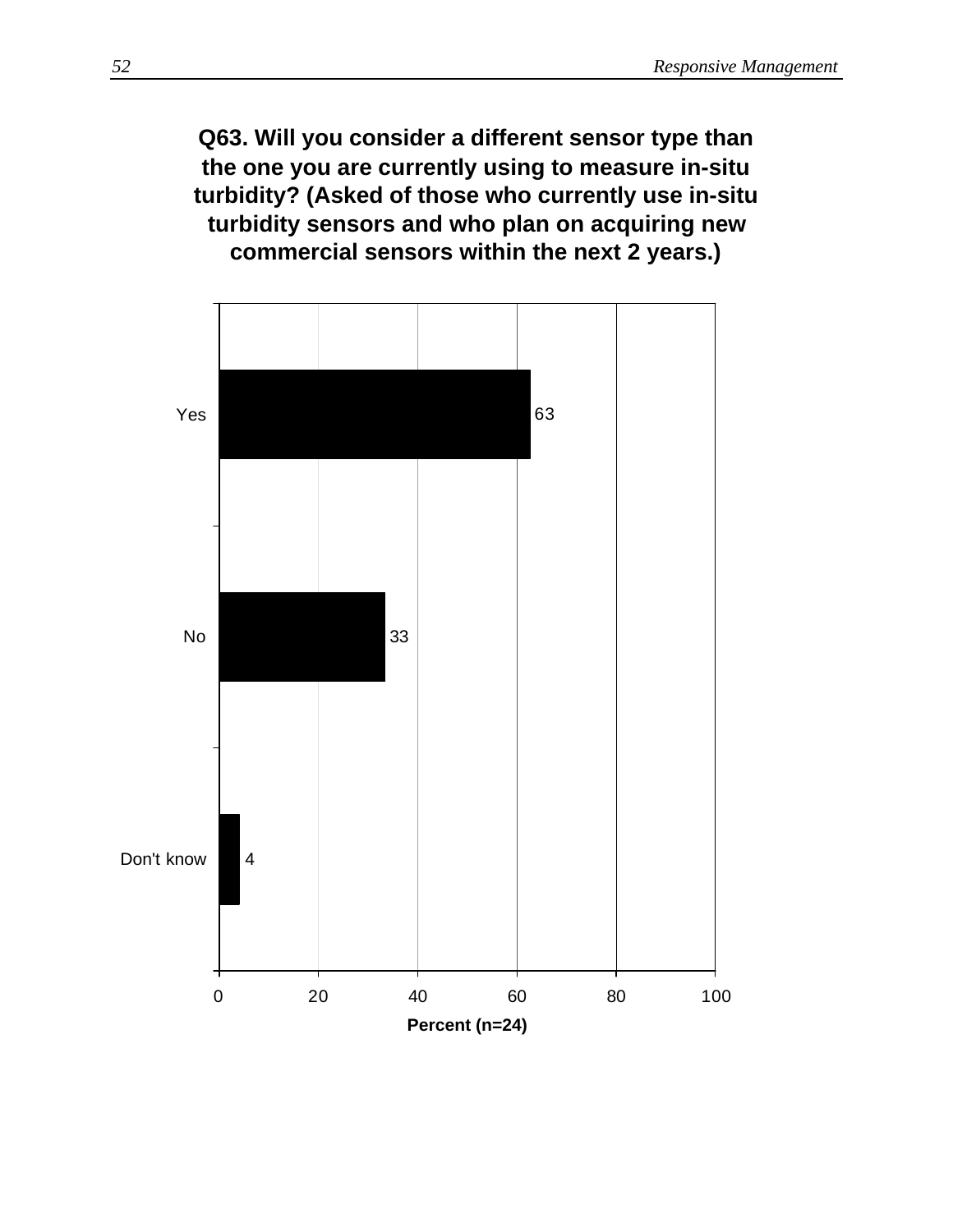### **Q64. Why will you consider a different sensor type? (Asked of those who currently use in-situ turbidity sensors and who will consider a different sensor type.)**

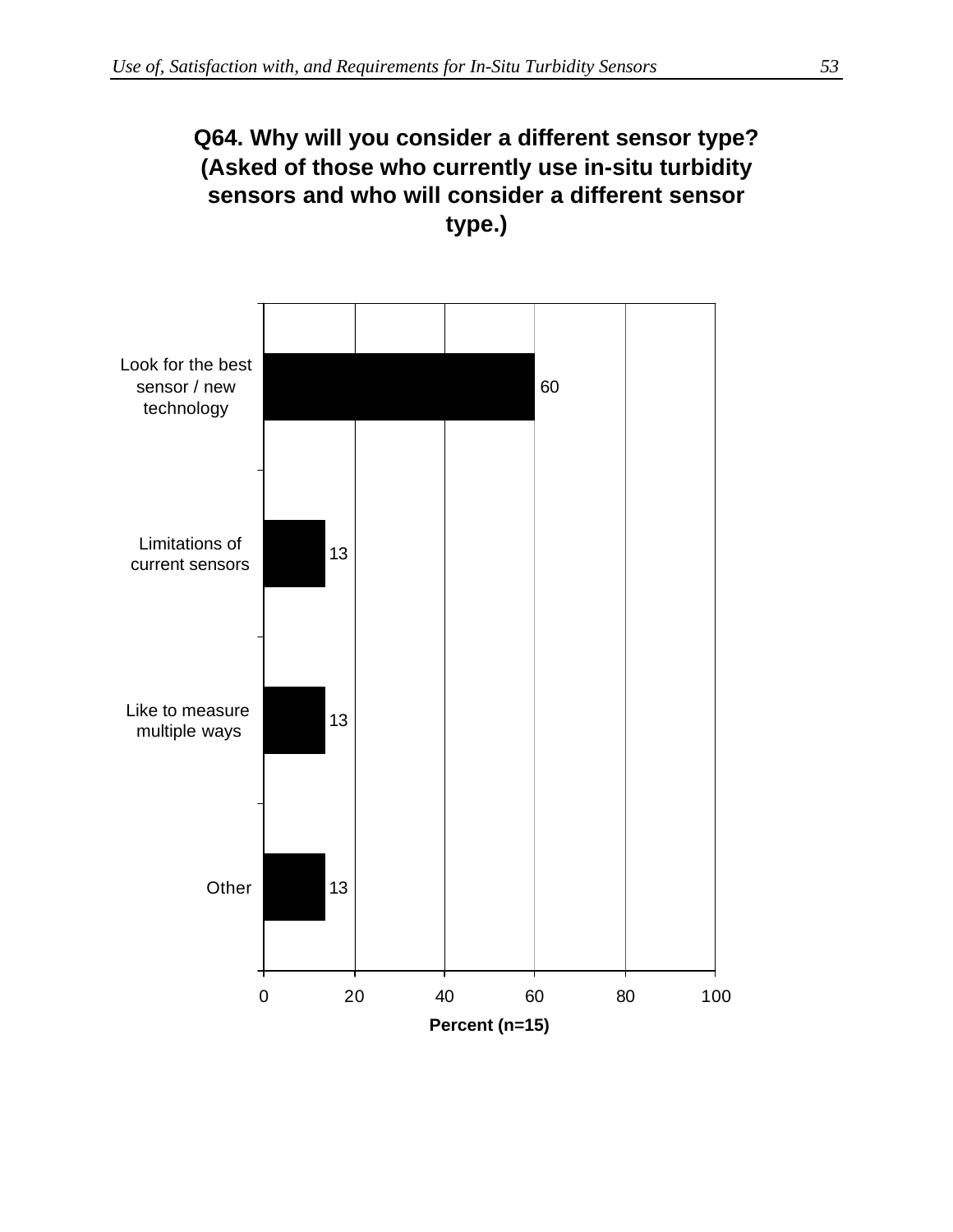Please note that respondents' answers were categorized as shown in the previous graph after the data were collected. Respondents' answers prior to categorization are shown in the tabulation below.

| Q64. Why will you consider a different sensor type? (Asked of those who currently use |  |
|---------------------------------------------------------------------------------------|--|
| in-situ turbidity sensors and who will consider a different sensor type.)             |  |

|                                          | Number of   |
|------------------------------------------|-------------|
| <b>Reason</b>                            | respondents |
| Always look for the best                 |             |
| Always looking for better approaches     |             |
| Always looking for new technology        |             |
| Always open                              |             |
| Current ones are obsolete                |             |
| Different sensors get different results  |             |
| If something works better                |             |
| Like to know what is out there           |             |
| Maybe                                    |             |
| Multiple ways of measuring is best       |             |
| Open to new technology                   |             |
| Some areas of our current sensor are not | 1           |
| guaranteed                               |             |
| Technology may allow better range        |             |
| To experience new technology             |             |
| Wavelength more appropriate              |             |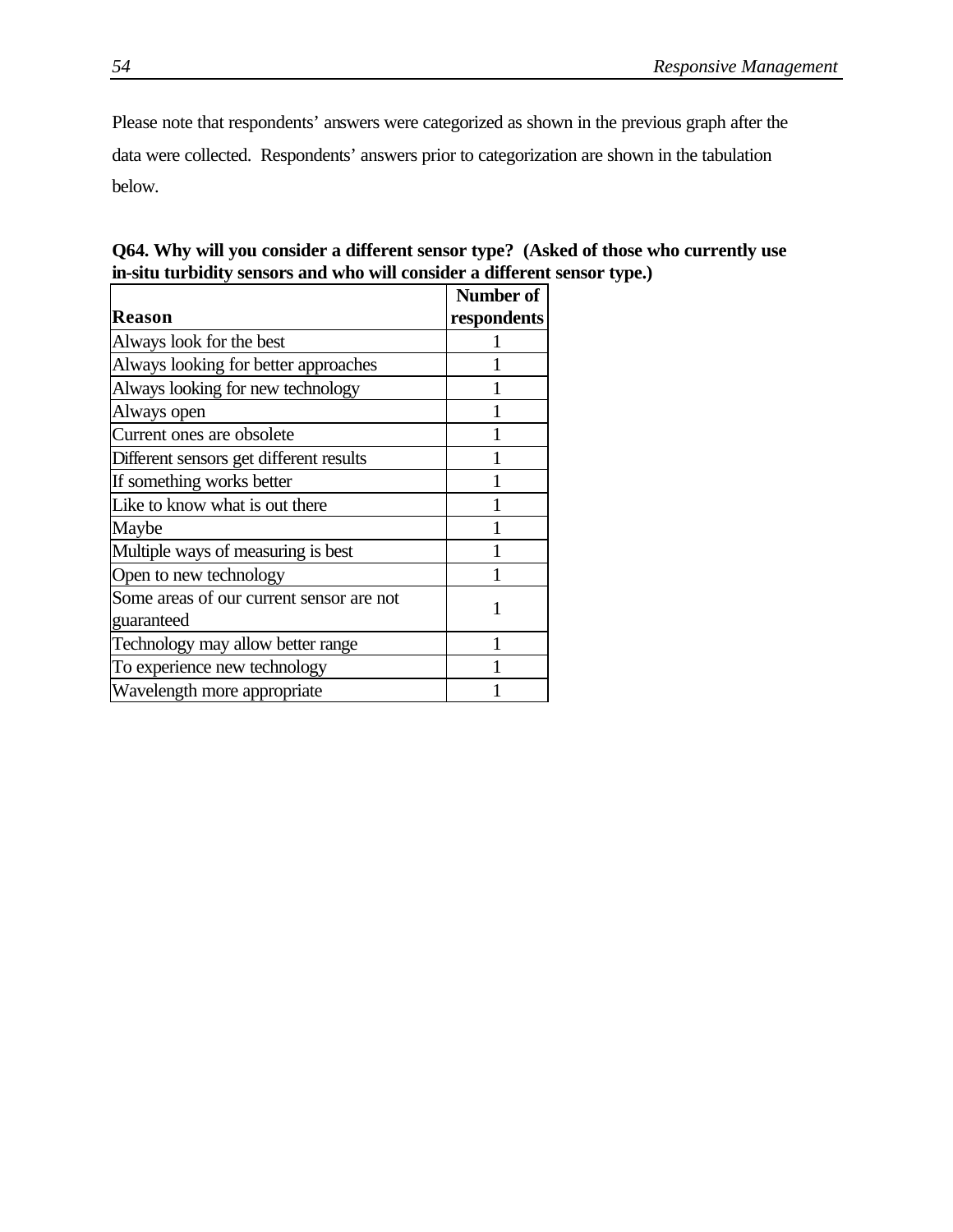# **Q101. Why do you plan on acquiring new commercial sensors within the next 2 years? (Asked of those who do not currently use in-situ turbidity sensors and who plan on acquiring new commercial sensors within the next 2 years.)**

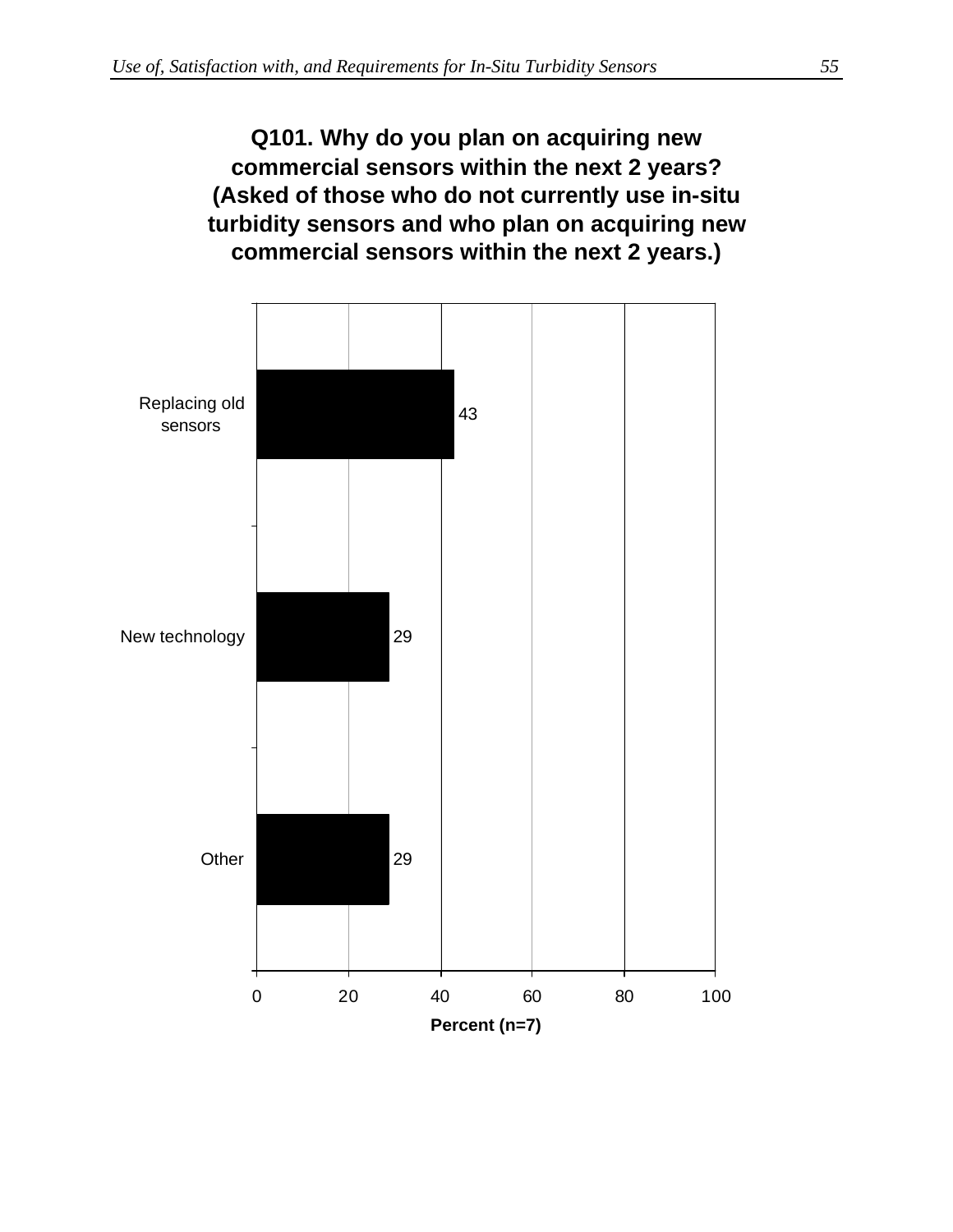Please note that respondents' answers were categorized as shown in the previous graph after the data were collected. Respondents' answers prior to categorization are shown in the tabulation below.

#### **Q101. Why do you plan on acquiring new commercial sensors within the next 2 years? (Asked of those who do not currently use in-situ turbidity sensors and who plan on acquiring new commercial sensors within the next 2 years.)**

|                                   | Number of   |
|-----------------------------------|-------------|
| <b>Reason</b>                     | respondents |
| Due to limitations                |             |
| Evolving field                    |             |
| Maybe                             |             |
| New systems being built           |             |
| Old sensors                       |             |
| Replacing old ones                |             |
| They need replacing after a while |             |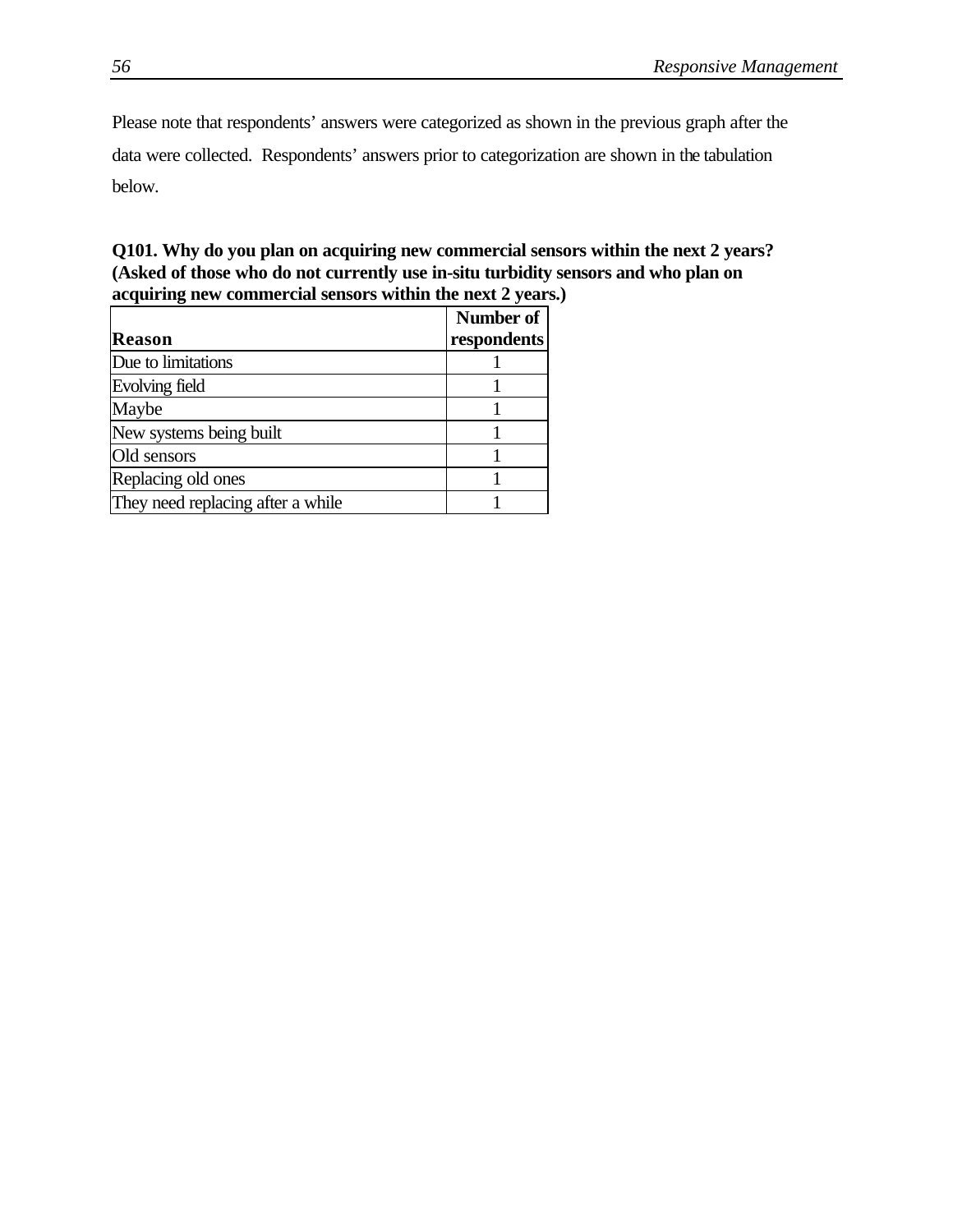### **Q65. Why won't you consider a different sensor type? (Asked of those who currently use in-situ turbidity sensors and who won't consider a different sensor type.)**

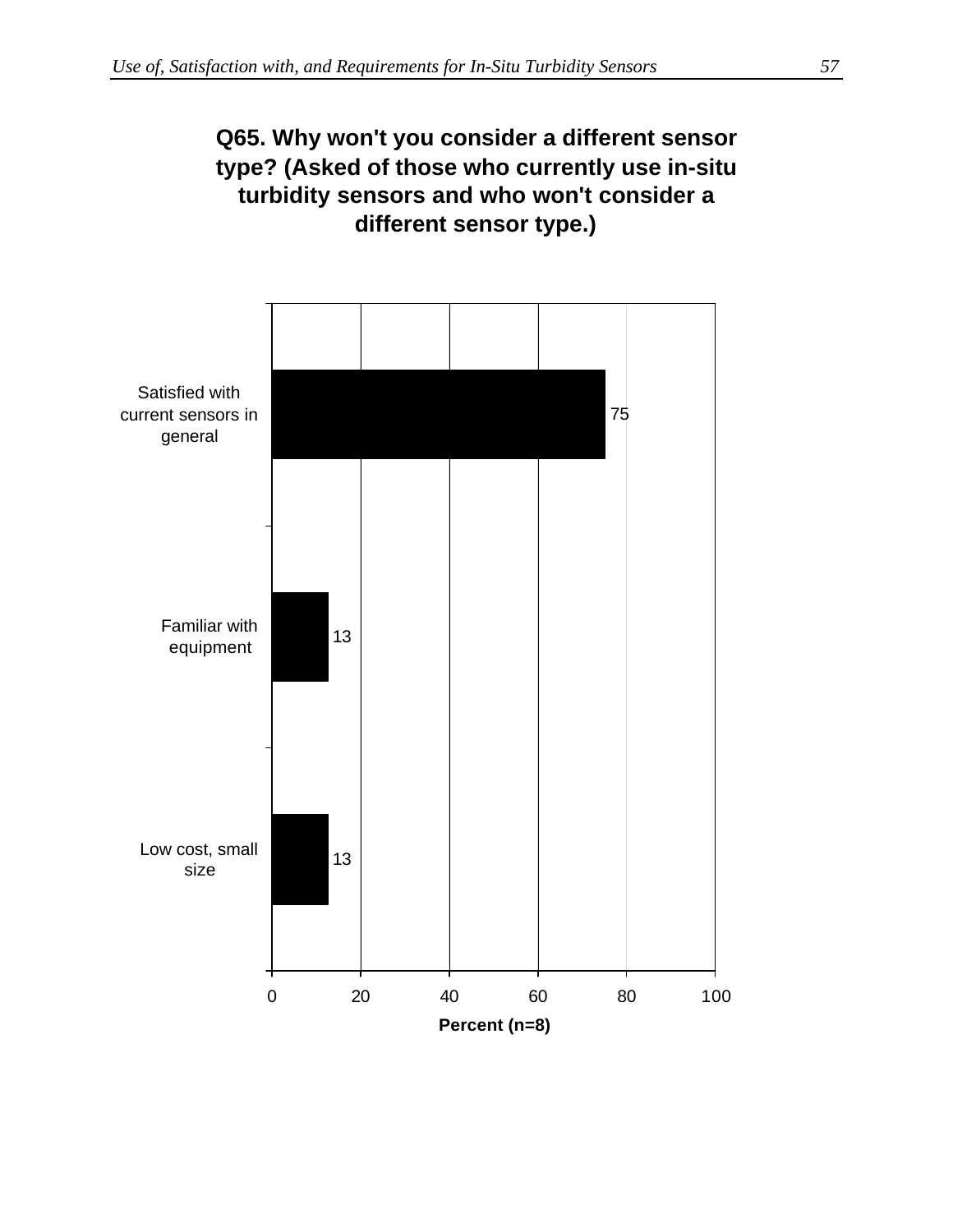Please note that respondents' answers were categorized as shown in the previous graph after the data were collected. Respondents' answers prior to categorization are shown in the tabulation below.

|  |  | Q65. Why won't you consider a different sensor type? (Asked of those who currently use |  |  |  |
|--|--|----------------------------------------------------------------------------------------|--|--|--|
|  |  | in-situ turbidity sensors and who won't consider a different sensor type.)             |  |  |  |

|                                | <b>Number of</b> |
|--------------------------------|------------------|
| <b>Reason</b>                  | respondents      |
| Familiar with equipment        |                  |
| Happy with current sensors     |                  |
| Happy with what they have      |                  |
| Is happy with current sensor   |                  |
| Low cost, small size           |                  |
| Satisfied with current sensors |                  |
| Stay with same company         |                  |
| Sticking with YSI              |                  |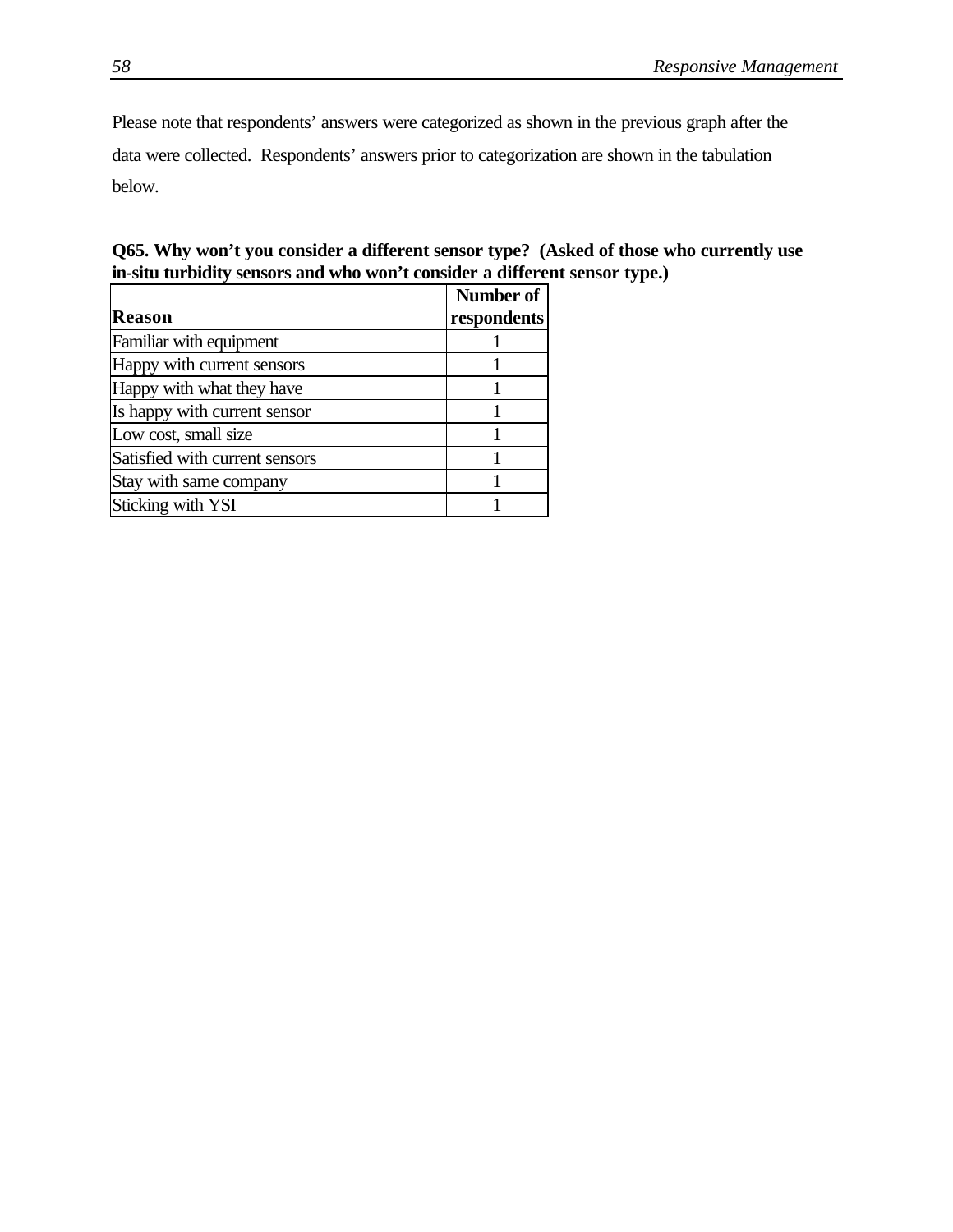# **Q102. Why don't you plan on acquiring new commercial sensors within the next 2 years? (Asked of those who do not currently use in-situ turbidity sensors and who don't plan on acquiring new commercial sensors within the next 2 years.)**

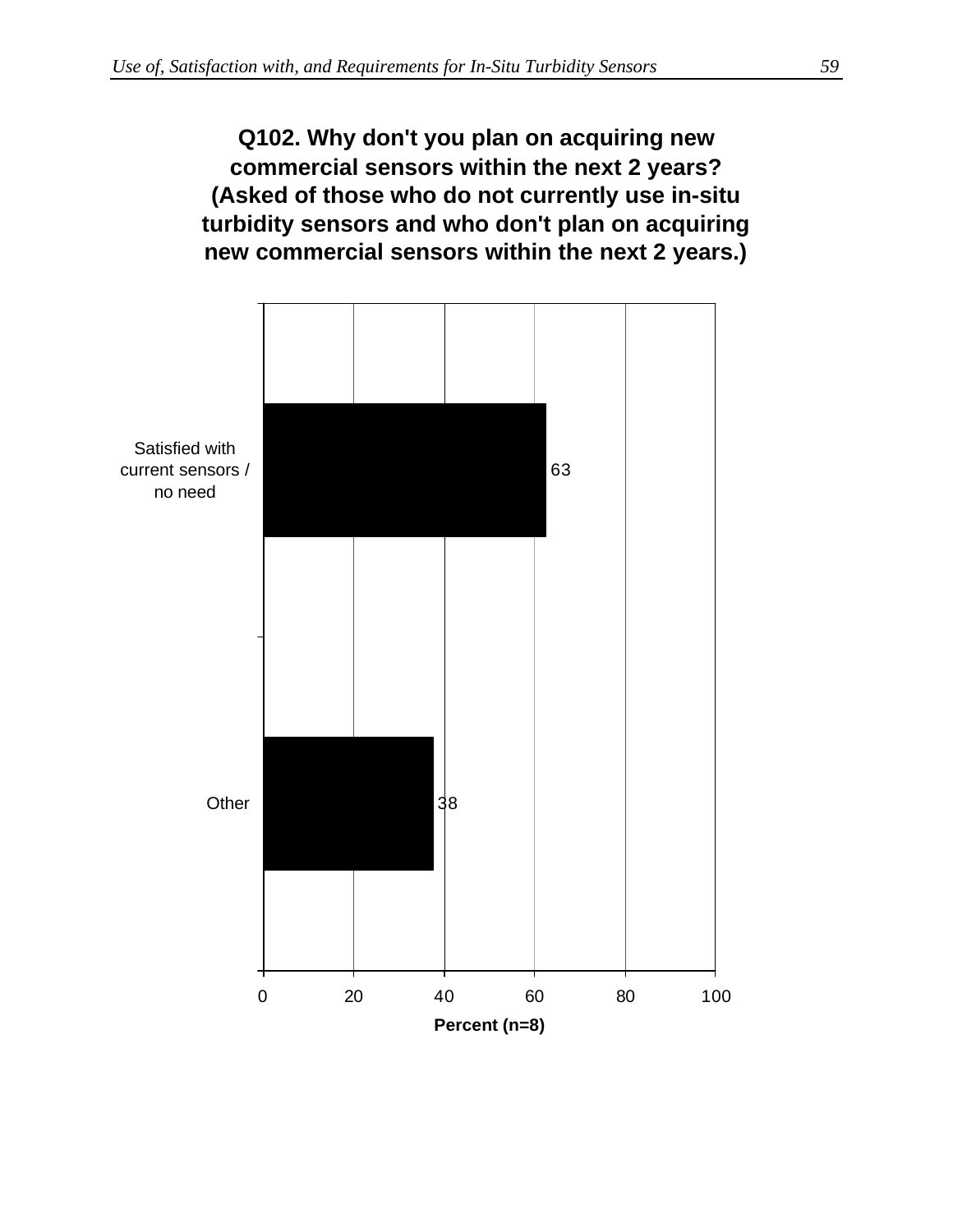Please note that respondents' answers were categorized as shown in the previous graph after the data were collected. Respondents' answers prior to categorization are shown in the tabulation below.

**Q102. Why don't you plan on acquiring new commercial sensors within the next 2 years? (Asked of those who do not currently use in-situ turbidity sensors and who don't plan on acquiring new commercial sensors within the next 2 years.)**

|                            | Number of   |
|----------------------------|-------------|
| <b>Reason</b>              | respondents |
| Don't really need to       |             |
| Happy with current ones    |             |
| Make their own             |             |
| No analytical requirements |             |
| No need                    |             |
| Use own acoustic method    |             |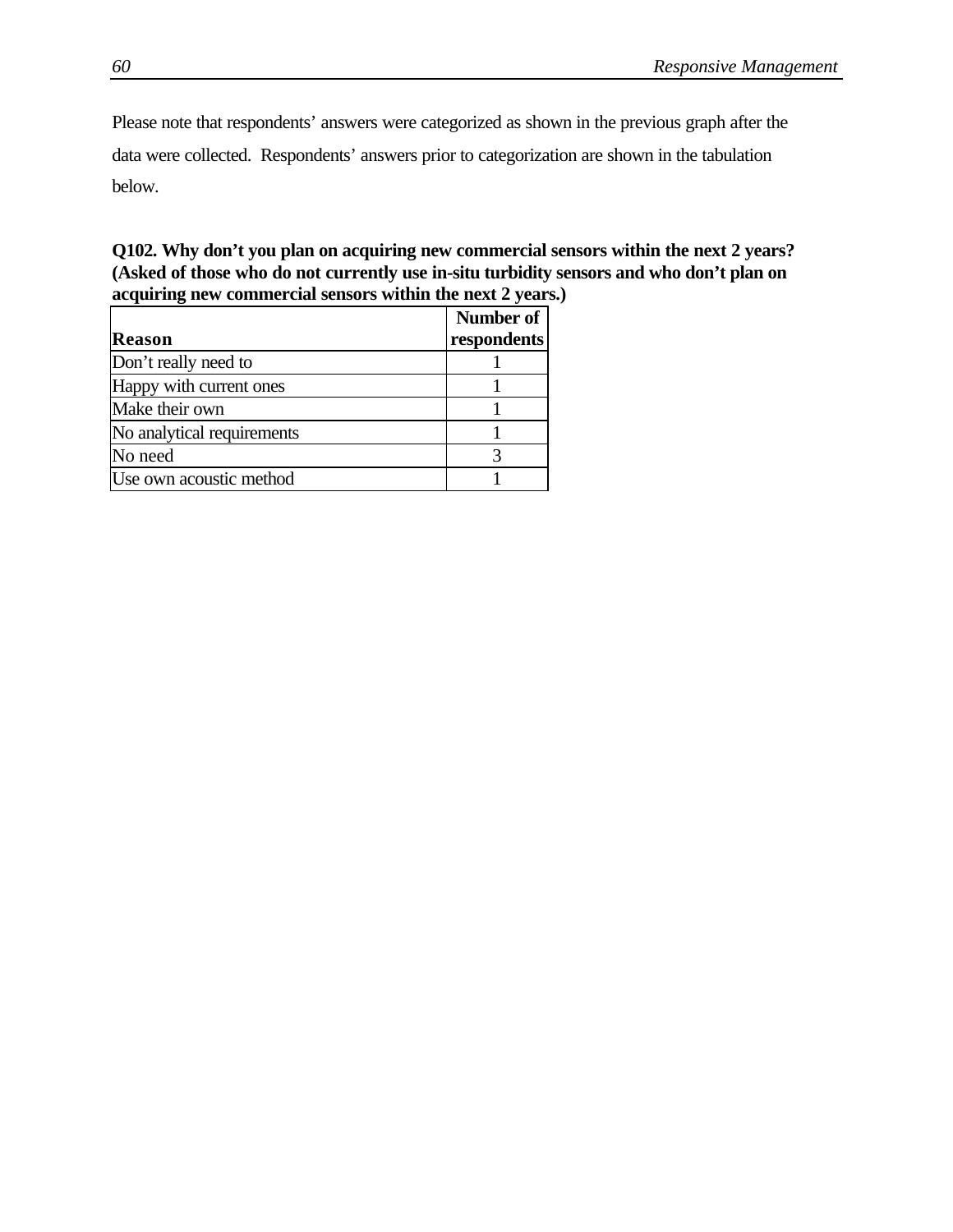**Q66. Would you have a trained person to operate the newly acquired commercial in-situ turbidity sensor? (Asked of those who currently use in-situ turbidity sensors, who plan on acquiring new commerical sensors within the next 2 years, and who will consider a different sensor type.)**

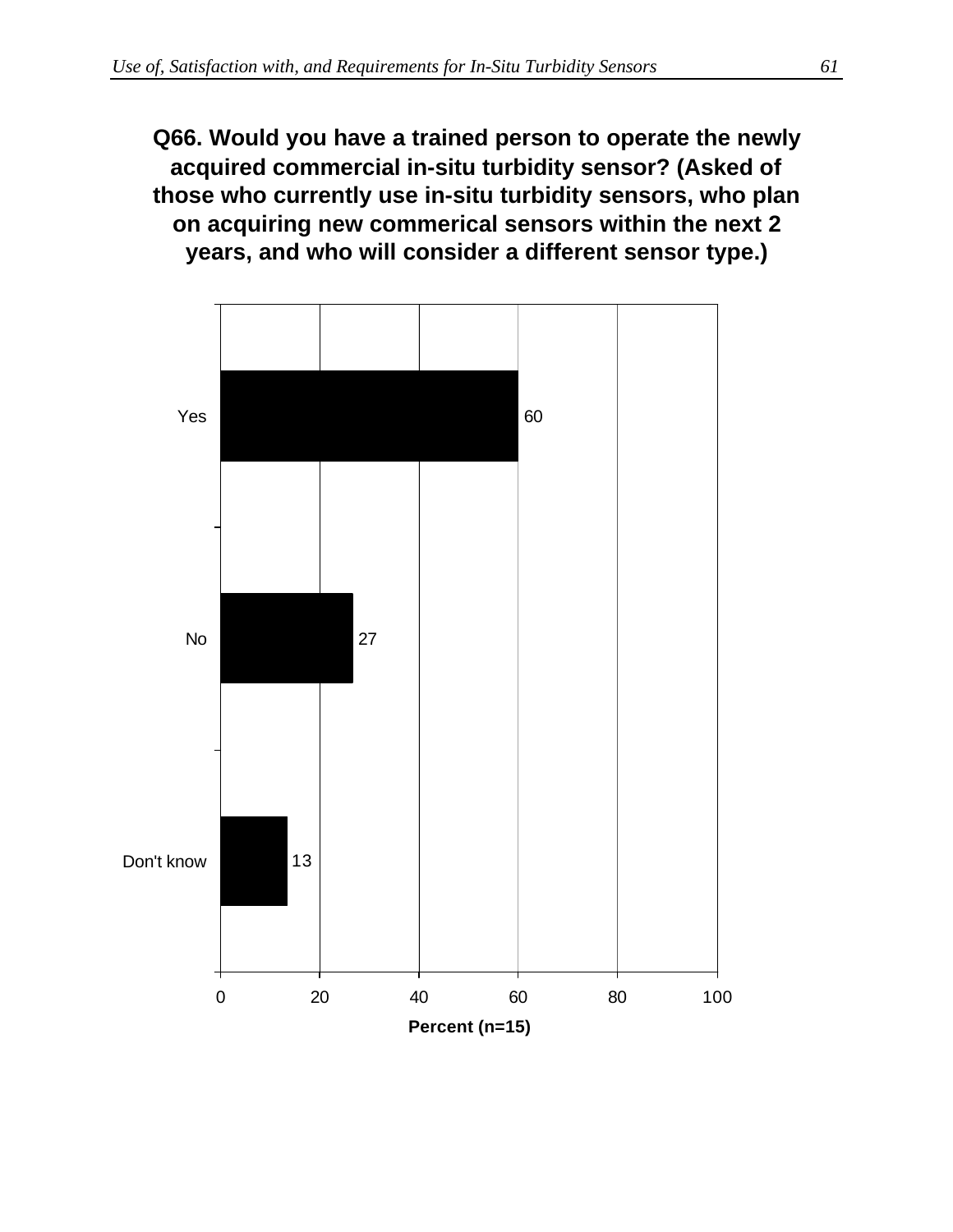**Q103. Would you have a trained person to operate the newly acquired commercial in-situ turbidity sensor? (Asked of those who do not currently use in-situ turbidity sensors and who plan on acquiring new commercial sensors within the next 2 years.)**

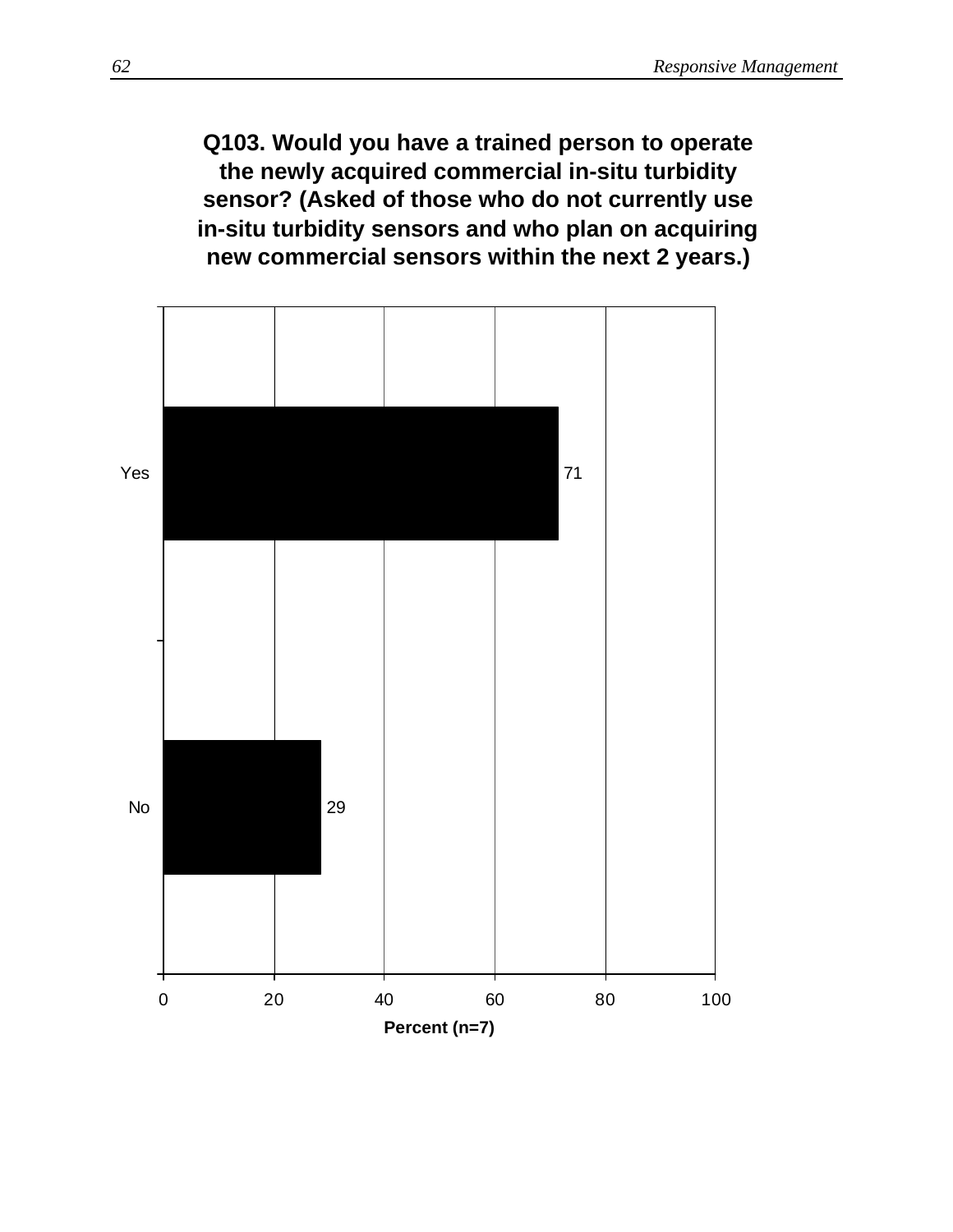$\triangleright$  Finally, the tabulation below shows comments regarding current shortfalls/future desires in

terms of in-situ turbidity sensors (all respondents were asked; 27 responded).

- 3 respondents mentioned calibration.
- 3 respondents want resistance to or control of biofouling.
- 3 respondents specifically mentioned self-cleaning.

## **Q125. Based on your experience with in situ turbidity analyzers, are there any shortfalls in current designs or additions you'd like to see in future designs?**

| Always room for improvement                                     |
|-----------------------------------------------------------------|
| Better accuracy and reliability                                 |
| Better acoustic sensors                                         |
| <b>Better calibration</b>                                       |
| Better defined sample volume                                    |
| Better low and high end range detections                        |
| Better range                                                    |
| Blue water self-cleaning sensor                                 |
| Ease of calibration                                             |
| Comparability between measurements taken with different sensors |
| Consistency of calibration                                      |
| Control of sampling volume and biofouling                       |
| Expanded range; improvements in self-cleaning                   |
| Having something to actually measure sediment concentration     |
| Improvement in stability                                        |
| Longer life; self-cleaning                                      |
| Measurement cover wider body of water                           |
| New ones don't allow burst samplings                            |
| No standard geometry measurement                                |
| Particle sizing                                                 |
| Precision                                                       |
| Resistance to biofouling and drift                              |
| Resistance to biofouling                                        |
| Some sensors don't meet our needs                               |
| To receive the sensor already calibrated from the manufacturer  |
| Units standardized                                              |
| Wider dynamic range                                             |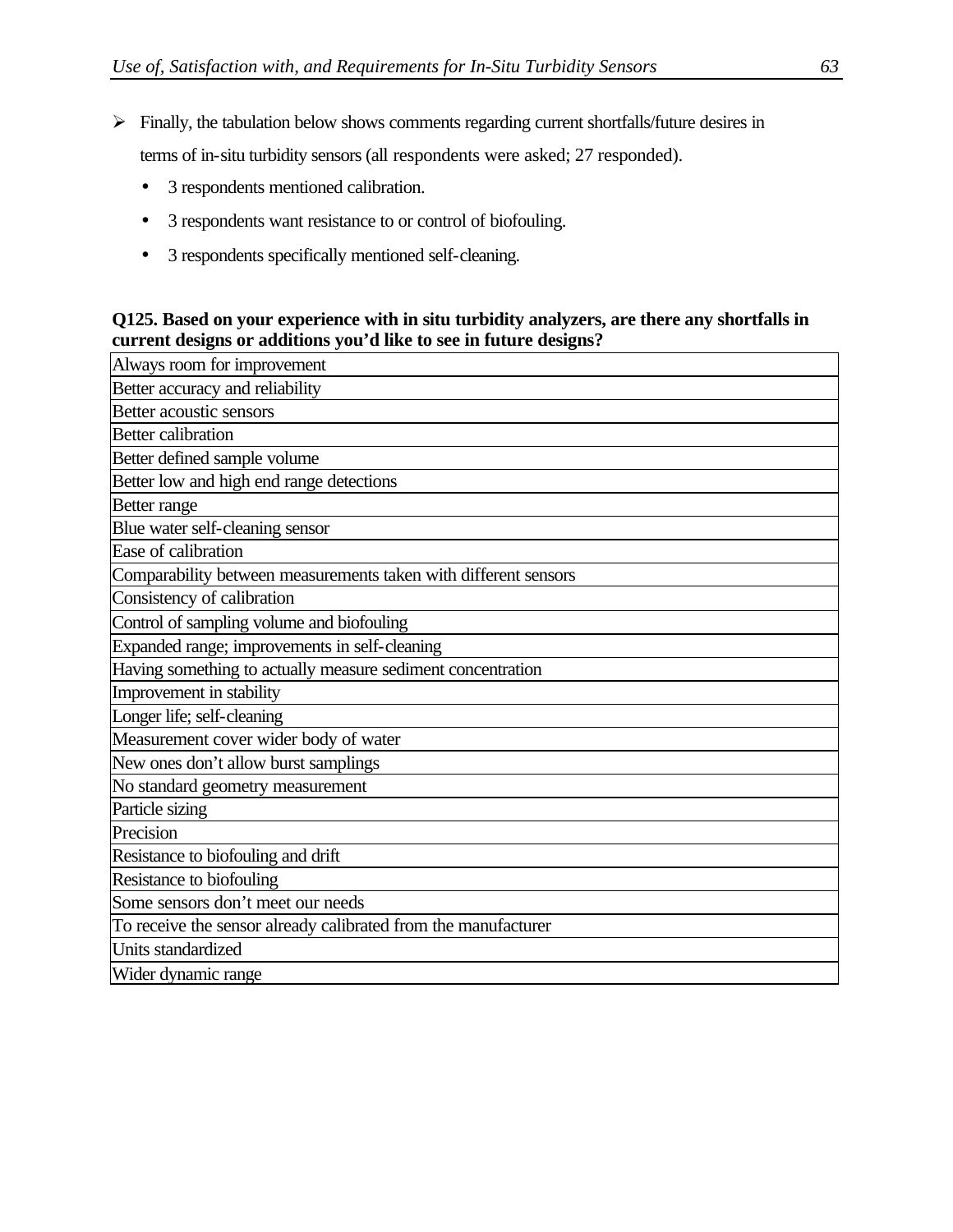## **CHARACTERISTICS OF SAMPLE**

 $\triangleright$  The sample contained coastal professionals associated with the following organizations:

|                                                                       | <b>Number of</b> |
|-----------------------------------------------------------------------|------------------|
| Organization                                                          | respondents      |
| Aquavision                                                            |                  |
| Campbell Scientific                                                   |                  |
| <b>DRL</b> Software Ltd.                                              |                  |
| EPA (Environmental Protection Agency)                                 |                  |
| Fish and Wildlife-Alaska, Kachemak Bay Research Reserve               |                  |
| Fondriest Environmental, Inc.                                         | 1                |
| <b>Forest Technology Systems</b>                                      |                  |
| Global Water Instrumentation, Inc.                                    | 1                |
| Grand Canyon Monitoring and Research Center                           |                  |
| <b>Holland Water Plant</b>                                            | 1                |
| Horn Point Lab, Center for Environmental Science                      | 1                |
| Muskegon Board of Civil Service Commissioners                         |                  |
| Louisiana State University, Dept. of Oceanography                     | 1                |
| Louisiana State University, Coastal Studies Institute                 |                  |
| Napa County Resource Conservation District                            | 1                |
| NOAA (National Oceanic and Atmospheric Administration)                |                  |
| NPS (Naval Postgraduate School)                                       |                  |
| New Mexico Environmental Dept., Surface Water Quality Bureau          | 1                |
| North Coast Regional Water Quality Control Board                      | 1                |
| Padilla Bay National Estuarine Research Reserve                       |                  |
| Salisbury University, Dept. of Biological Sciences                    | 1                |
| <b>Sandia National Labs</b>                                           |                  |
| San Francisco Estuary Institute                                       | 1                |
| Science Applications International Corp.                              |                  |
| <b>SCDNR-ACE Basin National Estuarine Research Reserve</b>            |                  |
| <b>Stanford University</b>                                            | 1                |
| U.S. Bureau of Land Management                                        |                  |
| <b>U.S. Bureau of Reclamation</b>                                     | 1                |
| U.S. Bureau of Reclamation, Great Lakes Environmental Research Lab.   |                  |
| U.S.G.S. Center for Coastal and Watershed Studies                     | T                |
| U.S.G.S. Water Resources of California                                |                  |
| University of California Davis, Bodega Marine Lab.                    | 1                |
| University of California Davis, Center for Ecological Health Research | 1                |
| University of Delaware, Delaware Water Resources Agency               | 1                |
| University of Hawaii                                                  | 1                |
| University of Leeds, School of Earth and Environment                  | 1                |
| University of Maine/ACT                                               | 1                |
| University of Maine, School of Marine Sciences                        | 1                |
| University of New Hampshire, Ocean Process Analysis Lab.              | 1                |